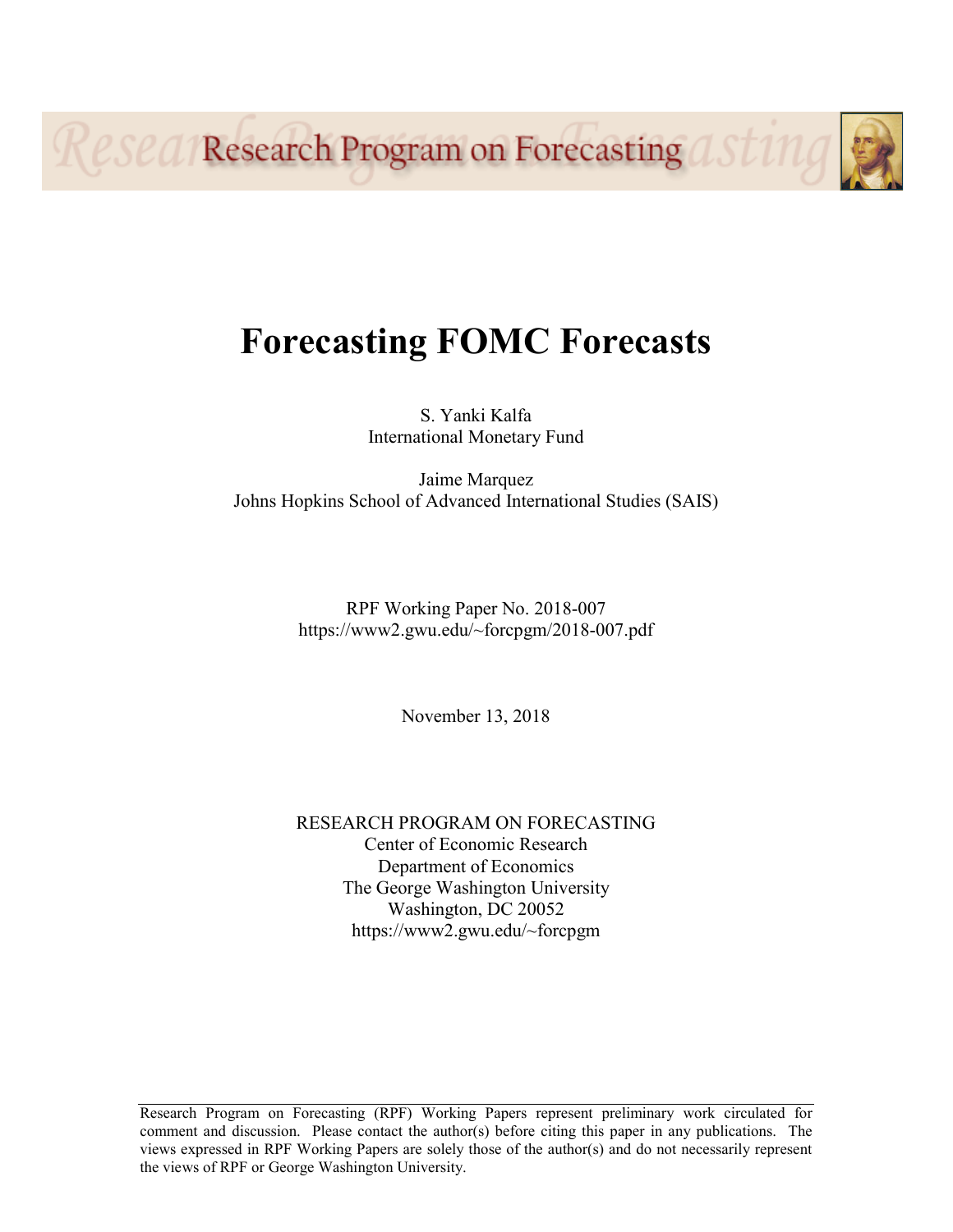# Forecasting FOMC Forecasts

# Submitted to Econometrics Special Issue "Celebrated Econometricians: David Hendry" Edited by Neil R. Ericsson

S. Yanki Kalfa and Jaime Marquez<sup>1</sup>

November 13, 2018

<sup>1</sup>Kalfa is with the International Monetary Fund and Marquez is with the Johns Hopkins School of Advanced International Studies (SAIS). Kalfa finished his work while at SAIS. The calculations in this paper are carried out with OxMetrics (7), Eviews (9), and Stata (14MP). We are grateful to Gordon Bodnar, Neil Ericsson, Fred Joutz, Simon Sheng, and Tara Sinclair for comments on this draft. Earlier versions of this paper were presented at George Washington's Research Program on Forecasting, joint with the Federal Forecasters Consortium (FFC), and at the meetings of the Society of Government Economists. All the internet links were accessed on November 13, 2018. Contact author: Jaime Marquez at jmarque1@jhu.edu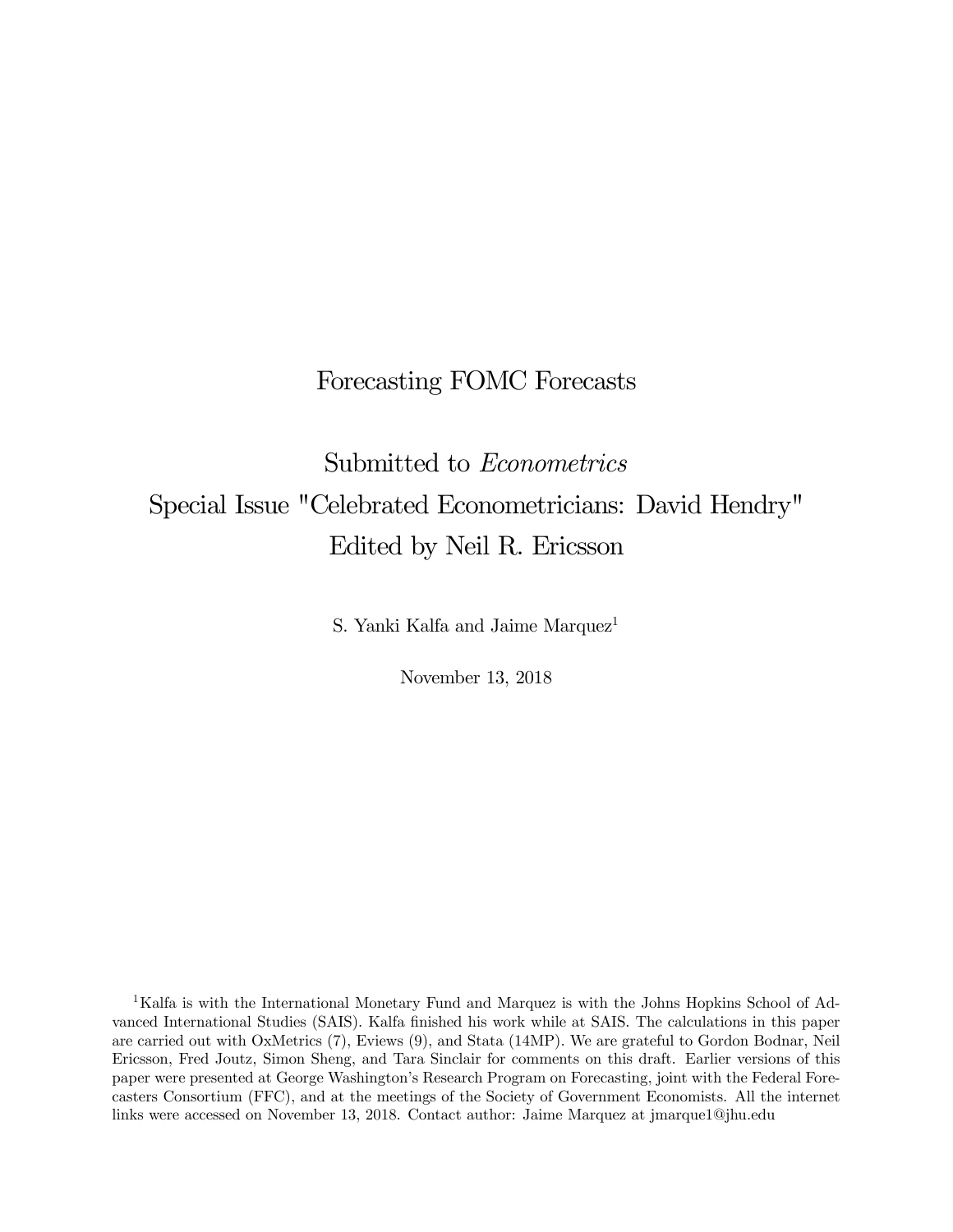# Contents

| 1        | Introduction                                                                     | 1              |
|----------|----------------------------------------------------------------------------------|----------------|
| $\bf{2}$ | <b>Obstacle 1: Bypassing Secrecy</b>                                             | 3              |
|          | A Brief Description of the FOMC<br>$2.1\,$                                       | 3              |
|          | 2.2                                                                              | 3              |
|          | 2.3                                                                              | $\overline{4}$ |
|          | 2.4                                                                              | $\overline{7}$ |
|          | The Informational Loss of the FOMC's Data Protocol<br>2.5                        | 10             |
|          | Equivalence Between Median and Midpoints of FOMC Forecast Distributions<br>2.5.1 | <b>10</b>      |
|          | 2.5.2                                                                            | 13             |
|          | $2.6\,$                                                                          | 16             |
| 3        | Obstacle 2: Bypassing the Limitations of the SEP                                 | 22             |
|          | $3.1\,$                                                                          | 24             |
|          | 3.2                                                                              | 27             |
|          | 3.3<br>Formulations                                                              | 28             |
|          | 3.3.1                                                                            | 28             |
|          | 3.3.2                                                                            | 30             |
|          | 3.3.3                                                                            | 34             |
| 4        | <b>Obstacle 3: Assessing Model Usefulness</b>                                    | 36             |
|          | 4.1                                                                              | 36             |
|          | 4.2                                                                              | 37             |
|          | 4.3                                                                              | 37             |
|          | 4.4                                                                              | 40             |
|          | 4.5                                                                              | 41             |
| 5        | Conclusions                                                                      | 44             |
|          | A Appendix: Time-series Properties                                               | 46             |
| В        | Appendix: Detailed Data for Explanatory Variables                                | 47             |
|          | B.1                                                                              | 47             |
|          | B.2                                                                              | 47             |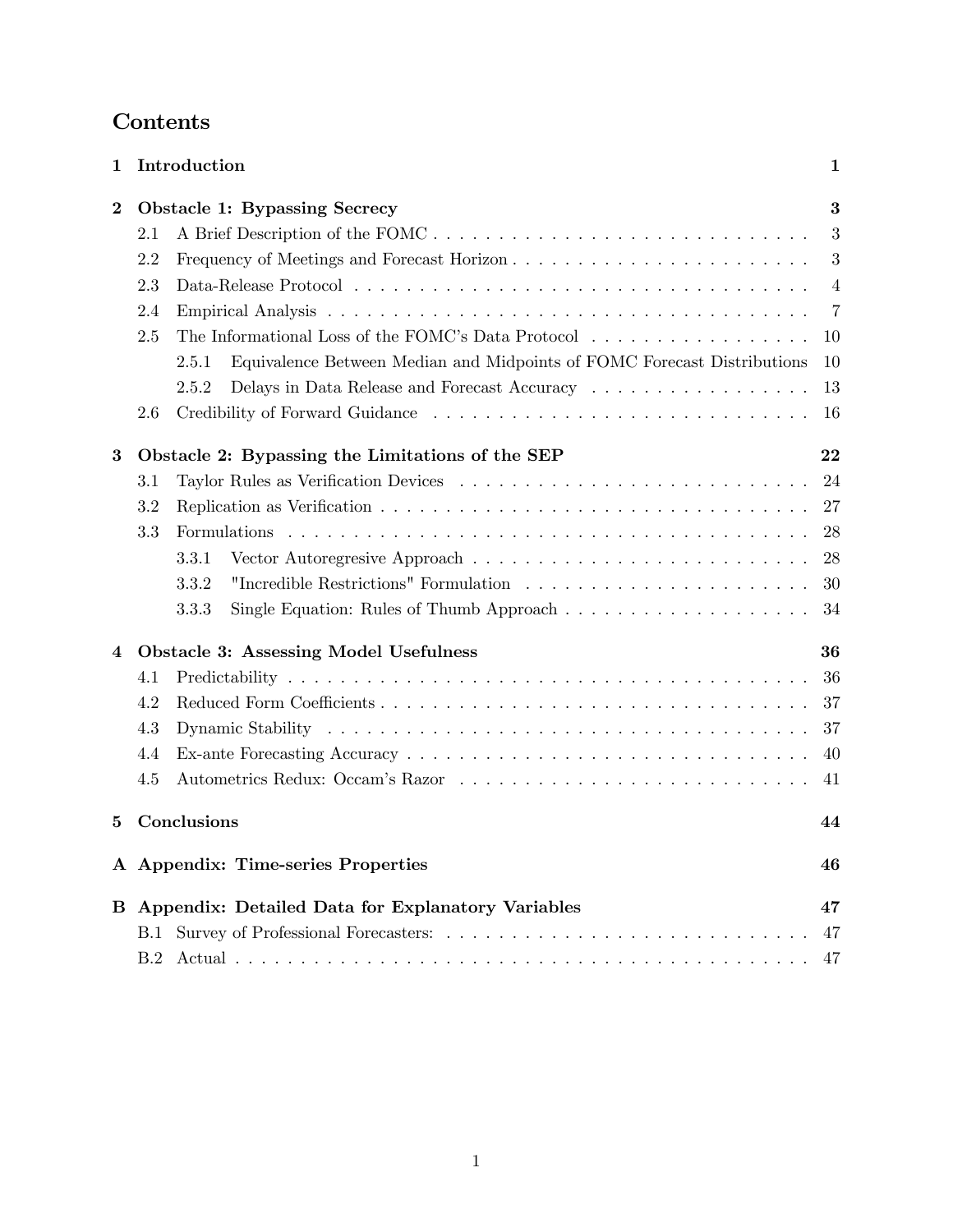#### Abstract

Summarizing Hendry's forty years of work on taming uncertainty is "clear and distinct": Test, test, test. Sure - but test what? Test the maintained assumptions of the disturbances. Test the parameter restrictions of a given model. Test the explanatory power of a model against a rival model. In brief, test everything that is not clear and distinct. We implement Hendry's view to forecast FOMC forecasts. Specifically, monetary policy is forward looking and, in its pursuit of transparency, it communicates its economic projections to the public at large. As a result, there is interest in whether these projections are credible. We argue that central to that credibility is the public's ability to replicate FOMC's projections using publicly available data only. In other words, is it possible to anticipate, reliably and independently, what the FOMC will anticipate for the federal funds rate? To address this question, we assemble FOMC projections from 1992 to 2017; examine their statistical properties; postulate models to predict FOMC projections; estimate the parameters of these models; and generate out-of-sample predictions for inflation, unemployment, and the federal funds rate for 2018. As the reader will soon realize, there is a lot more testing to be done.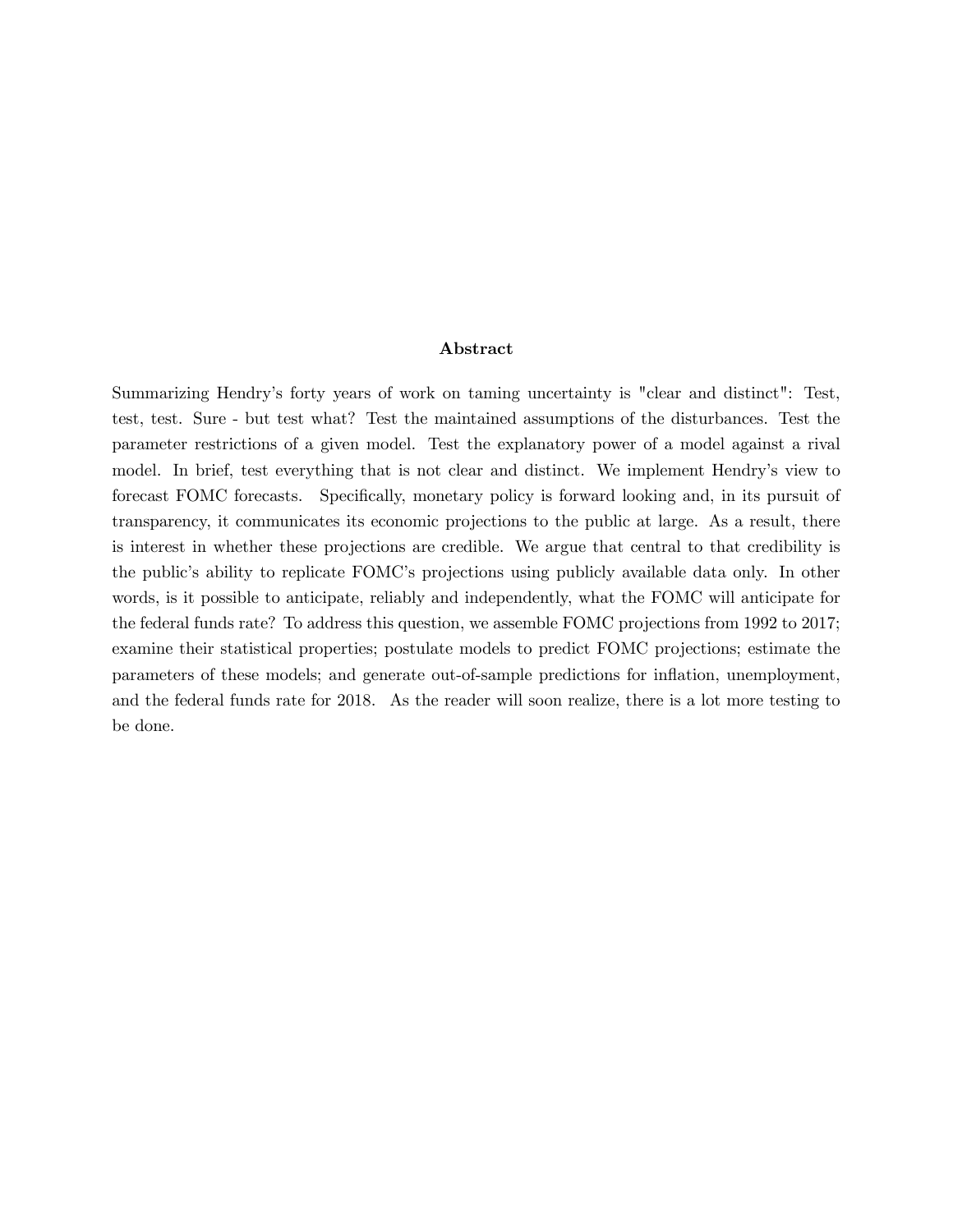# 1 Introduction

Starting in late 2007, U.S. monetary authorities began releasing their Summary of Economic Projections (SEP) with the goal of enhancing the public's understanding of their policies:

"The Federal Open Market Committee (FOMC) announced on Wednesday that, as part of its ongoing commitment to improve the accountability and public understanding of monetary policy making, it will increase the frequency and expand the content of the economic projections that are made by Federal Reserve Board members and Reserve Bank presidents and released to the public."<sup>1</sup> Emphasis added.

Importantly, these projections are not mere extrapolations of existing trends but the result of an FOMC directive to participants to craft *appropriate* monetary policies:<sup>2</sup>

"Appropriate monetary policy is defined as the future policy most likely to foster outcomes for economic activity and inflation that best satisfy the participant's interpretation of the Federal Reserve's dual objectives of maximum employment and price stability."3

That FOMC participants disagree on the appropriate federal funds rate is clear from figure 1:



Figure 1: Median of Appropriate Federal Funds Rates for the Current Year

1Press Release Nov. 14, 2007 http://www.federalreserve.gov/newsevents/press/monetary/20071114a.htm

<sup>2</sup>http://www.federalreserve.gov/monetarypolicy/files/fomcminutes20071031.pdf.

See also Page 3 of http://www.federalreserve.gov/mediacenter/files/FOMCpresconf20151216.pdf

Note that FOMC participants are not picking just any value of the federal funds rate they deem appropriate. Rather, their values vary in steps of 0.125 percentage points; the steps might vary from meeting to meeting. So their interpretation of the appropriate monetary policy is not unconstrained.

<sup>3</sup>See http://www.federalreserve.gov/monetarypolicy/files/fomcminutes20071031.pdf.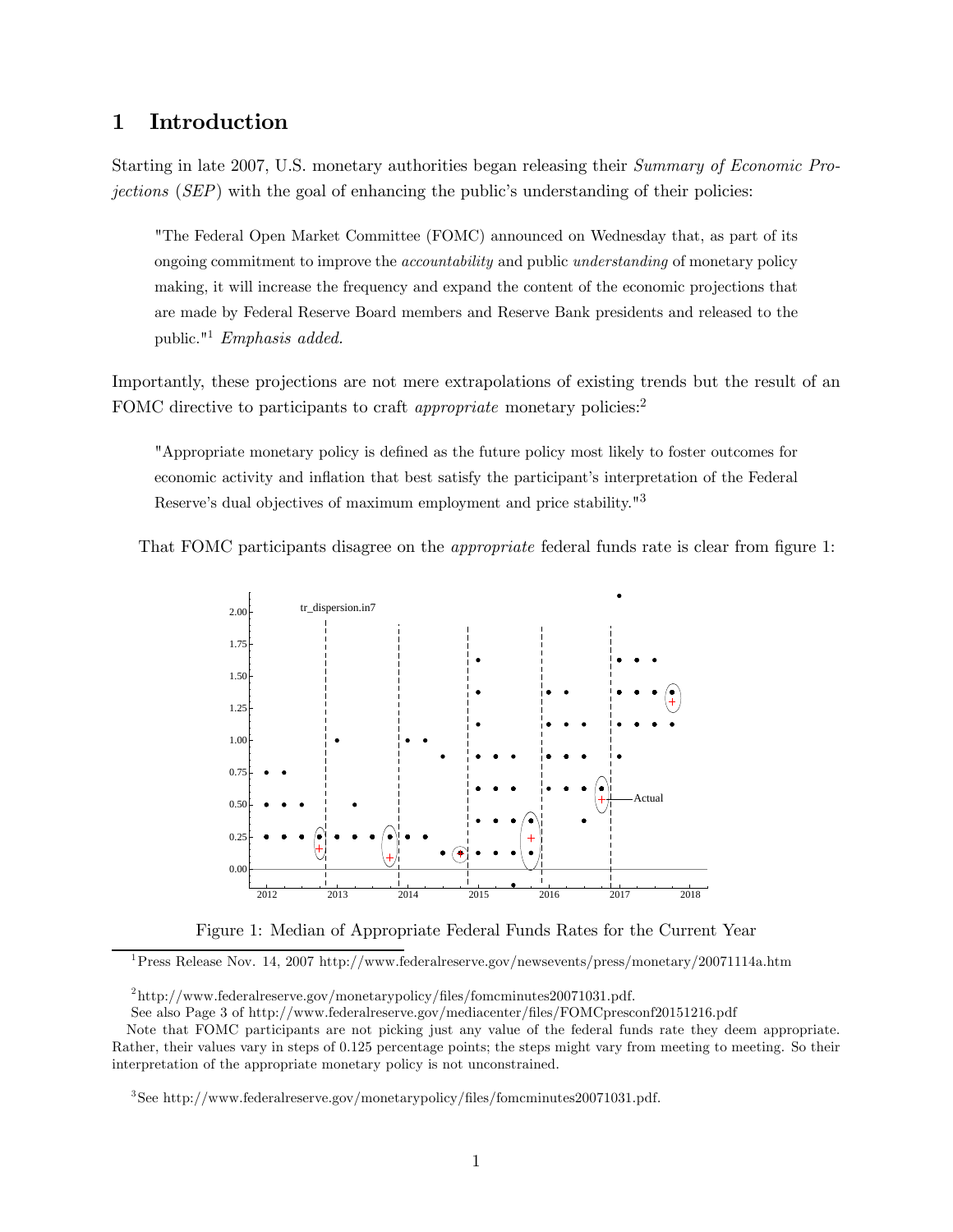What is not clear is how these disagreements enhance the FOMC's accountability or the public's understanding of monetary policy: if FOMC participants disagree to this extent about what is appropriate, why would they expect the public to understand their decisions?

We are not the first to note the tension between the intended transparency of the SEP and the dispersion of appropriate policies. Faust (2016) notes that

The SEP, in my view, deserves a special place in the annals of obfuscation in the service of transparency. The SEP is the paradigm case of the second type of communication: it is purely a depiction of the policymakers' different views on the outlook and appropriate policy, with no hints about how any differences may be resolved. (Faust 2016 p. 17)

The question we address here is whether there is a suitable approach to bypass Faust's critique. Developing this approach involves addressing several obstacles. The first one is the FOMC's idiosyncratic data-release protocol. Greatly simplified, the FOMC releases summaries of economic projections in real time but the underlying details are released with a lag of at least five years. To document this idiosyncratic protocol, we offer a brief description of the FOMC with an emphasis on both its structure and its data-release protocol. Our examination yields a data set of FOMC projections from 1992 to 2017 which we use in our modeling work.

The second obstacle is how to model a process that, by design, is secretive. To address this obstacle, we argue that FOMC projections can enhance the public's understanding if they are, at a minimum, replicable by the public. If so, that would mean that both the FOMC and the public share an understanding of both the goals of monetary policy and the functioning of economy. This shared understanding allows the public to anticipate decisions about interest rates and to understand unexpected departures from those anticipations.<sup>4</sup> We illustrate the applicability of our framework by assessing the credibility of Forward Guidance. Specifically, after the federal funds rate reached "zero" in 2009, the FOMC issued a string of increasingly ambiguous FOMC statements about the duration of the exceptionally low interest rates. Then, in December 2012, the FOMC issued a statement that removed the ambiguities. We use SEP data to generate an ex-ante prediction of the date when the unemployment rate would cross the announced threshold and find very supportive results.

The third obstacle is how to assess the quality and/or usefulness of our work. Indeed, asking if FOMC projections are replicable amounts to asking whether it is possible to extract a narrative of the FOMC's views of the economy's functioning. But we want a narrative that is consistent with the FOMC record, that can be rejected by the data, that uses publicly available data, that is statistically reliable, and that helps mapping FOMC projections into FOMC interest-rate decisions. Again, we find that such an objective is feasible and useful in understanding policy decisions.

<sup>&</sup>lt;sup>4</sup> Previous work includes Arai (2015), Fendell and Rulke (2012), Nakazono (2013), Rulke and Tillman (2011), and Sheng (2015).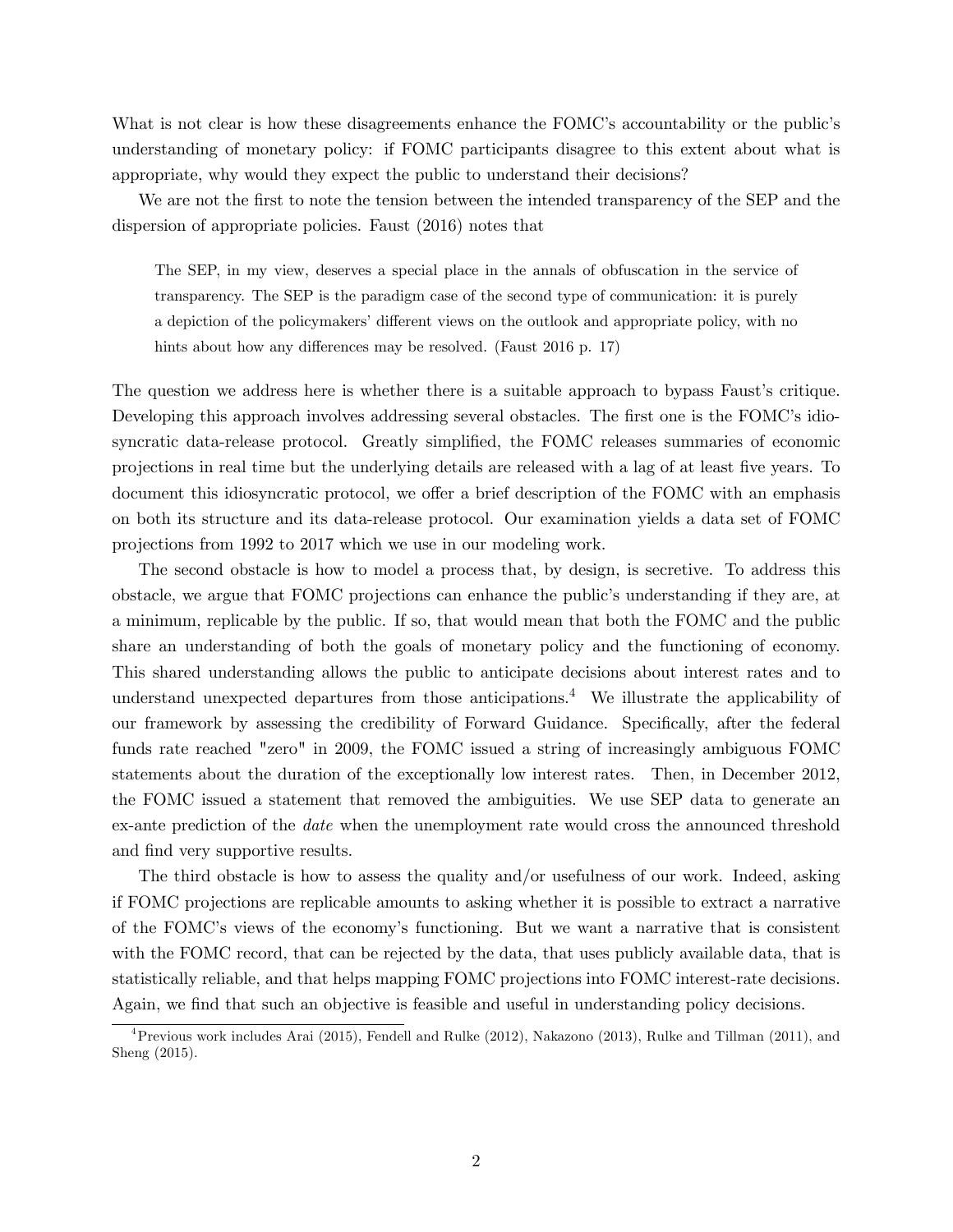# 2 Obstacle 1: Bypassing Secrecy

# 2.1 A Brief Description of the FOMC

The FOMC consists of 19 participants: 12 Presidents from the Federal Reserve Banks and 7 Governors from the Board of Governors of the Federal Reserve System. For each meeting, FOMC participants (voting and non-voting) submit projections for inflation and unemployment among other variables; only 12 participants vote in a given FOMC meeting.5

# 2.2 Frequency of Meetings and Forecast Horizon

- From 1992 to the present, the FOMC has met about eight times per year.
- From 1992 to 2007, projections were released twice per year (February and July) in the Monetary Policy Report. February meetings reported projections for current and one-year ahead; July meetings reported projections only for the current year:6

|               |      | Forecast Horizon |      |
|---------------|------|------------------|------|
| Forecast Date | 1995 | 1996 1997        | 1998 |
| February 1995 |      |                  |      |
| July 1995     |      |                  |      |
| February 1996 |      |                  |      |
| July 1996     |      |                  |      |
| February 1997 |      |                  |      |
| July 1997     |      |                  |      |

• Since 2007, projections are released four times per year in the Summary of Economic Projections. Projections are for the current and at least two years ahead. During the last two meetings of each year, participants extend their projections by one year:

<sup>&</sup>lt;sup>5</sup>The seven governors of the Federal Reserve Board, the President of the New York Federal Reserve Bank, and four presidents on a rotating basis. See — http://www.federalreserve.gov/monetarypolicy/files/fomcminutes20071031.pdf.

<sup>&</sup>lt;sup>6</sup>They reported one-year ahead every other meeting. See

https://www.federalreserve.gov/boarddocs/hh/2006/february/ReportSection1.htm

https://www.federalreserve.gov/boarddocs/hh/2006/july/ReportSection1.htm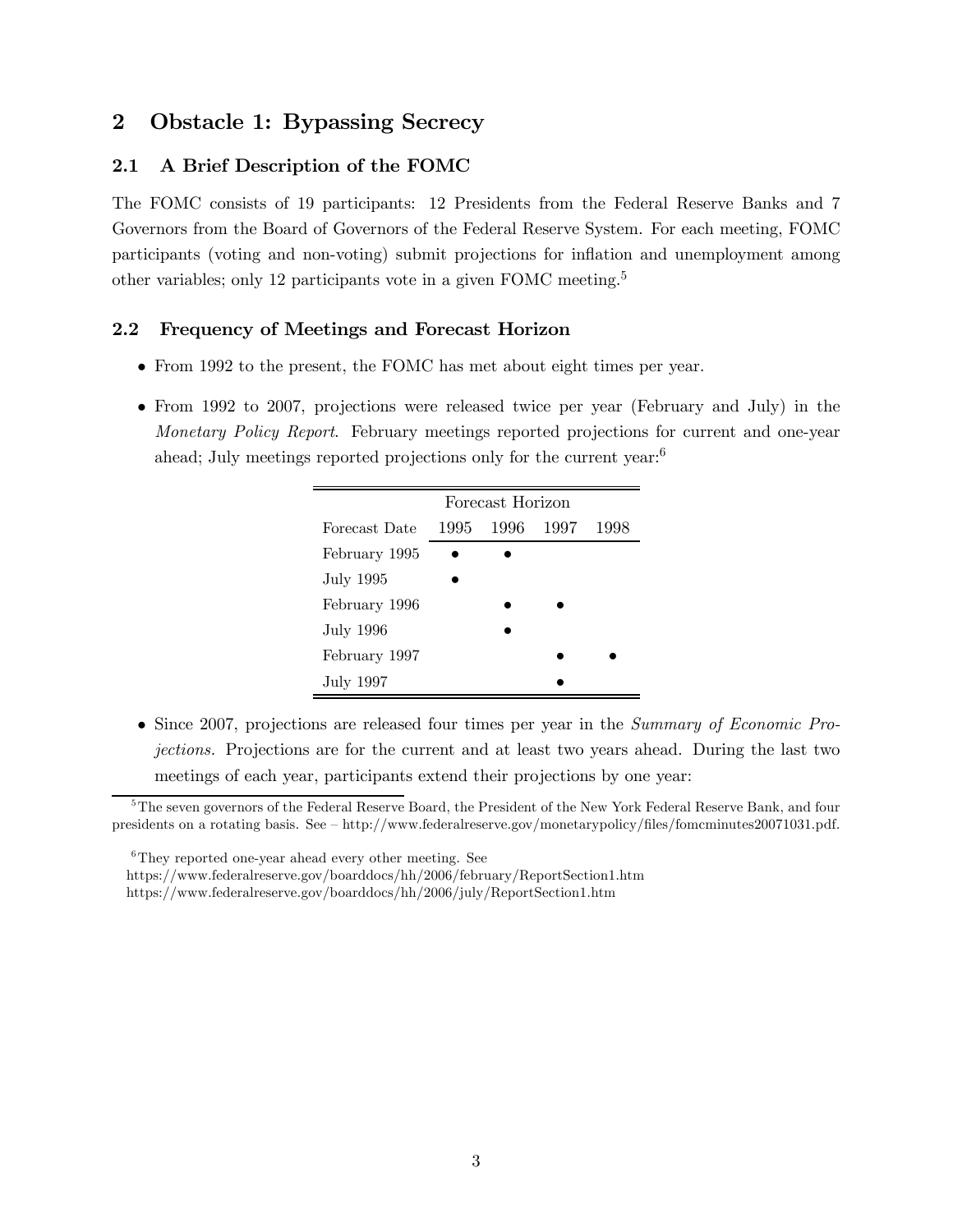|               |      |      |      | Forecast Horizon: SEP |           |      |
|---------------|------|------|------|-----------------------|-----------|------|
| Forecast Date | 2010 | 2011 | 2012 |                       | 2013 2014 | 2015 |
| 2010:Q1       |      |      |      |                       |           |      |
| 2010:Q2       |      |      |      |                       |           |      |
| 2010:Q3       |      |      |      |                       |           |      |
| 2010:Q4       |      |      |      |                       |           |      |
| 2011:Q1       |      |      |      |                       |           |      |
| 2011:Q2       |      |      |      |                       |           |      |
| 2011:Q3       |      |      |      |                       |           |      |
| 2011:Q4       |      |      |      |                       |           |      |
| 2012:Q1       |      |      |      |                       |           |      |
| 2012:Q2       |      |      |      |                       |           |      |
| 2012:Q3       |      |      |      |                       |           |      |
| 2012:Q4       |      |      |      |                       |           |      |

The projections also include a long-run horizon defined as  $"\cdots$  each participant's assessment of the rate to which each variable would be expected to converge under appropriate monetary policy and in the absence of further shocks to the economy." <sup>7</sup>

# 2.3 Data-Release Protocol

Details about FOMC projections are released on separate schedules. This difference creates a distinction between real-time and delayed data releases.

- Real-time data: Correspond to the information included in the FOMC release: range and central tendency from FOMC participants for GDP growth, inflation, and unemployment. Further
	- since 2012, FOMC releases include projections for the appropriate federal funds rate;
	- since 2015, FOMC releases include the median of forecasts from FOMC participants.
- Delayed data: Correspond to the projections from FOMC participants considered individually. These data are released in two stages:
	- With a five year lag, the FOMC releases the numerical projections of FOMC participants without attribution
	- With a ten-year lag, the FOMC releases the numerical projections of FOMC participants with attribution

<sup>7</sup>See http://www.federalreserve.gov/monetarypolicy/files/fomcprojtabl20151216.pdf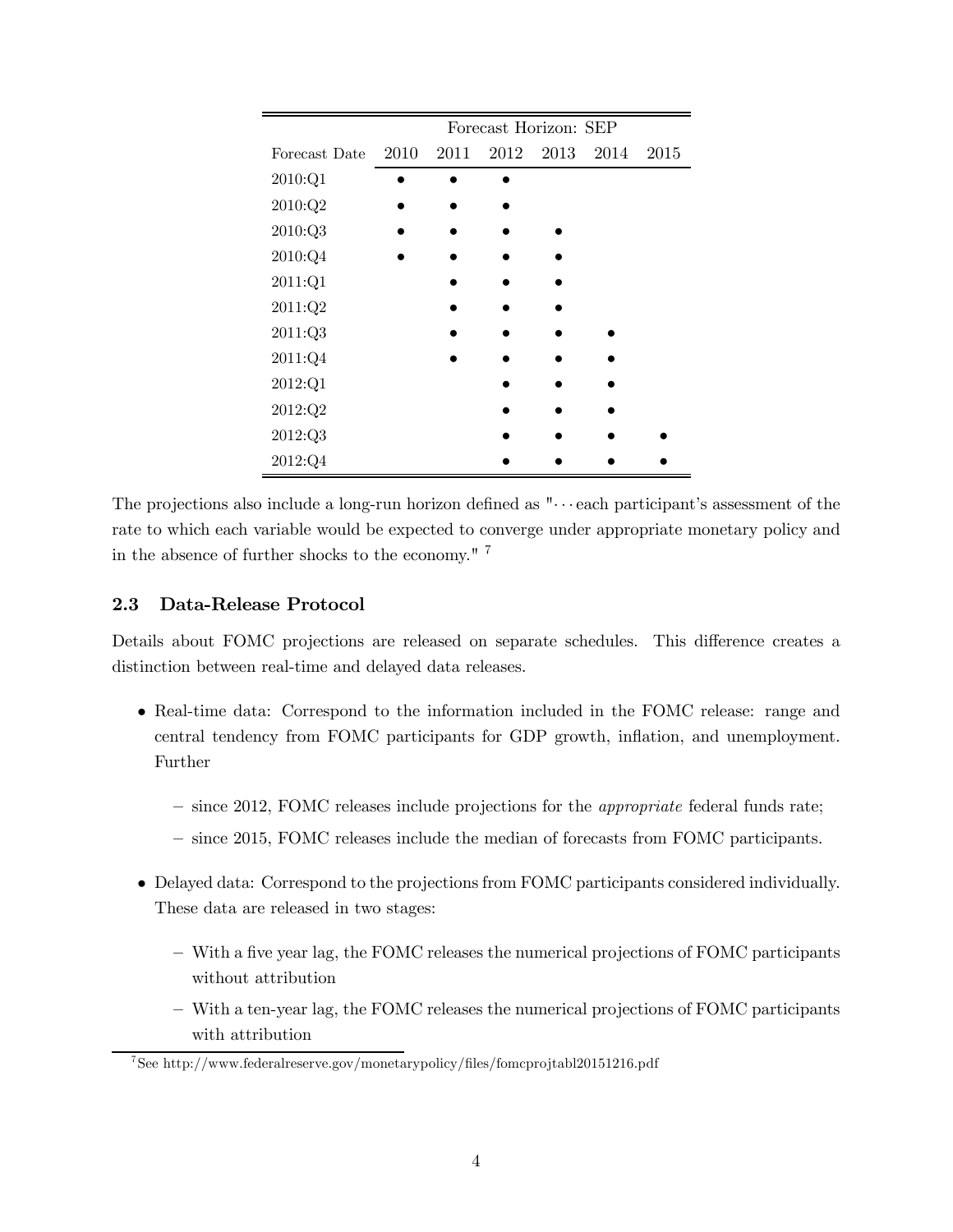A delay of five years in releasing these details contradicts the goal of accountability stated in the SEP. Again, we are not the first to note this contradiction. Thus, following Romer (2010), we report in figures 2 and 3 participant-specific projections of inflation and unemployment from 1992 to 2012 the present along with recent FOMC's SEP.<sup>8</sup> This record shows several features of interest. First, disagreements about the outlook among FOMC members are the norm: the 2008 financial crisis only exacerbated them. In other words, Faust's critique applies to the history of FOMC forecasts, not just to the SEP. Second, FOMC projections are notoriously inaccurate and thus the public cannot rely on the accuracy of these projections as a substitute for understanding monetary policy or its credibility.<sup>9</sup> Third, there is no information about the dispersion of projections after 2012. This absence reflects the FOMC's protocol for data release in which information about participants' projections is released with a delay of at least five years. This protocol contradicts the goal of accountability stated in the SEP. This contradiction violates a central tenet of social relations: Trust but Verify.

<sup>&</sup>lt;sup>8</sup>The data assembled by Romer (2010) contains participant-specific projections for 1992 to 2006 with attribution. We replicated his data, added the observations for 2007 with attribution, and extended the data to include FOMC participants through 2012 but without attribution because they are not available. Note that there are no comparable data for the interest rates.

<sup>&</sup>lt;sup>9</sup>Note, however, that forecast accuracy is not an FOMC mandate. Intuitively, FOMC participants are not impartial observers of their own forecasts but rather must influence the economy so as to meet their dual mandate. As a result, a narrow interpretation of forecast accuracy is not useful if that accuracy means high inflation and high unemployment. Further, forecasts revisions cannot be unambiguously interpreted as reactions to news. As indicated earlier, FOMC participants' projections depend on their assessments of the *appropriate* monetary policy. Thus, even if FOMC participants had and released a shared knowledge of the economy, its usefulness to the public would be transitory because the makeup of the FOMC participants changes over time. New participants would bring their own interpretation of appropriate monetary policy which would translate into different interest-rate projections, even in the absence of economic news.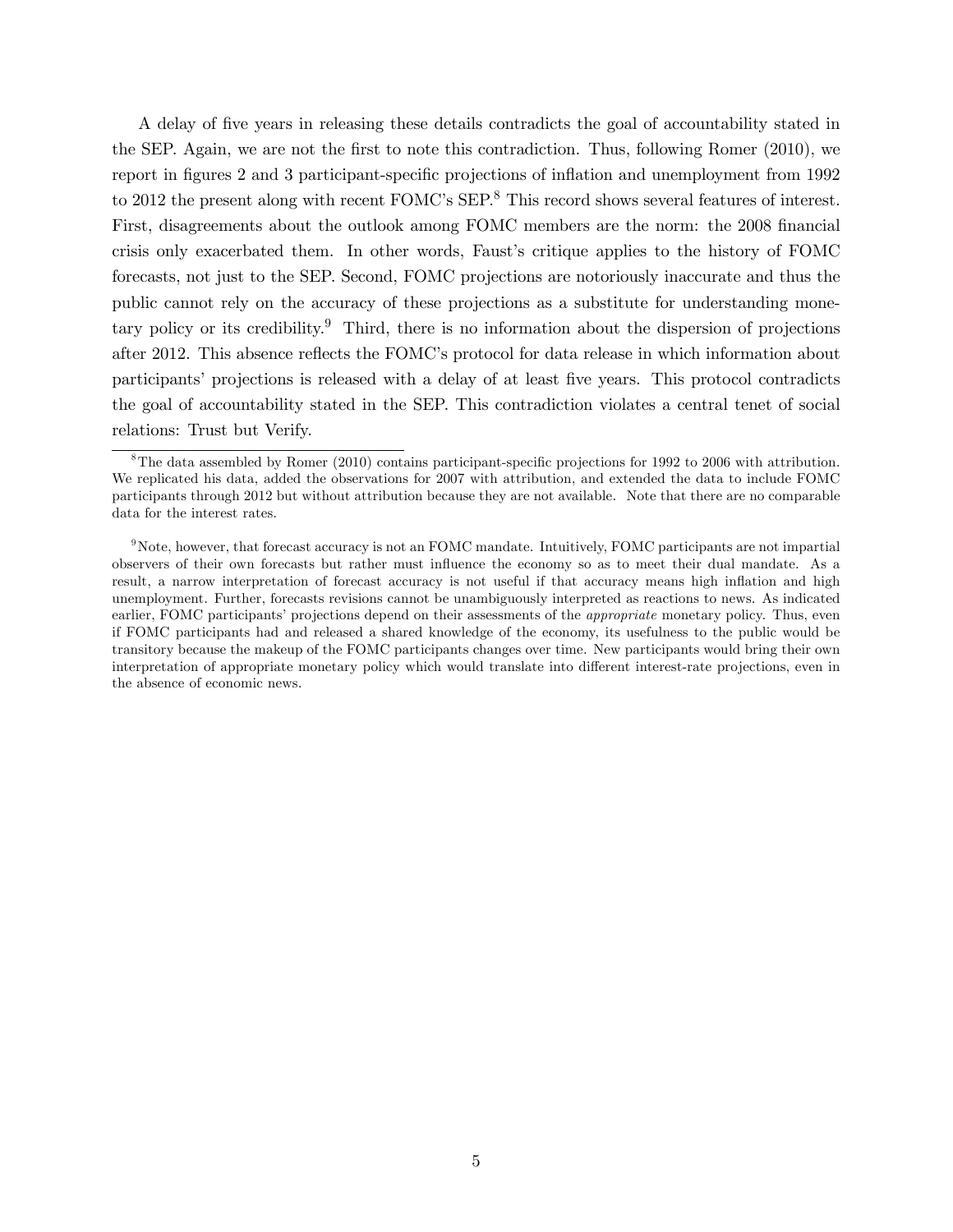

Figure 2: Current-Year Projections for Unemployment



Figure 3: Current-year Projections for Inflation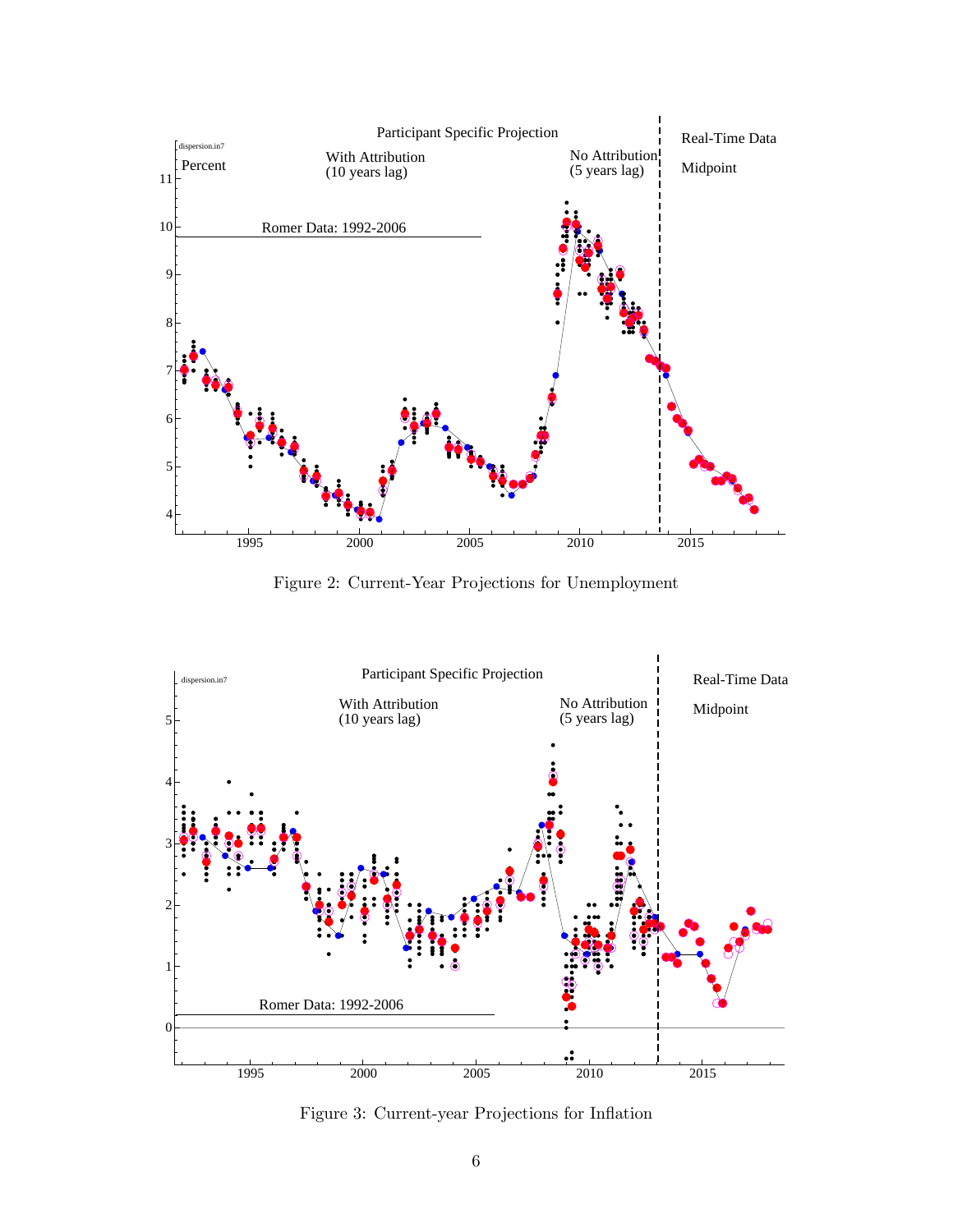These observations fit the views Rulke and Tillman (2011) who examine whether FOMC participants exhibit herd behavior. Neverthless, further work is needed before classifying the FOMC as exhibiting herd behavior. Specifically, drawing inferences about collective behavior based on a small group is tricky: members may become aware of their herding behavior and thus alter it. In addition, herds lack a final known destination whereas FOMC participants generate their forecasts based on policies to attain the FOMC dual's mandate.

The forecasts also exhibit instances of seemingly extreme values. Indeed, forecasts for unemployment in 2010 made during the April 2009 meeting might be construed as extreme. Tillman (2011) and Nakazono (2013) have noted such instances and they attribute them to the differential behavior of FOMC participants who are not voting during the meeting. Indeed, they argue that these participants might submit "extreme" forecasts as a way of registering their disagreements. Again, further work is needed because declaring a forecast as extreme involves two considerations: First one needs a benchmark to judge whether the forecast is extreme. Second, one needs a method to differentiate between mood swings and interpretations of an appropriate policies.<sup>10</sup>

#### 2.4 Empirical Analysis

Because the FOMC has not released the data needed to compute the median forecast for 2013-2015, one would have to wait three years to have a complete series of medians for these two variables given the FOMC's release protocol. The alternative of using the available data on mid-points could, potentially, entail a loss of information. For example, if the extreme views do not change over time but the distribution of forecasts for other participants does, then the same range is consistent with different medians. The operational question, then, is whether there is a loss of information when the public relies solely on real-time FOMC projections of the midpoints for unemployment and inflation to anticipate, or understand, FOMC projections for the federal funds rate?

To answer that question, we examine whether movements in the median of FOMC projections for inflation and unemployment projections can be explained by movements of in publicly available data: recorded values of inflation and unemployment available prior to the FOMC meeting; projections from the Survey of Professional Forecasters for inflation and unemployment; and mid-points of the FOMC projections. Finally, we include Greenbook forecasts as an alternative to publicly available data in real time. Although Greenbook forecasts are released with a five-year delay, and thus are not available in real time, they are available through 2012 and thus represent an alternative to publicly available data. Figure 4 represents the timeline of available information for the variables:

 $10$ One way to detect extreme values is to see if the distributions of forecasts are asymmetric. Because normal distributions are symmetric, finding evidence of normality would reject the presence of extreme forecasts.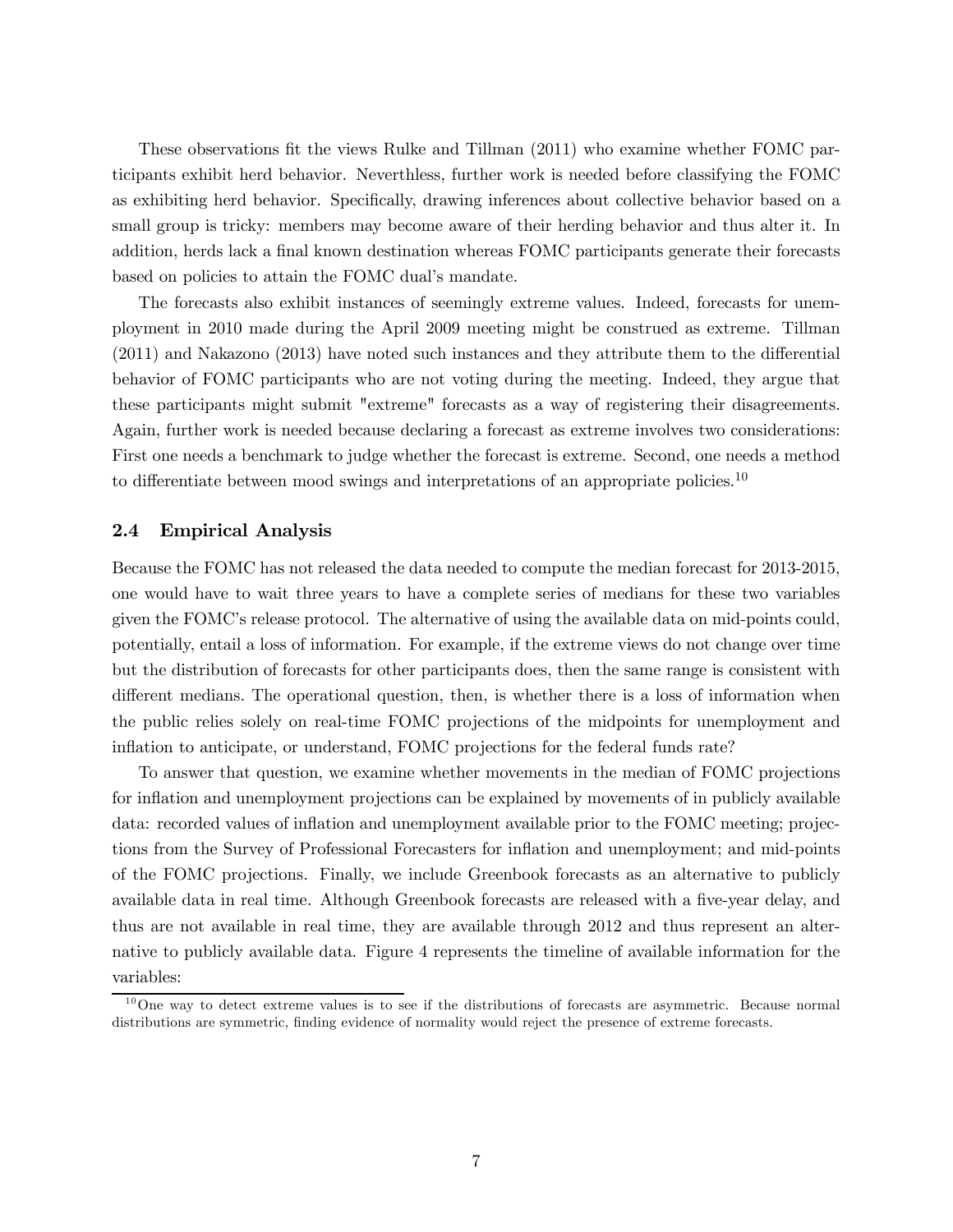

Figure 4: Timeline of Releases of Public Data

Inspection of the data reveals that the median of the forecast distribution for inflation is not, in general, closely related to alternative measures of inflation (figure 5), not even to the Greenbook forecasts. Furthermore, the character of the relation depends on the inflation rate itself: there is a break in the correlation for large values of the inflation rate. The exception is the mid-point of the distribution suggesting that the distribution of projections is fairly symmetrical. For unemployment, movements in the alternative measures are closely related among themselves with unconditional correlations exceeding 0.94 (figure 6). Nevertheless, a closer inspection of the data reveals that the correlation is sensitive to large values of the unemployment rate.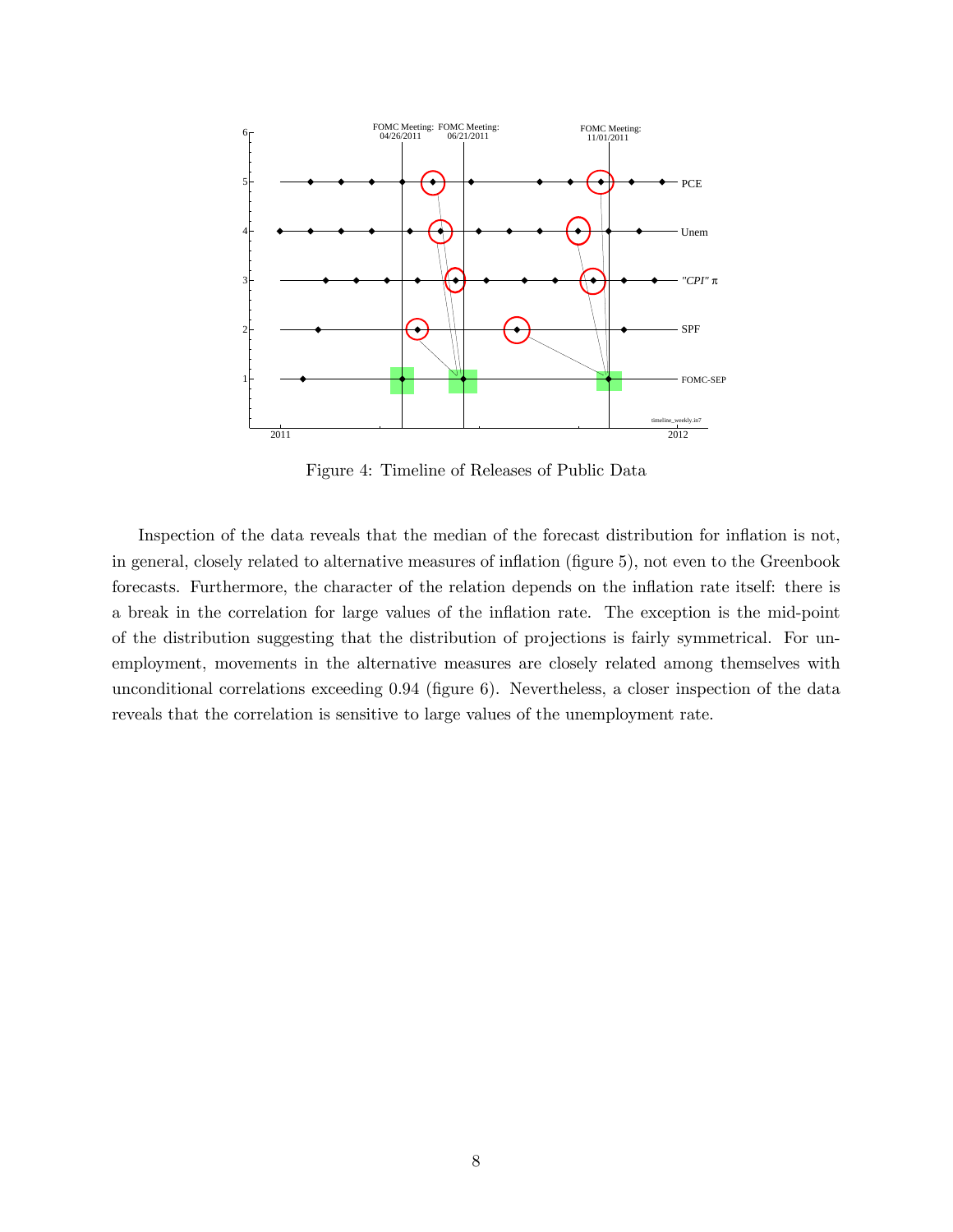

Figure 5: Alternative Measures of Inflation and their Correlations



Figure 6: Alternative Measures of Unemployment and their Correlations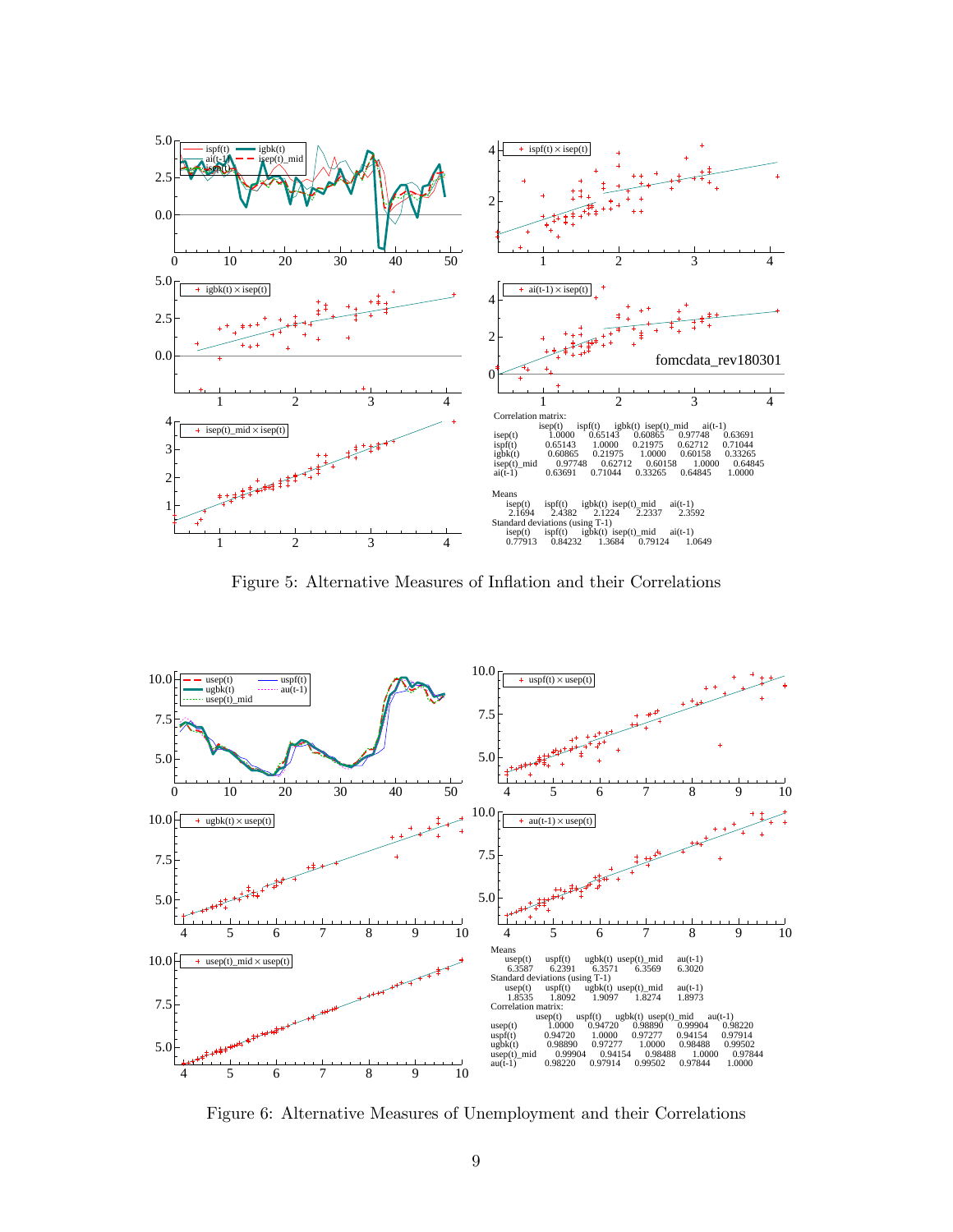#### 2.5 The Informational Loss of the FOMC's Data Protocol

We now carry out a formal statistical analysis to assess whether reliance on publicly real-time data carries a loss of information. But a loss of information relative to what? Relative to the Greenbook forecasts which are not available publicly in real time. We quantify that loss using two approaches. The first is a single equation approach to assess whether we can replace the missing medians for 2013-2015 with their mid-points. The second approach relies on a system of equations to assess whether the delay in releasing the Greenbook forecasts carries a deterioration of forecast accuracy.

### 2.5.1 Equivalence Between Median and Midpoints of FOMC Forecast Distributions

We postulate that

$$
\pi_t^{med} = \alpha_{11} + \alpha_{12} \cdot \pi_{t-1}^{spf} + \alpha_{13} \cdot \pi_t^{mid} + \alpha_{14} \cdot \pi_t^{gb} + \alpha_{15} \cdot \pi_{t-1}^a + D + e_{\pi t} \tag{1}
$$

$$
u_t^{med} = \alpha_{21} + \alpha_{22} \cdot u_{t-1}^{spf} + \alpha_{23} \cdot u_t^{mid} + \alpha_{24} \cdot u_t^{gb} + \alpha_{25} \cdot u_{t-1}^a + D + e_{ut}
$$
 (2)

$$
\mathbf{e}'_t = (e_{\pi t} \ e_{ut})^{\sim} IN(\mathbf{0}, \mathbf{\Omega})
$$

where

- $\pi_t^{med}$  is the current-period projection of the median inflation for the  $th$  FOMC meeting
- $u_t^{med}$  is the current-period projection of the median unemployment for the  $th$  FOMC meeting
- $\pi_{t-1}^{spf}$  SPF inflation forecast made at time  $t-1$
- $u_{t-1}^{spf}$  SPF unemployment forecast made at time  $t-1$
- $\pi_t^{mid}$  is the current-period projection of the mid-point of the range of inflation forecasts for the th FOMC meeting
- $u_t^{mid}$  is the current-period projection of the mid-point of the range of unemployment forecasts for the the FOMC meeting
- $\pi_t^{gb}$  is the current-period projection of the Greenbook forecasts for inflation for the the FOMC meeting
- $u_t^{gb}$  is the current-period projection of the Greenbook forecasts for unemployment for the  $th$  FOMC meeting
- $\pi_{t-1}^a$  actual inflation one month prior to the FOMC meeting  $(t-1)$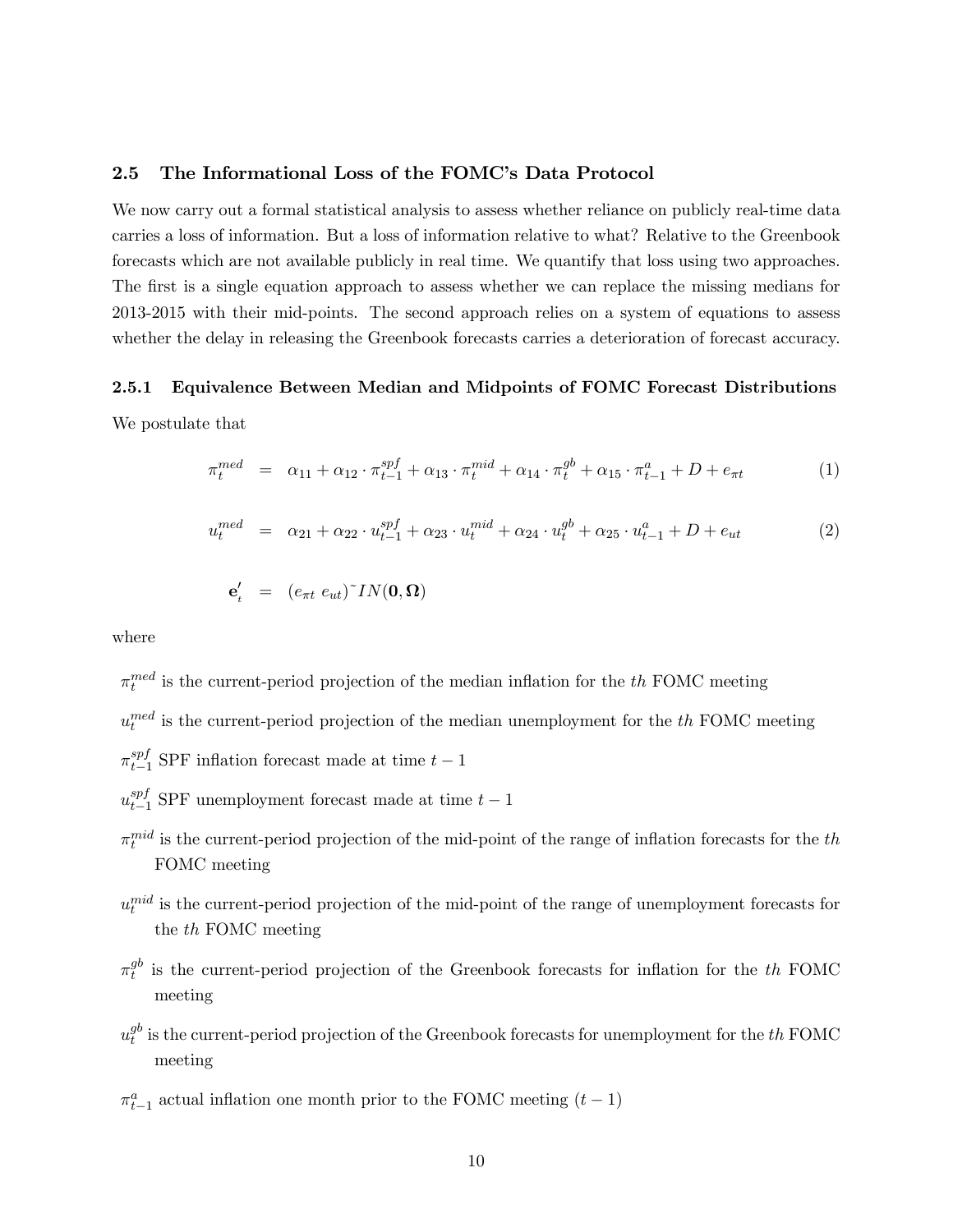- $u_{t-1}^a$  actual unemployment one month prior to the FOMC meeting  $(t-1)$
- Two dummy variables: one for Bernanke's tenure as Chair of the FOMC and another for changes in the CPI measure targeted by the  ${\rm FOMC^{11}}$

Assessing whether there is a loss of information involves testing whether  $\alpha_{13} = \alpha_{23} = 1$  and all the other  $\alpha's$  equal to zero. If so, then the mid-points serve as sufficient statistics for the medians and thus there is no loss of information. If  $\alpha_{14} \neq 0$ ;  $\alpha_{24} \neq 0$ , then Greenbook forecasts are needed to predict the median of the forecast distribution. In this case, one cannot rely solely on publicly available information.

For parameter estimation we apply ordinary least squares to equations (1) and (2) using observations from FOMC meetings held from 1992 January to November 2012 (49 meetings). To avoid the statistical pitfalls associated with the joint nature of model specification and parameter estimation, we use Autometrics, a computer-automated algorithm, developed by Doornik and Hendry  $(2013).<sup>12</sup>$  Their algorithm combines least squares with a selection criteria that excludes insignificant coefficients and tests for both parameter constancy and white-noise residuals; the critical values for rejection are not fixed in advance but, rather, are calculated sequentially. Table 1 reports results for equations (1) and (2), labeled the General formulation, and for the simplified formulation, labeled the Specific formulation, using a significance level of five percent.

The results for inflation indicate that  $\pi_t^{mid}$  is a sufficient statistic for  $\pi_t^{med}$ : the intercept is no different from zero, the slope is no different from one, and the other coefficients are zero. Furthermore, the residuals are consistent with maintained assumptions for inference. For unemployment,  $u_t^{mid}$  is also a sufficient statistic  $u_t^{med}$  : the intercept is no different from zero but the slope is statistically different from one. Furthermore, the residuals are consistent with maintained assumptions for inference. Taken together, the results suggest that the mid-points of the distributions are suitable substitutes for the median of the distributions over from 1992 to 2012. Thus we use the real time midpoints over 2013-2015 to replace the missing median values over the same period.

<sup>&</sup>lt;sup>11</sup>The Measure of inflation changes over time:CPI from January 1992 to July 1999; PCE from January 2000 and January 2004; Core PCE starting in July 2004.

 $12$  For a discussion of the issues raised by automated specification, see Hendry and Krolzig (2003), Granger and Hendry (2004), and Phillips (2004).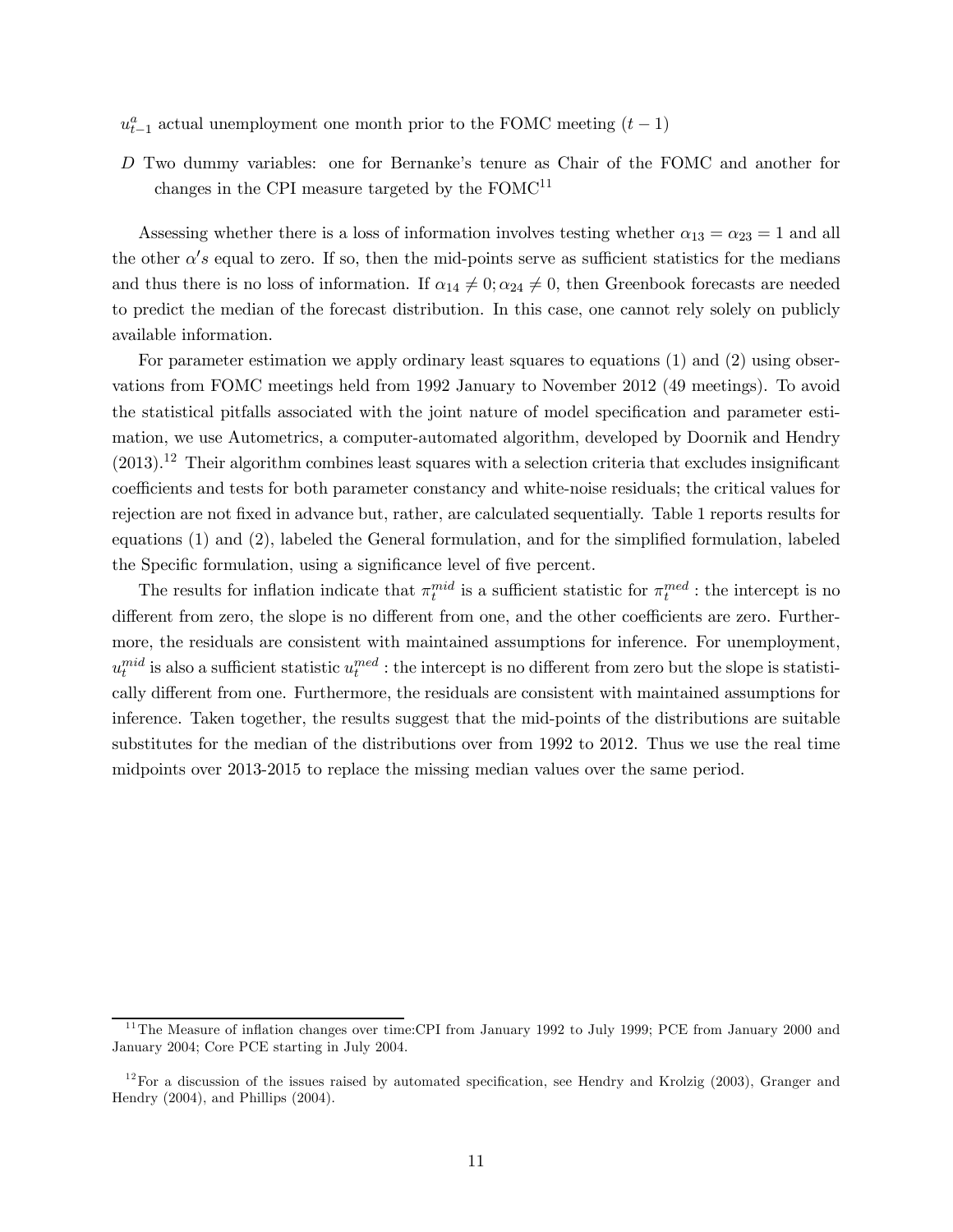| January 1992 to Nov. 2012 49 obs |                  |            |                  |            |  |  |  |
|----------------------------------|------------------|------------|------------------|------------|--|--|--|
|                                  | General          |            | Specific         |            |  |  |  |
|                                  | $\mathrm{coeff}$ | std. error | $\mathrm{coeff}$ | std. error |  |  |  |
| $\pi_t^{spf}$                    | 0.094            | 0.054      |                  |            |  |  |  |
| $\pi_t^{gb}$                     | 0.033            | 0.025      |                  |            |  |  |  |
| $\pi^a_{t-1}$                    | $-0.007$         | 0.036      |                  |            |  |  |  |
| cpi                              | $-0.108$         | 0.072      |                  |            |  |  |  |
| $\pi_t^{mid}$                    | 0.847            | 0.069      | 0.985            | 0.028      |  |  |  |
| Bernanke                         | $-0.066$         | 0.059      |                  |            |  |  |  |
| Constant                         | 0.056            | 0.103      | $-0.025$         | 0.068      |  |  |  |
|                                  |                  |            |                  |            |  |  |  |
| ser                              | 0.161            |            | 0.142            |            |  |  |  |
| $\overline{R}^2$                 | 0.957            |            | 0.966            |            |  |  |  |
| $H_o^{\dagger}$                  |                  |            |                  |            |  |  |  |
| Serial Ind.                      | 0.281            |            | 0.363            |            |  |  |  |
| ARCH                             | 0.853            |            | 0.936            |            |  |  |  |
| Normality                        | 0.725            |            | 0.798            |            |  |  |  |
| Hetero                           | $0.005**$        |            | 0.076            |            |  |  |  |
| Hetero-X                         | $0.039*$         |            | 0.076            |            |  |  |  |
| RESET23                          | $0.032*$         |            | 0.520            |            |  |  |  |

Table 1: Regression of Median of Forecast Distribution for Inflation:  $\pi_t^{med}$ 

 $\overline{\dag}$  significance level needed to reject the null hypothesis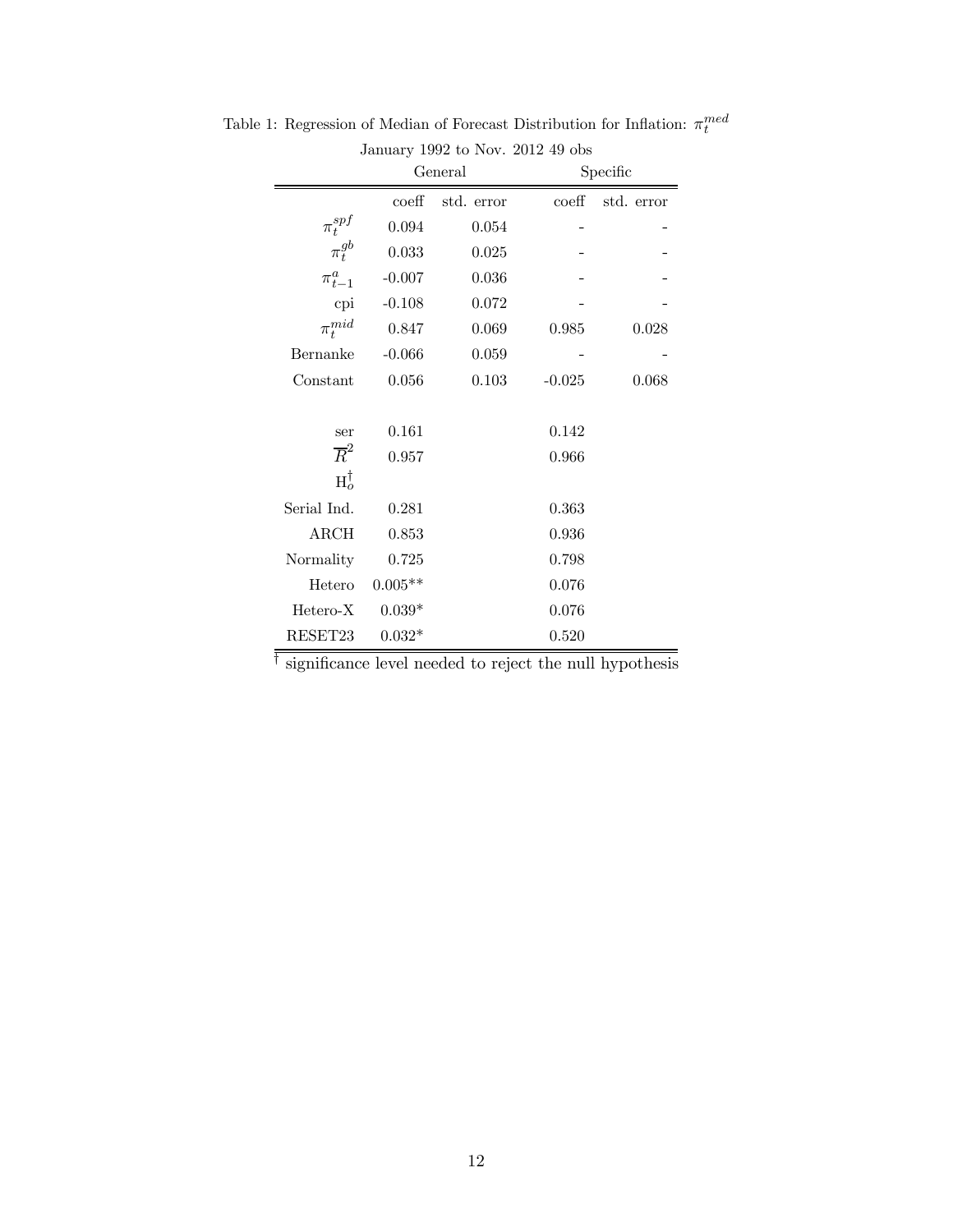|                         | January 1992 to Nov. 2012 49 obs |         |                  |         |  |  |  |  |
|-------------------------|----------------------------------|---------|------------------|---------|--|--|--|--|
|                         | General                          |         |                  |         |  |  |  |  |
|                         | $\mathrm{coeff}$                 | std err | $\mathrm{coeff}$ | std err |  |  |  |  |
| $\boldsymbol{u}^{gb}_t$ | 0.211                            | 0.062   |                  |         |  |  |  |  |
| $u_t^{mid}$             | 0.824                            | 0.034   | 1.013            | 0.006   |  |  |  |  |
| Bernanke                | 0.040                            | 0.023   |                  |         |  |  |  |  |
| cpi                     | $0.002\,$                        | 0.024   |                  |         |  |  |  |  |
| $u_{t-1}^a$             | $-0.022$                         | 0.057   |                  |         |  |  |  |  |
| $u_t^{spf}$             | $-0.013$                         | 0.027   |                  |         |  |  |  |  |
| Constant                | $-0.021$                         | 0.047   | $-0.083$         | 0.043   |  |  |  |  |
|                         |                                  |         |                  |         |  |  |  |  |
| ser                     | 0.063                            |         | 0.082            |         |  |  |  |  |
| $\overline{R}^2$        | 0.99                             |         | 0.99             |         |  |  |  |  |
| $H_o^{\dagger}$         |                                  |         |                  |         |  |  |  |  |
| Serial Ind.             | 0.3891                           |         | 0.3932           |         |  |  |  |  |
| ARCH                    | 0.7850                           |         | 0.9054           |         |  |  |  |  |
| Normality               | 0.6501                           |         | 0.9521           |         |  |  |  |  |
| Hetero                  | $0.0243*$                        |         | 0.1437           |         |  |  |  |  |
| Hetero-X                | $0.0096**$                       |         | 0.1437           |         |  |  |  |  |
| RESET23                 | 0.9110                           |         | 0.1724           |         |  |  |  |  |

Table 2: Regression of Median of Forecast Distribution: Unemployment  $u_t^{med}$ 

† significance level needed to reject the null hypothesis

## 2.5.2 Delays in Data Release and Forecast Accuracy

To quantify the loss of information from delaying the release of the Greenbook forecasts, we focus on the forecast accuracy of two models that differ in the use of conditioning variables: publicly available and Greenbook. We also use the two measures of central tendency: median and mid-point. The general formulation is

$$
\begin{bmatrix} \pi_{t,t}^m \\ u_{t,t}^m \end{bmatrix} = \begin{bmatrix} c^{\pi} \\ c^u \end{bmatrix} + \begin{bmatrix} \alpha_{12} & \alpha_{13} \\ \alpha_{22} & \alpha_{23} \end{bmatrix} \begin{bmatrix} \pi_{t-1,t}^m \\ u_{t-1,t}^m \end{bmatrix} + \begin{bmatrix} \alpha_{14} & \cdots & \alpha_{19} \\ \alpha_{24} & \cdots & \alpha_{29} \end{bmatrix} \begin{bmatrix} \pi_{t-1}^{spf} \\ u_{t-1}^m \\ u_{t-1}^m \\ \pi_t^{gb} \\ u_t^{gb} \end{bmatrix} + \begin{bmatrix} e_t^{\pi} \\ e_t^u \\ e_t^u \end{bmatrix}
$$

$$
{\bf e}'_t \ \ = \ \ (e^{\pi}_t \ e^u_t); \ {\bf E}({\bf e}_t) = {\bf 0}; \ {\bf E}({\bf e}_t \cdot {\bf e}'_{t-1}) = {\bf 0}; \ {\bf E}({\bf e}_t \cdot {\bf e}'_t) = {\bf \Omega}
$$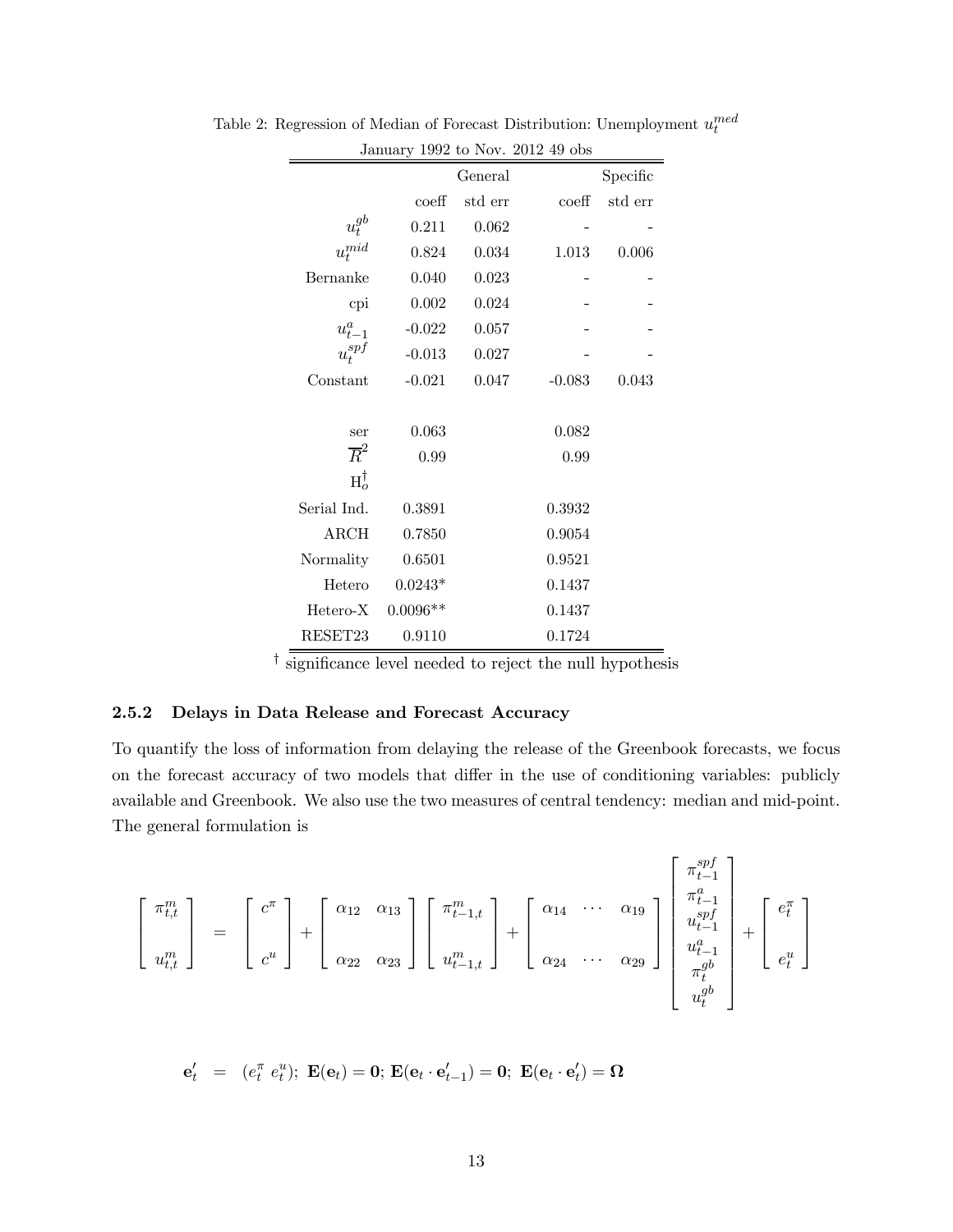where

- $\pi_{t,t}^m$  is the current-period projection of the inflation rate for the  $th$  FOMC meeting where  $m =$ median or midpoint
- $u_{t,t}^m$  is the current-period projection of the unemployment rate for the  $th$  FOMC meeting where  $m =$ median or midpoint

To quantify the loss of information, we focus on forecast accuracy of using two types of information: Greenbook forecasts only (model M1) and publicly available data only (model M2). For parameter estimation we use ordinary least squares with observations from FOMC meetings held from 1992 January to July 2007. The estimation results are reported in table 3: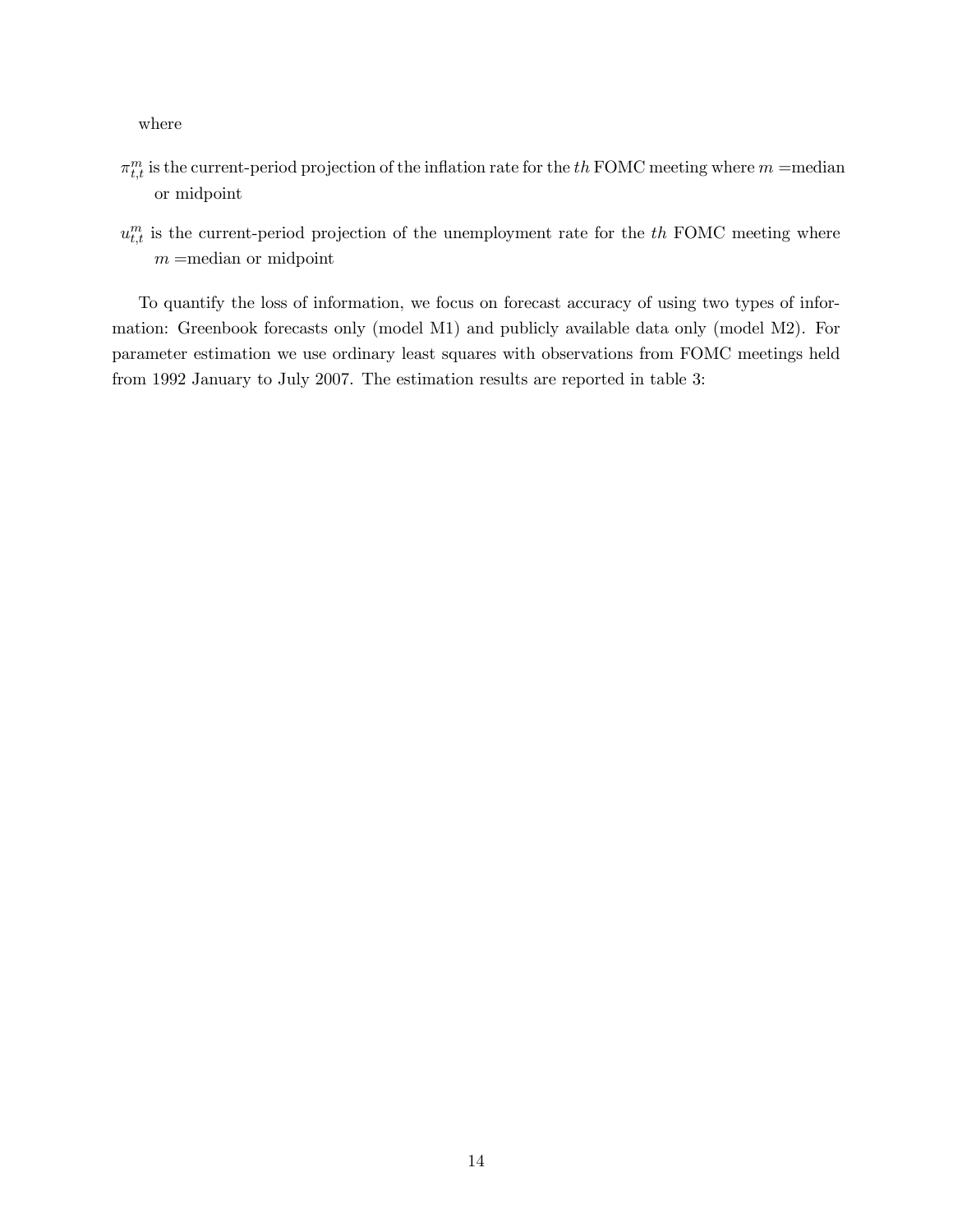|                                |                                         | Inflation   |                               |             |                                |             | Unemployment      |             |                        |  |  |
|--------------------------------|-----------------------------------------|-------------|-------------------------------|-------------|--------------------------------|-------------|-------------------|-------------|------------------------|--|--|
|                                | Public - $\rm M2$<br>$\rm GBK$ $\rm M1$ |             |                               |             |                                |             | Public - $\rm M2$ |             | $\rm{GBK}$ - $\rm{M1}$ |  |  |
|                                | $\label{thm:1} \textbf{Median}$         | Mid-point   | $\label{thm:1} \mbox{Median}$ | Mid-point   |                                | Median      | Mid-point         | Median      | Mid-point              |  |  |
| $\pi_{t-1,t}$                  | $0.755\,$                               | 0.724       | $0.553\,$                     | $0.590\,$   | $\pi_{t-1,t}$                  | 0.086       | $0.145\,$         | $0.111\,$   | 0.172                  |  |  |
|                                | $0.121\,$                               | $0.114\,$   | 0.110                         | $\,0.092\,$ |                                | 0.073       | $\,0.073\,$       | $0.052\,$   | 0.059                  |  |  |
|                                |                                         |             |                               |             |                                |             |                   |             |                        |  |  |
| $u_{t-1,t}$                    | $-0.349$                                | $-0.103$    | $\,0.162\,$                   | $0.159\,$   | $u_{t-1,t}$                    | $\,0.073\,$ | $-0.037$          | $-0.110$    | $-0.107$               |  |  |
|                                | $0.492\,$                               | $0.500\,$   | 0.176                         | $0.161\,$   |                                | 0.296       | $0.322\,$         | 0.083       | $\,0.104\,$            |  |  |
| $\pi_{t-1}^{spf}$              | $0.004\,$                               | $0.132\,$   |                               |             | $\pi^{spf}_{t-1}$              | 0.096       | 0.103             |             |                        |  |  |
|                                | $0.159\,$                               | 0.148       |                               |             |                                | 0.096       | 0.095             |             |                        |  |  |
|                                |                                         |             |                               |             |                                |             |                   |             |                        |  |  |
| $u_{t-1}^{\operatorname{spf}}$ | $0.495\,$                               | 0.349       |                               |             | $u_{t-1}^{\operatorname{spf}}$ | $-0.231$    | $-0.145$          |             |                        |  |  |
|                                | 0.557                                   | 0.533       |                               |             |                                | 0.335       | $\,0.343\,$       |             |                        |  |  |
|                                |                                         |             |                               |             |                                |             |                   |             |                        |  |  |
| $u_{t-1}^a$                    | $-0.117$                                | $-0.198$    |                               |             | $u_{t-1}^a$                    | 0.974       | $0.957\,$         |             |                        |  |  |
|                                | 0.238                                   | $\,0.224\,$ |                               |             |                                | 0.143       | 0.144             |             |                        |  |  |
|                                |                                         |             |                               |             |                                |             |                   |             |                        |  |  |
| $\pi^a_{t-1}$                  | $0.167\,$                               | $0.125\,$   |                               |             | $\pi^a_{t-1}$                  | $-0.043$    | $-0.097$          |             |                        |  |  |
|                                | $\,0.095\,$                             | 0.094       |                               |             |                                | $0.057\,$   | $\,0.061\,$       |             |                        |  |  |
|                                |                                         |             |                               |             | $\pi_t^{gb}$                   |             |                   |             |                        |  |  |
| $\pi_t^{gb}$                   |                                         |             | 0.260                         | 0.276       |                                |             |                   | $-0.001$    | $-0.024$               |  |  |
|                                |                                         |             | 0.070                         | $0.058\,$   |                                |             |                   | $\,0.033\,$ | $0.038\,$              |  |  |
| $u_t^{gb}$                     |                                         |             | $-0.130$                      | $-0.117$    | $u_t^{gb}$                     |             |                   | $\,0.968\,$ | $\,0.925\,$            |  |  |
|                                |                                         |             | $\,0.162\,$                   | 0.144       |                                |             |                   | 0.077       | 0.093                  |  |  |
|                                |                                         |             |                               |             |                                |             |                   |             |                        |  |  |
| Cons                           | $-0.059$                                | $-0.327$    | 0.200                         | $0.039\,$   | Cons                           | $-0.059$    | $-0.327$          | 0.498       | $0.636\,$              |  |  |
|                                | $0.456\,$                               | 0.448       | $0.336\,$                     | $0.297\,$   |                                | $0.456\,$   | 0.448             | $0.159\,$   | $\rm 0.191$            |  |  |
|                                |                                         |             |                               |             |                                |             |                   |             |                        |  |  |
| SER.                           | 0.342                                   | $0.322\,$   | $0.296\,$                     | $0.258\,$   |                                | $\,0.342\,$ | 0.322             | 0.140       | 0.166                  |  |  |

Table 3: Modeling FOMC Forecasts - Alternative Information Sources

1992(2)-2007(7) (32 Obs)

For inflation, the parameter estimates indicate no evidence of an inverse association with unemployment regardless of how it is measured. But measurement matters in terms of fit: reliance on Greenbook forecasts alone yields smaller SERs with virtually no difference between the mid-point and the median. So what matters is the conditioning variable. For unemployment, the parameter estimates indicate no evidence of an inverse association with inflation regardless of how it is measured. But again, measurement matters greatly in terms of fit: formulations using the Greenbook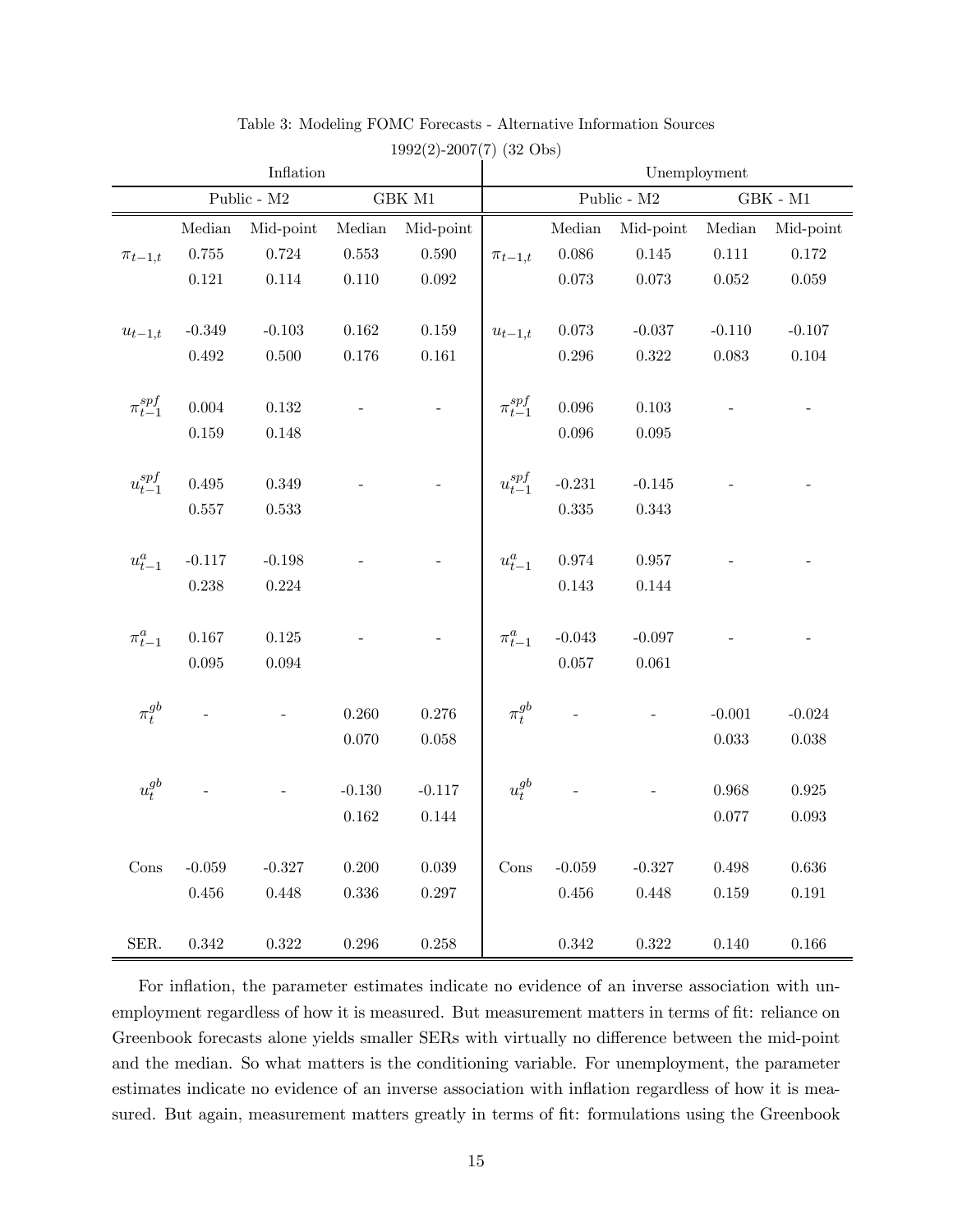forecasts have much lower SERs.

Given the parameter estimates, we use s-step forecasts from October 2007 to November 2011. Given these forecasts, we quantify the loss of information as the root mean squared forecast error. Table 4 reports that, regardless of whether one uses the mid-point or the median of the forecasts, the availability of Greenbook forecasts for parameter estimation yields lower RMSFE for inflation and unemployment.

|             | Table 4: Forecasting FOMC Forecasts - Alternative Information Sources |       |                  |                 |             |       |               |       |                 |  |
|-------------|-----------------------------------------------------------------------|-------|------------------|-----------------|-------------|-------|---------------|-------|-----------------|--|
|             | RMSFE-COMPARISON: October 2007-November 2011                          |       |                  |                 |             |       |               |       |                 |  |
|             |                                                                       |       | <b>INFLATION</b> |                 |             |       | UNEMPLOYMENT  |       |                 |  |
|             | <b>MEDIAN</b>                                                         |       |                  | <b>MIDPOINT</b> |             |       | <b>MEDIAN</b> |       | <b>MIDPOINT</b> |  |
|             | M1                                                                    | M2    | M1               | M2              |             | M1    | M2            | M1    | M2              |  |
|             | 0.596                                                                 | 0.996 | 0.614            | 0.771           |             | 0.593 | 0.808         | 0.718 | 0.836           |  |
| Memo        |                                                                       |       |                  |                 |             |       |               |       |                 |  |
| Target size |                                                                       |       |                  |                 | Target size |       |               |       |                 |  |
| $1\%$       | 0.557                                                                 | 0.728 | 0.614            | 1.246           | $1\%$       | 0.609 | 0.722         | 0.718 | 0.796           |  |
| $0.1\%$     | 1.086                                                                 | 0.728 | 0.614            | 1.246           | $0.1\%$     | 0.561 | 0.722         | 0.718 | 0.796           |  |
| $0.01\%$    | 1.086                                                                 | 0.728 | 1.146            | 1.246           | $0.01\%$    | 0.561 | 0.722         | 0.654 | 0.796           |  |

To assess the sensitivity of the results, we apply Autometrics to the system (i.e., not equation by equation) using three levels of significance. Table 4 shows a deterioration of forecast performance in response to the application of increasingly tigther significance levels.

#### 2.6 Credibility of Forward Guidance

Forward Guidance is an FOMC announcement indicating the likely stance of monetary policy in the foreseable future and how this stance may respond to departures from the FOMC's dual objectives. Forward Guidance was introduced during the 2008 financial crisis to influence long-term interest rates by anchoring expectations of the future federal funds rate. Initial annoucements focused on the end date of the period of unusually low interest rates but were not concise. But the FOMC issued in December 2012 a statement that removed the ambiguities:

In particular, the Committee decided to keep the target range for the federal funds rate at 0 to 1/4 percent and currently anticipates that this exceptionally low range for the federal funds rate will be appropriate at least as long as the unemployment rate remains above 6-1/2 percent, inflation between one and two years ahead is projected to be no more than a half percentage point above the Committee's 2 percent longer-run goal, and longer-term inflation expectations continue to be well anchored.

Figure 7 shows that at the time of the announcement, the actual unemployment rate was close to eight percent, which was very close to the *mid-point* of the projections for the current-year unemployment rate. The unemployment rate declined subsequently but the pace of decline was subdued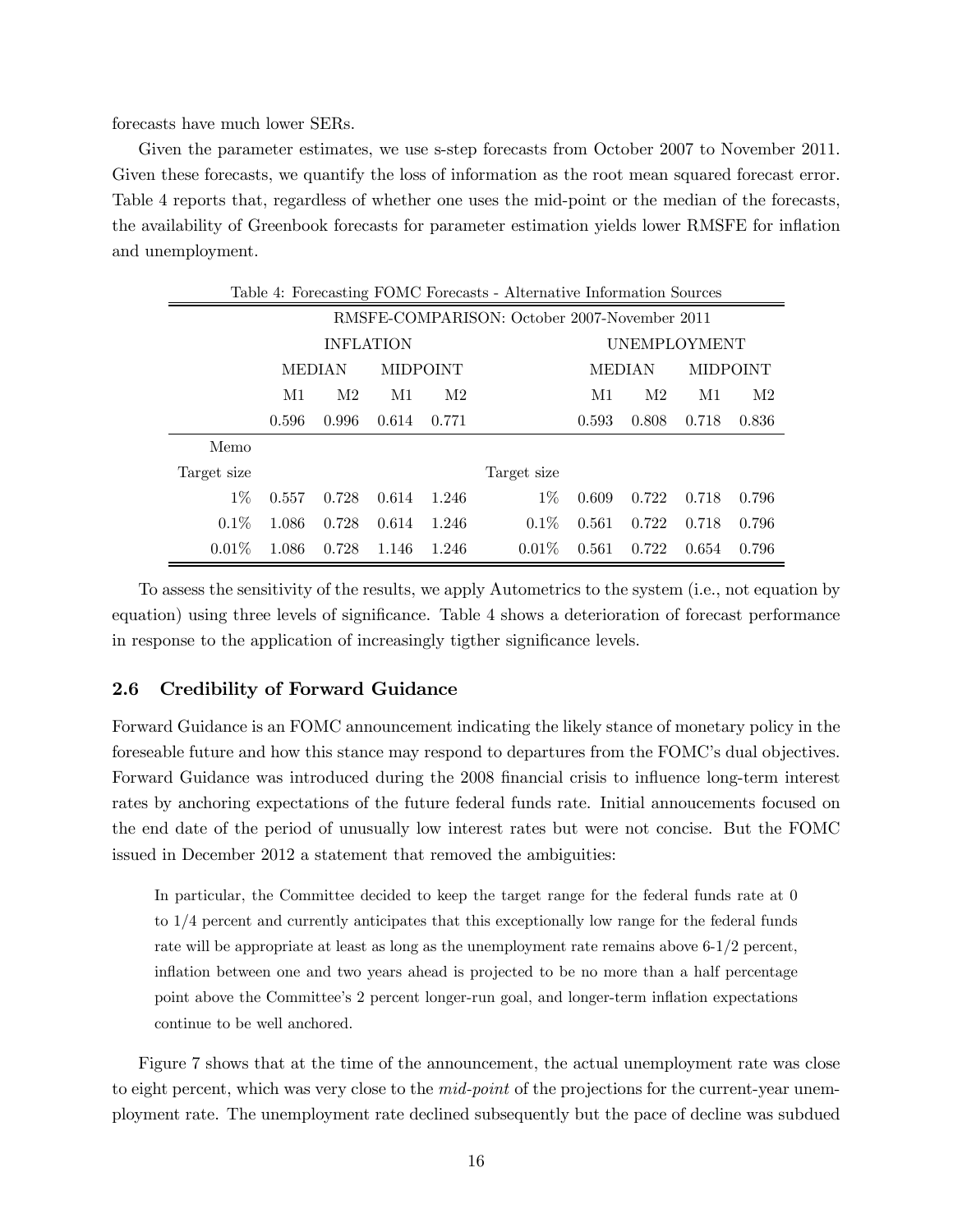at best. By April 2014 the unemployment rate was above the 6.5 threshold but the FOMC forecast was below the threshold. By May 2014, the unemployment rate, both actual and FOMC forecasts were below the threshold and the FOMC statements did not refer to the threshold afterwards.



Figure 7: Unemployment Rate: Actual and FOMC Forecast and the 6.5 Threshold

These observations suggest that, ex-post, the FOMC's forward guidance was credible: the federal funds rate was raised in December of 2015 after the unemployment rate fell below the 6.5% threshold. But this type of ex-post verification involves the public waiting for the actual unemployment rate to cross the announced threshold and then verifying the reaction of the FOMC. Waiting to verify means that the public may be late to benefit from this change in policy. Thus a fair question to ask is whether the public, relying only on public available data, can anticipate the date the unemployment rate will reach 6.5 and is that date consistent with what the FOMC anticipates?

To answer these questions, we model the mid-point of FOMC projections from 1992 to 2012, which are available in real time. Specifically, we postulate that

$$
\begin{bmatrix}\n1 & -\alpha_{11} \\
-\alpha_{21} & 1\n\end{bmatrix}\n\begin{bmatrix}\n\pi_{t,t}^m \\
u_{t,t}^m\n\end{bmatrix} =\n\begin{bmatrix}\nc^{\pi} \\
c^u\n\end{bmatrix} +\n\begin{bmatrix}\n\alpha_{12} & \alpha_{13} \\
\alpha_{22} & \alpha_{23}\n\end{bmatrix}\n\begin{bmatrix}\n\pi_{t-1,t}^m \\
u_{t-1,t}^m\n\end{bmatrix} +\n\begin{bmatrix}\n\alpha_{14} & \cdots & \alpha_{17} \\
\alpha_{24} & \cdots & \alpha_{27}\n\end{bmatrix}\n\begin{bmatrix}\n\pi_{t-1}^{apf} \\
u_{t-1}^{apf} \\
u_{t-1}^a\n\end{bmatrix} +\n\begin{bmatrix}\ne_t^{\pi} \\
e_t^u\n\end{bmatrix}
$$
\n
$$
\mathbf{e}_t' = (e_t^{\pi} e_t^u); \mathbf{E}(\mathbf{e}_t) = \mathbf{0}; \mathbf{E}(\mathbf{e}_t \cdot \mathbf{e}_{t-1}') = \mathbf{0}; \mathbf{E}(\mathbf{e}_t \cdot \mathbf{e}_t') = \mathbf{\Omega}_t
$$
\n
$$
\mathbf{\Omega}_t = \mathbf{M} + \mathbf{A} \cdot [\mathbf{e}_t \cdot \mathbf{e}_t'] + \mathbf{C} \cdot \mathbf{\Omega}_{t-1}
$$

 $\mathsf{r}$ 

where  $\pi_{t,t}^m$  is the mid-point of the current-year projection of inflation for the the FOMC meeting and  $u_{t,t}^m$  is the mid-point of the current-year projection of unemployment for the  $th$  FOMC meeting. Note that we cannot include the interest rate because they began to be released in 2012.

We estimate the parameters with three methods: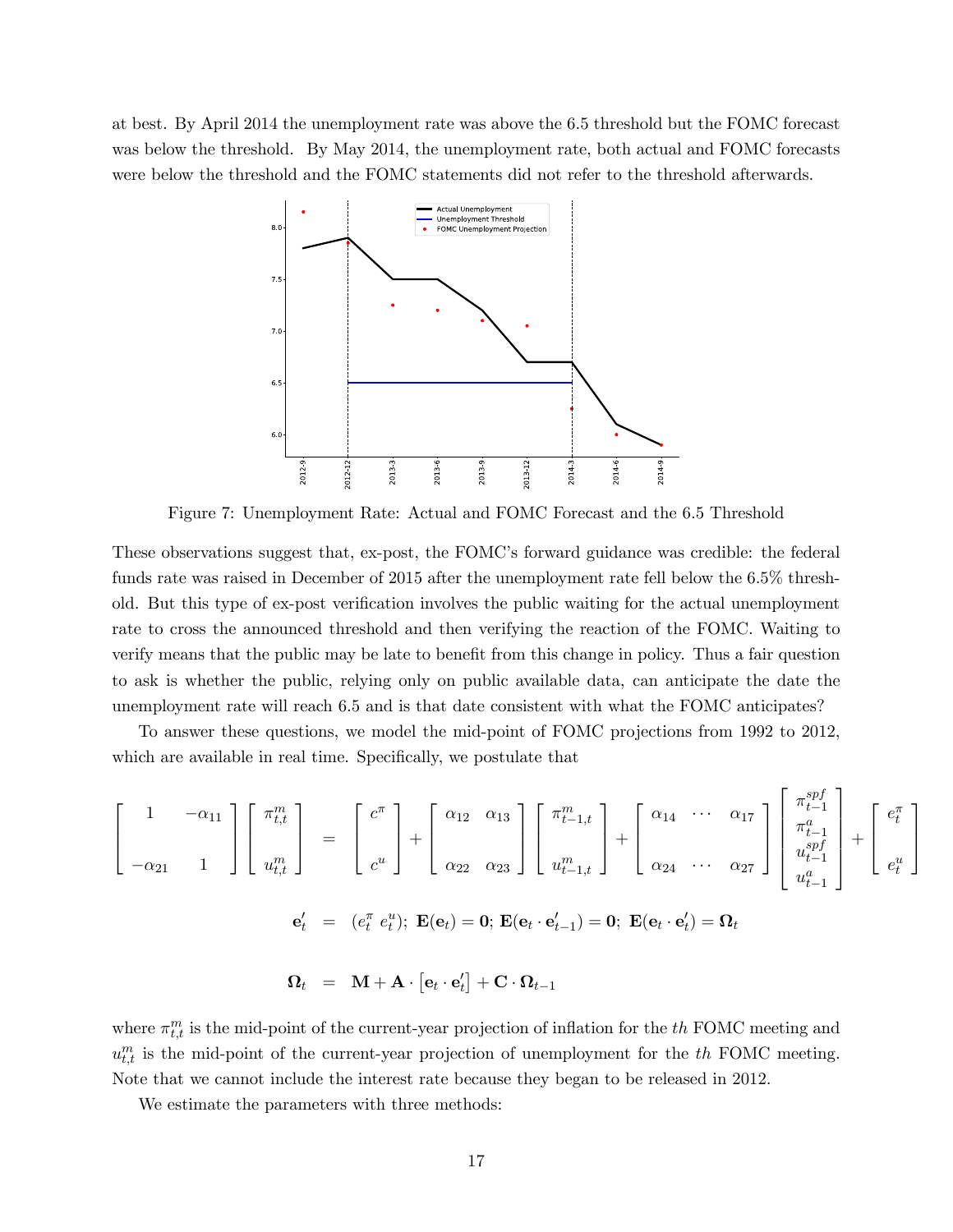- FIML with no-cross persistence  $(\alpha_{13} = \alpha_{23} = 0)$  and constant variance-covariance for the disturbances  $(A = C = 0)$
- OLS with cross persistence and constant variance-covariance for the disturbances  $(A = C = 0)$
- MGARCH with no-cross persistence  $(\alpha_{13} = \alpha_{23} = 0)$

Reliance on MGARCH recognizes that the disturbances are influenced by two considerations: mismatch of mid-points among participants and rotation protocol of participants in the FOMC process. A mismatch of mid-points occurs when the participant associated with the mid-point inflation is not the same participant associated with the mid-point unemployment rate. If the mismatch were fixed over time, then the intercept would capture it. But the mismatch is unlikely to be fixed over time because participants change over time or because their projections are reflecting strategic considerations. Rotation of participants is built-in in the FOMC protocol because participants whose tenure expire are replaced by other participants who ma. the FOMC rotation protocol. In other words, in the that

Table 5 shows the estimation results using FOMC meetings from February 1992 to December 2012. The fitted values in figures 8-9 reveal a fairly good level of accuracy.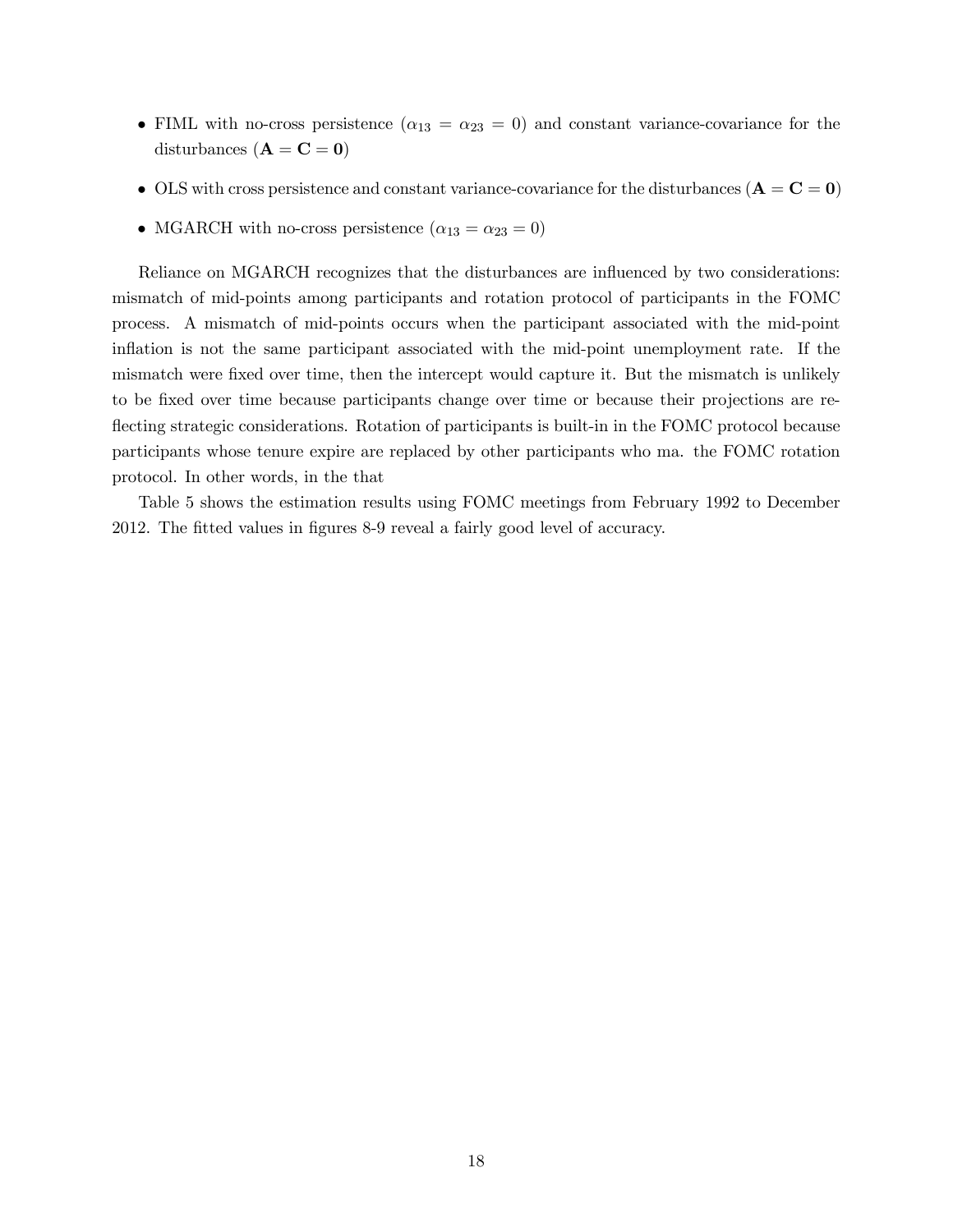|                   |               | <u>estimation Period: - Feb-1992 to Dec.</u><br><b>FIML</b> |               | <b>VAR</b>  | ZU 1<br><b>MGARCH</b> |             |  |
|-------------------|---------------|-------------------------------------------------------------|---------------|-------------|-----------------------|-------------|--|
|                   |               |                                                             |               |             |                       |             |  |
|                   | $\pi_t^{mid}$ | $u_t^{mid}$                                                 | $\pi_t^{mid}$ | $u_t^{mid}$ | $\pi_t^{mid}$         | $u_t^{mid}$ |  |
| $\pi_{t-1}^{mid}$ | 0.509         |                                                             | 0.561         | 0.104       | 0.736                 |             |  |
|                   | 0.135         |                                                             | $0.137\,$     | 0.086       | 0.145                 |             |  |
|                   |               |                                                             |               |             |                       |             |  |
| $u_{t-1}^{mid}$   |               | 0.305                                                       | 0.227         | 0.106       |                       | 0.464       |  |
|                   |               | 0.209                                                       | 0.333         | 0.208       |                       | 0.133       |  |
|                   |               |                                                             |               |             |                       |             |  |
| $\pi^{spf}_{t-1}$ | $-0.129$      |                                                             | $-0.028$      | 0.008       | $0.158\,$             | 0.026       |  |
|                   | 0.177         |                                                             | 0.185         | 0.116       | 0.165                 | 0.099       |  |
|                   |               |                                                             |               |             |                       |             |  |
| $\pi^a_{t-1}$     | $0.366\,$     |                                                             | 0.274         | $-0.207$    | 0.320                 | $-0.155$    |  |
|                   | 0.095         |                                                             | $0.105\,$     | 0.066       | 0.090                 | 0.074       |  |
|                   |               |                                                             |               |             |                       |             |  |
| $u_{t-1}^{spf}$   |               | $-0.577$                                                    | $0.235\,$     | $-0.330$    | 0.154                 | $-0.208$    |  |
|                   |               | 0.177                                                       | 0.294         | 0.183       | 0.184                 | 0.133       |  |
|                   |               |                                                             |               |             |                       |             |  |
| $u_{t-1}^a$       |               | 1.185                                                       | $-0.432$      | 1.122       | $-0.146$              | 1.102       |  |
|                   |               | 0.140                                                       | 0.215         | 0.134       | 0.147                 | 0.128       |  |
| $\pi_t^{mid}$     |               | $-0.147$                                                    |               |             |                       |             |  |
|                   |               | 0.087                                                       |               |             |                       |             |  |
|                   |               |                                                             |               |             |                       |             |  |
| $u_t^{mid}$       | $-0.008$      |                                                             |               |             |                       |             |  |
|                   | 0.050         |                                                             |               |             |                       |             |  |
|                   |               |                                                             |               |             |                       |             |  |
| Cons.             | 0.566         | 0.903                                                       | 0.182         | 0.923       | $0.998\,$             | 1.023       |  |
|                   | 0.523         | 0.322                                                       | 0.533         | 0.333       | 0.913                 | 0.406       |  |
|                   |               |                                                             |               |             |                       |             |  |
| ser               | $0.497\,$     | 0.333                                                       | 0.484         | 0.302       | 0.435                 | 0.252       |  |

Table 5: Modeling Mid-points of FOMC Forecast Distributions Alternative Estimation Methods Estimation Period: Feb 1992 to Dec. 2012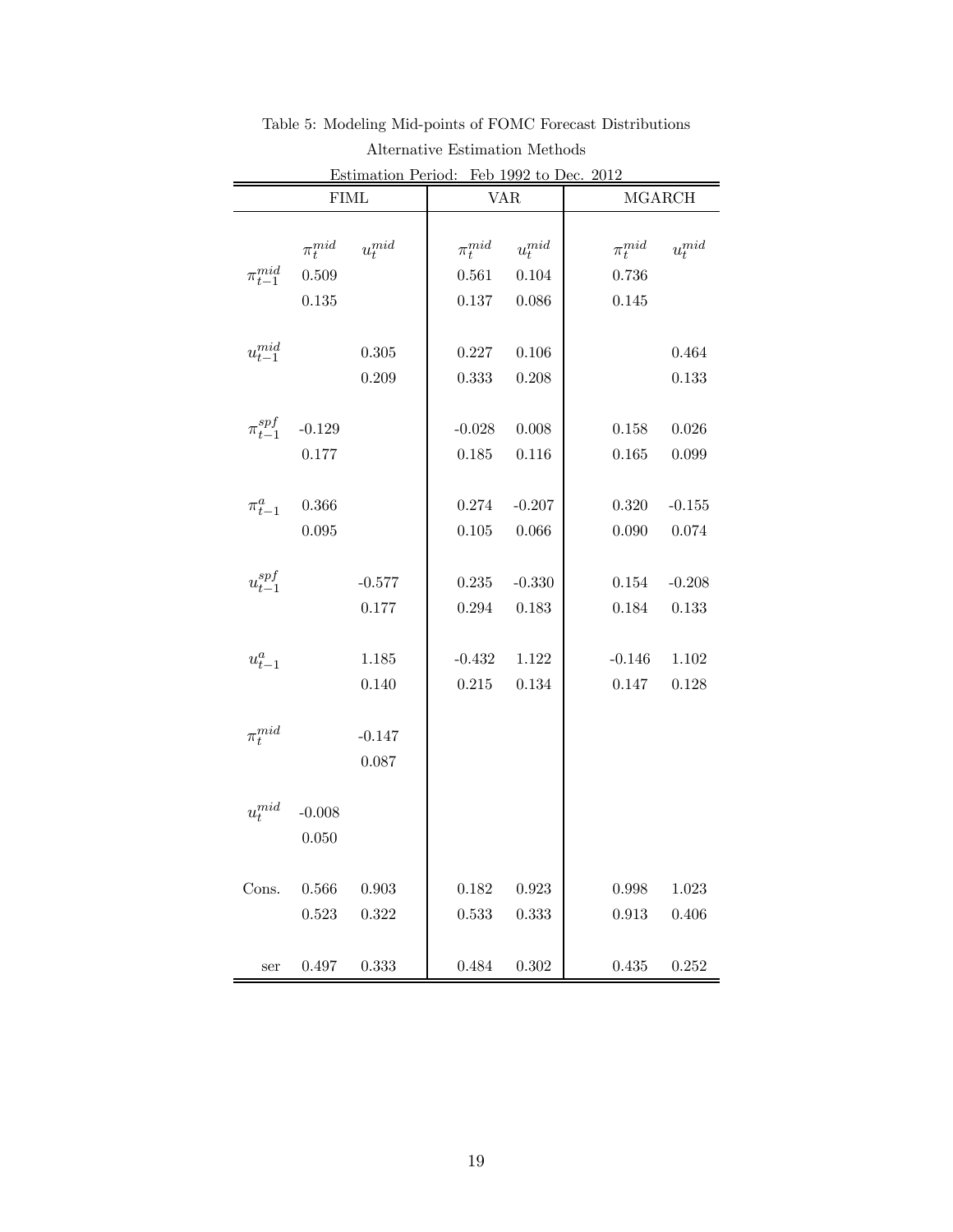

Figure 8: Fitted Values for the FOMC Forecasts of the Unemployment Rate — Alternative Models



Figure 9: Fitted Values of FOMC Forecasts for Inflation

Given these estimates, we use s-step ahead forecasts of the FOMC projections from April 2013 to April 2014; figures 10-12 show the 95 percent confidence intervals for the unemployment rate.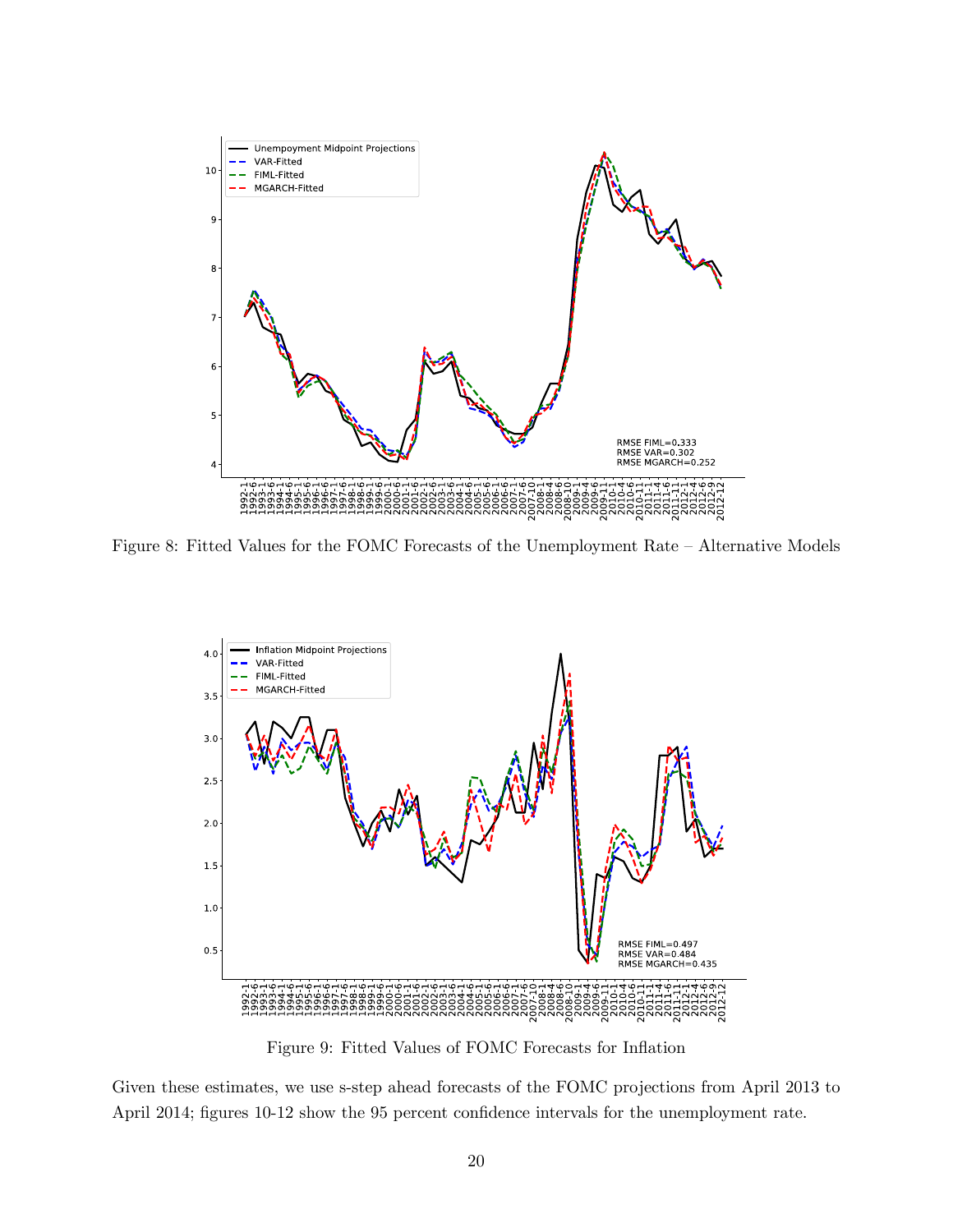

Figure 10: Unemployment Rate: Actual, Predicted and FOMC Forecast - FIML



Figure 11: Unemployment Rate: Actual, Predicted and FOMC Forecast - MGARCH



Figure 12: Unemployment Rate: Actual, Predicted and FOMC Forecast - VAR

Regardless of estimation method, the results indicate that, using the SEP forecasts along with publicly available data, the public would have been able to obtain a fairly accurate prediction of the date when the unemployment rate would be below 6.5 percent (April 2014). Furthermore,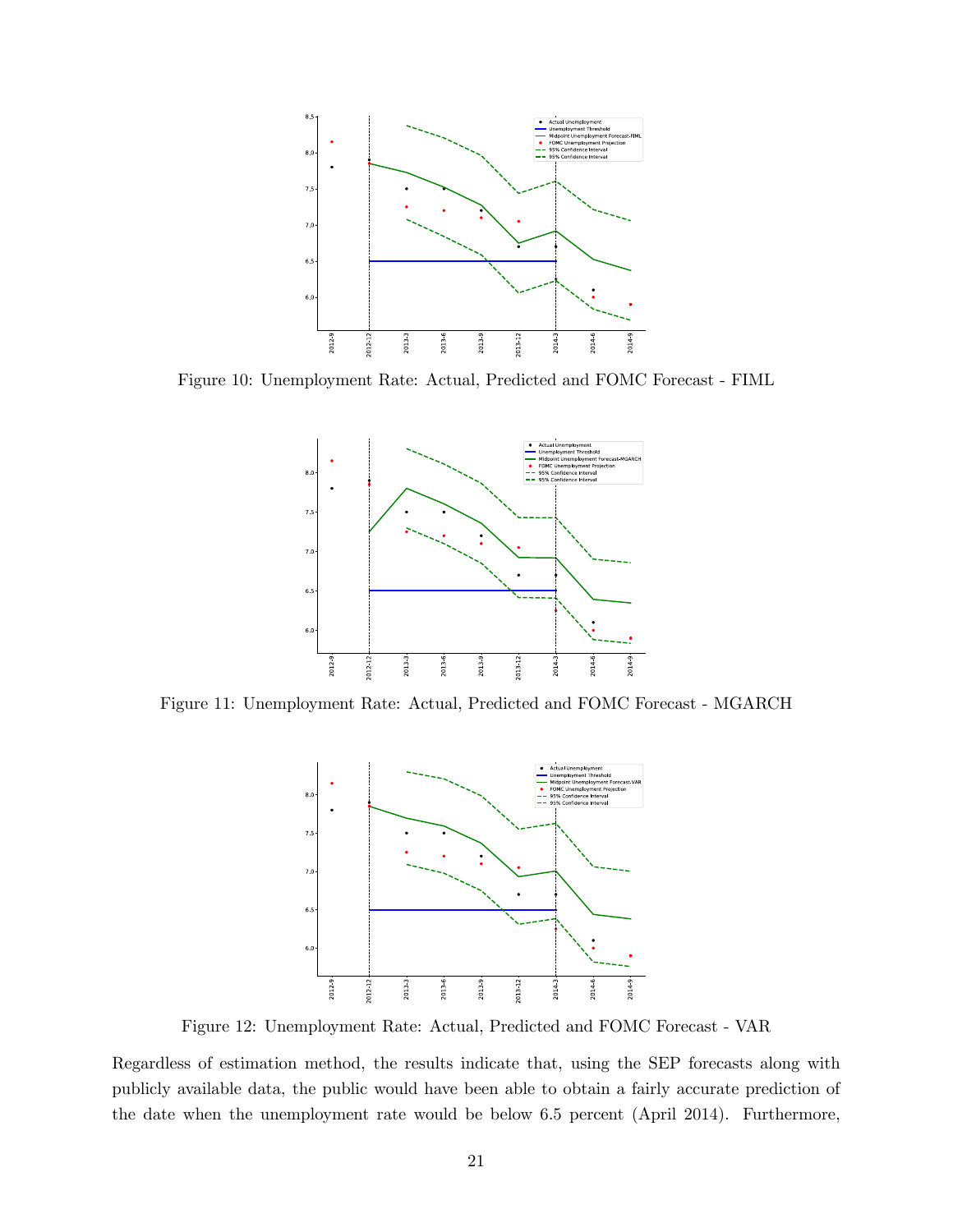all three formulations predict that the FOMC projection for the unemployment rate in April of 2014 was (1) close to the actual and (2) below the 6.5% threshold. Finally, these predictions are made with the SEP data available as of 2012. Thus, despite the limitations of the SEP that Faust correctly notes, the SEP information can be used to bypass Faust's condemnation of the SEP to the darkest place in the pantheon of failures.

# 3 Obstacle 2: Bypassing the Limitations of the SEP

Critics of the SEP argue that reconciling differences in FOMC's appropriate policies involves the FOMC making its reaction function available to the public. Faust states

As noted above, the most important function to convey regards the reaction function of the policymakers. But the SEP approach of providing separate variable-by-variable summaries of the 19 forecasts obscures any link between the paths of the of the federal funds rate as depicted in the dot-plot and the forecasts of the other variables. (Faust 2016 p. 18)

Bernanke (2016) reinforces Faust's observations by noting that,

Wouldn't it be easier if the FOMC just provided its reaction function, together with collective projections of key macroeconomic variables? In principle, yes; and in fact, in the course of expanding the SEP, the FOMC under my chairmanship experimented with developing a consensus committee forecast, together with alternative scenarios, that could be released to the public. (Bernanke 2016 page 7).

These criticisms are corroborated by the survey results of Wessel and Olson (2016, p. 2):

"Only a third had a very clear or mostly clear grasp on the Fed's reaction function, the way the Fed anticipates responding to changes in the economic outlook."

The above remarks raise several questions. First, why do Faust, Bernanke, and Wessel and Olson use the singular when referring to the reaction function? Indeed, the FOMC directive associated with the SEP allows for the possibility of 19 reaction functions.<sup>13</sup> Thus, in the absence of compelling evidence or acquiesence to authority, adherence to a single reaction function contradicts

$$
Min_{R_i}(\pi_i - \pi^*, u_i - u_i^*); i = 1, \cdots, 19
$$
  
\n
$$
\pi_i = g_i(R_i, u_i | x, \Theta_i)
$$
  
\n
$$
u_i = j_i(R_i, \pi_i | x, \Theta_i),
$$

 $^{13}$ Heuristically, the *ith* FOMC participant determines the appropriate interest rate that minimizes the welfate loss of deviations of inflation and unemployment from the dual mandate. Subject to the behavior of the economy, the FOMC participant would solve

where  $L_i$  is the participant's welfare loss associated with a deviation from the dual mandate,  $R_i$  is the *ith* FOMC participant's appropriate federal funds rate; the *ith* FOMC's participant pojections for inflation is  $\pi_i$  and for unemployment is  $u_i$ ; x is vector if exogenous variables with publicly available data;  $\Theta_i$  is the vector of coefficients relevant to the *ith* participant;  $\pi^*$  is the FOMC's target inflation rate (2%);  $u_i^*$  is the *ith's* participant estimate of the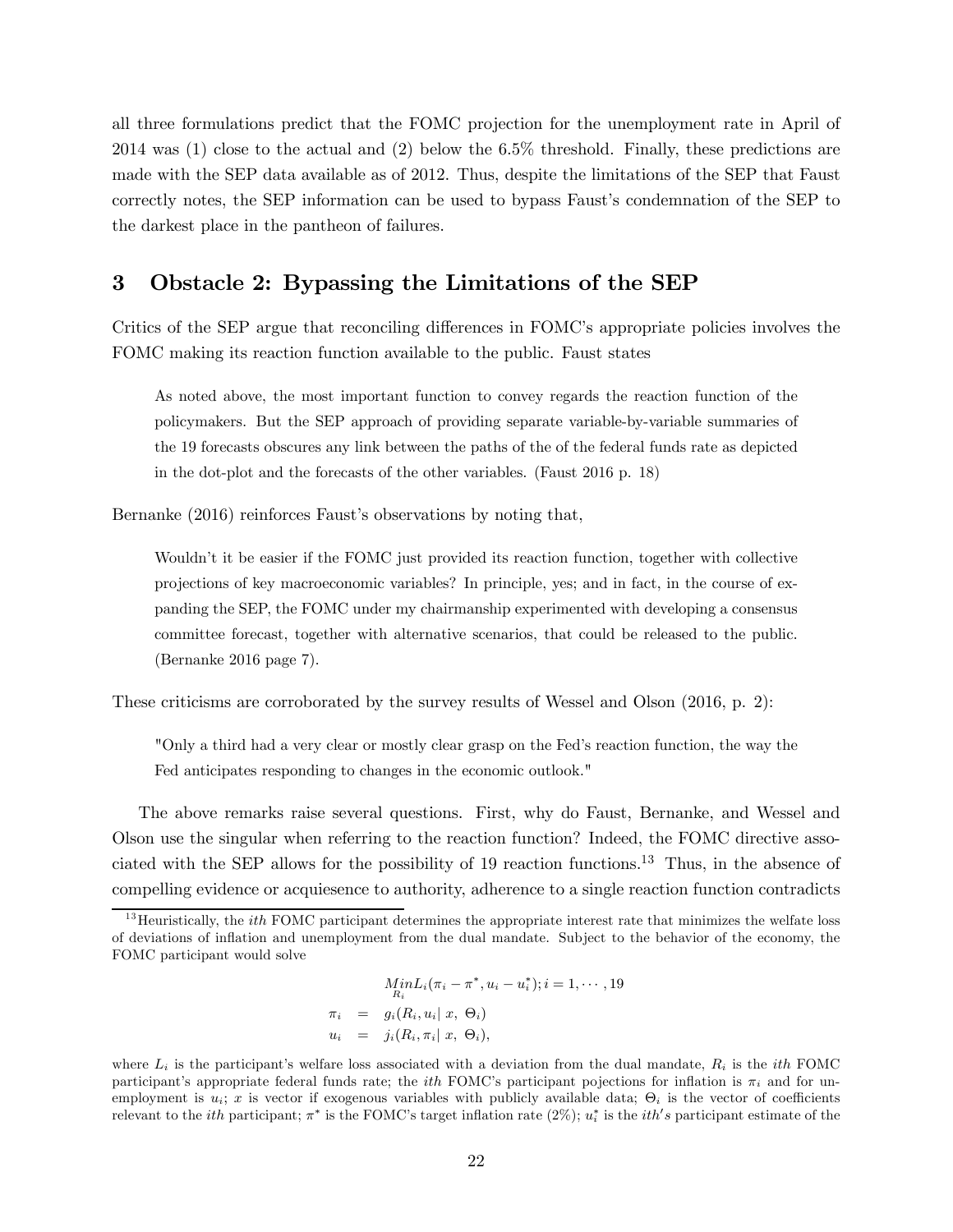the FOMC directive embodied in the SEP. Second, even if knowledge of a single reaction function were available, how would it help the public? A reaction function that depends on variables that the public cannot observe directly  $-$  the FOMC's own forecasts  $-$  is not a reaction function helpful to the public: We want to anticipate decisions and react to the gap between decisions and expectations. Third, an important obstacle in implementing Bernanke's "consensus function" is, at the risk of stating the obvious, the lack of consensus among FOMC participants. Figure 13 shows three measures of the dispersion of the appropriate federal funds rate for the current and one-year ahead.



Figure 13: Dispersion of Appropriate Interest Rates

The dispersion of appropriate policies, measured as the coefficient of variation, has declined considerably since 2012 but it is not zero.<sup>14</sup> Importantly, Tillman  $(2011)$  and Nakazono  $(2013)$  argue that the dispersion of forecasts may be due to FOMC participants who are not voting during the meeting and submit "extreme" forecasts as a way of registering their disagreements.

If taken at face value, these observations suggest that the public's effort in scrutinizing the SEP is misplaced, that the FOMC's effort in assembling them is wasteful, and that the FOMC's communication policy embodies a potential contradiction (diversity of views versus single reaction function). Missing from the discussion so far, however, is the role evidence. What evidence is offered by Faust to conclude that a "depiction of policymakers views with no hint about differences may be resolved" automatically means that the SEP "deserves a special place in the annals of

natural unemploument rate;  $q_i(\cdot)$ , and  $j_i(\cdot)$  are *ith* participant's specific functional forms. The appropriate policy is  $R_i^* = f_i(\pi^*, u_i^*, x, \Theta_i)$  but note that the existence of the solution is not guaranteed. We interpret Faust as suggesting that the dispersion of  $R_i^{*\prime}s$  is large enough to undermine the usefulness of a function that combines the 19  $R_i^{*\prime}s$  into a single  $R^*$ , period after period without a significant loss of information. See additional evidence of the plurality of reaction functions in the May 2018 Papers and Proceedings of the American Economic Association.

 $14$ Note that for the current year, this coefficient is zero when the appropriate policy equals, ex-post, the actual policy. Measures of uncertainty for unemployment and inflation are not available because the FOMC has not released the data for participants' forecasts.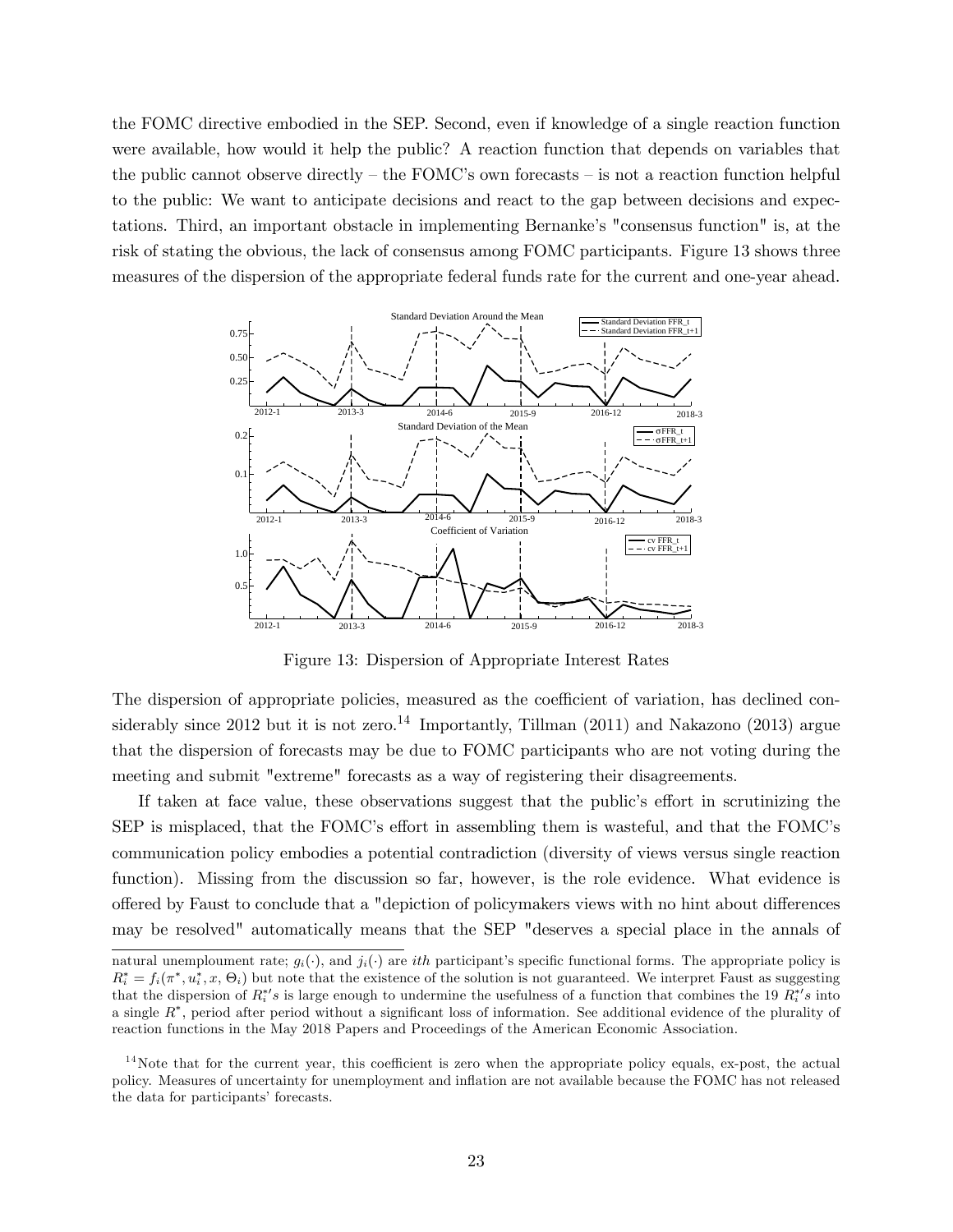obfuscation in the service of transparency."?

#### 3.1 Taylor Rules as Verification Devices

Lacking a single "official reaction function," one could assess whether FOMC decisions on interest rates are consistent with their SEP's projections using the Taylor rule:<sup>15</sup>

$$
R_t = [r + \pi_t + 0.5 \cdot (\pi_t - 2) + 0.5 \cdot (u_t - u_n)] \cdot 0.5 + 0.5 \cdot R_{t-1},
$$

where  $R_t$  is the median of the distribution of the FOMC projections for the current-year federal funds rate made at time t;  $\pi_t$  and  $u_t$  are the median of the current-year projections for inflation and unemployment made made at time  $t.^{16}$ 

Recognizing the uncertainties associated with  $r$  and  $u_n$  (Bernanke 2016, Powell 2018), we consider three values for  $r(0, 1, 2)$  and two value for  $u_n(4, 5)$ . The Taylor rule with  $r = 0$  and  $u_n = 4$ yields remarkably close interest-rate predictions for meetings since 2016 but not before then (figure 8). The results with  $r = 1$  and  $u_n = 4$  yields remarkably close interest-rate predictions for meetings prior to 2016 (figure 2):



Figure 14: Taylor Rule Predictions - Sensitivity to Values of the Natural Rate

 $15$  We focus on these two variables because the record of press releases of FOMC decisions and *Bluebooks*, documenting the alternative options over which FOMC members vote, indicates that the outlook for economic activity (i.e. unemployment) and inflation are the most important considerations for determining the outlook for interest rates. See page 52 of https://www.federalreserve.gov/monetarypolicy/files/FOMC20090128bluebook20090122.pdf

<sup>&</sup>lt;sup>16</sup>Note that the median of R need not correspond to a participant with the median of  $\pi$  or u. Mismatch of medians can be solved if FOMC released the participant specific projections with attribution. So the problem is secrecy and not a techical one. It is one thing not to reveal the reaction function. It is another not to release the data so that the public can craft their own reaction function.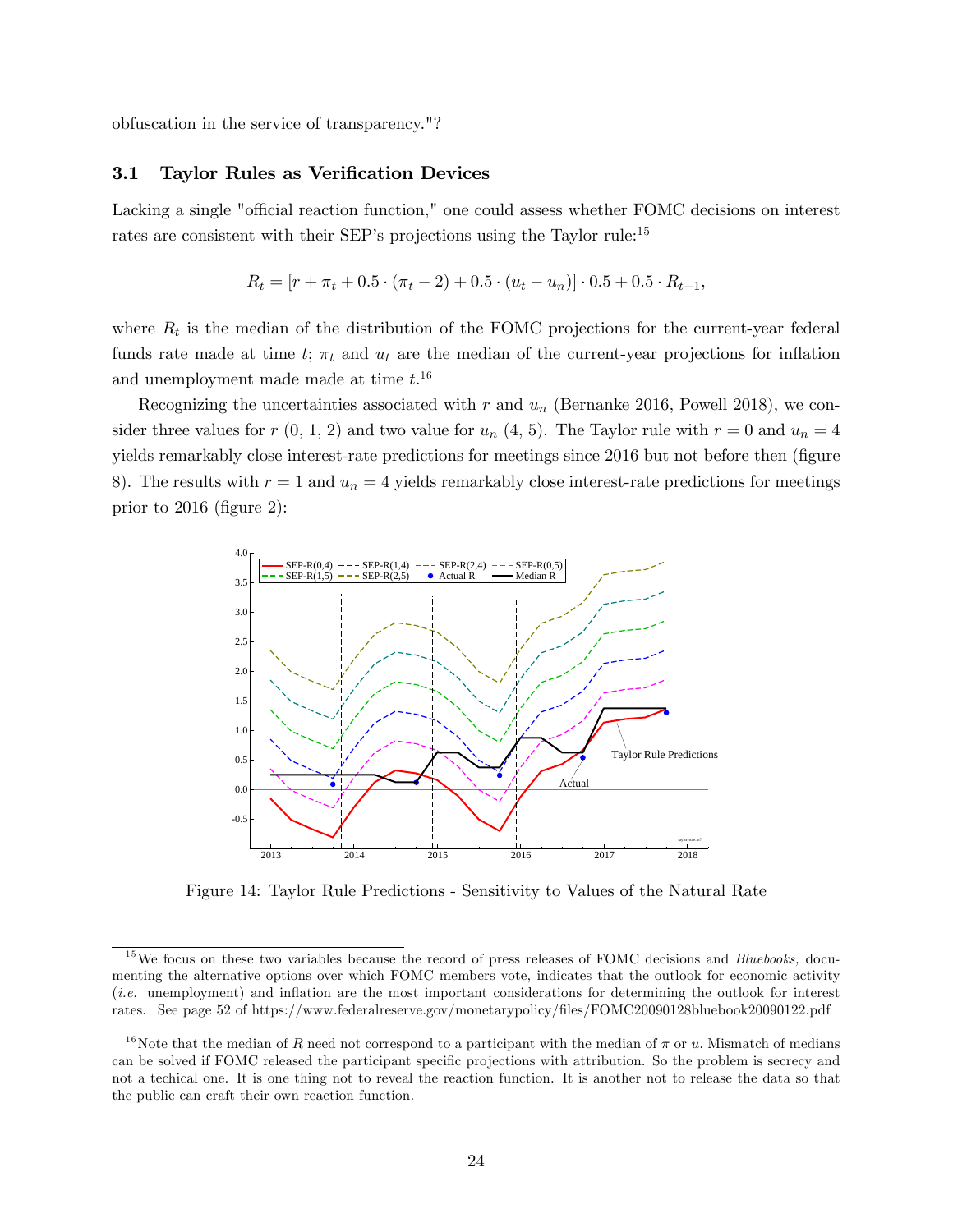Whether these projections are consistent with the FOMC process is impaired by an identification problem: is the FOMC's behavior inconsistent with its goals or is the FOMC consistent with its goals but the assumed coefficients prevent us from detecting. To study this issue further, we assume that the Taylor rule used here is correct but that the coefficient values are not. Thus, as an alternative, we apply OLS to

$$
R_t = \varphi_1 \cdot \pi_t + \varphi_2 \cdot u_t + \varphi_3 \cdot R_{t-1} + \varphi_4 \cdot C_B + \varphi_5 \cdot C_Y + e_t; \ e_t \sim IN(0, \sigma^2)
$$

where

- $C_B$ : dummy variable equal to one for Bernanke's tenure as Chair of the FOMC
- $C_Y$ : dummy variable equal to one for Yellen's tenure as Chair of the FOMC<sup>17</sup>

For parameter estimation, we use the median of FOMC's participants projections for the federal funds rate for FOMC meetings held from 2012 to December 2017, containing the longest span of FOMC projections for the federal funds rate. For the explanatory variables we use alternative measures: both the mid-points and the medians of the current-year projections for  $\pi$  and  $u$ . This reliance would help the public to rationalize, ex-post, whether interest-rate decisions are consistent with both the SEP projections and the Taylor rule.

The results (table 3 below) offer several findings of interest. First, they suggest that the SEP can provide, as Bernanke (2016) notes, indirect information about the reaction function.<sup>18</sup> Indeed, the parameter estimates suggest that an increase in the FOMC forecast for inflation raises the FOMC forecast for the federal funds rate and that an increase in the FOMC forecast for the unemployment rate lowers the FOMC forecast for the federal funds rate; these results are robust to measurement and consistent with the dual mandate. Second, the coefficient estimates are remarkably close to those of the Taylor rule reported above. Third, the estimates are congruent: residuals are white noise and parameter estimates are constant. Fourth, FOMC-Chair effects are both positive and significant.

Despite their appeal, these results fall short of what is needed for verification. First, the Taylor rule only helps to detect ex-post inconsistencies between the rule and FOMC decisions. Even if we could forecast the explanatory variables of the Taylor rule, we do not know whether the implied interest rate from these forecasts is consistent with the FOMC forecasts. If one wants an exante prediction of the interest rate that can then be compared to the FOMC decisions, then one needs to model these SEP measures; we do that below. Second, arguably the SEP's projections for inflation and unemployment are jointly determined along with the appropriate interest rate. But the Taylor rule takes FOMC projections for inflation and unemployment as given. Third, the FOMC's projection horizon extends the current year: there is thus a potential endogeneity of across

 $17$ Chair-specific effects allows for the possibility that the Chair of the FOMC may exert idiosyncratic influence on the target federal funds rate or capture declines in the neutral rate (see Bernanke 2016, Powell 2018)

 $^{18}$ https://www.brookings.edu/blog/ben-bernanke/2016/11/28/federal-reserve-economic-projections/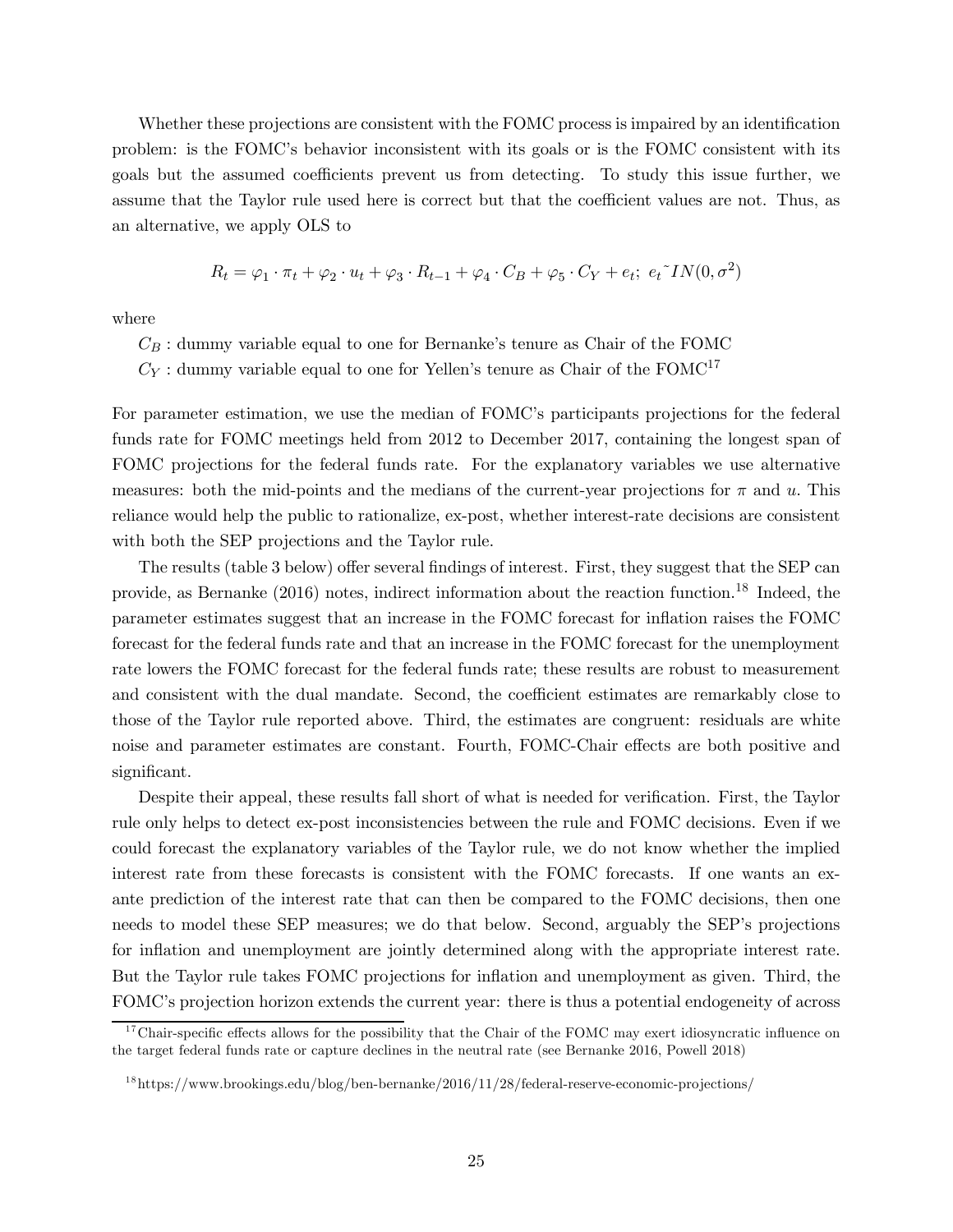forecast horizons.

| $R_t = \varphi_1 \cdot \pi_t + \varphi_2 \cdot u_t + \varphi_3 \cdot R_{t-1} + \varphi_4 \cdot C_B + \varphi_5 \cdot C_Y + e_t; e_t \sim IN(0, \sigma^2)$ |           |           |           |            |
|-----------------------------------------------------------------------------------------------------------------------------------------------------------|-----------|-----------|-----------|------------|
|                                                                                                                                                           | Mid       | Median    | Actual    | <b>SPF</b> |
| $R_{t-1}$                                                                                                                                                 | $0.50\,$  | $0.50\,$  | $0.51\,$  | 0.44       |
|                                                                                                                                                           | (3.08)    | (3.20)    | (2.73)    | (2.83)     |
|                                                                                                                                                           |           |           |           |            |
| $C_B$                                                                                                                                                     | 1.67      | 1.63      | 1.63      | 1.92       |
|                                                                                                                                                           | (2.47)    | (2.47)    | (2.08)    | (2.90)     |
|                                                                                                                                                           |           |           |           |            |
| $C_Y$                                                                                                                                                     | $1.35\,$  | 1.32      | 1.38      | 1.56       |
|                                                                                                                                                           | (2.70)    | (2.71)    | (2.33)    | (3.14)     |
|                                                                                                                                                           |           |           |           |            |
| $\pi_t$                                                                                                                                                   | $0.25\,$  | 0.25      | 0.14      | 0.26       |
|                                                                                                                                                           | (2.26)    | (2.37)    | (1.63)    | (2.37)     |
|                                                                                                                                                           |           |           |           |            |
| $u_t$                                                                                                                                                     | $-0.26$   | $-0.25$   | $-0.23$   | $-0.28$    |
|                                                                                                                                                           | $(-2.82)$ | $(-2.83)$ | $(-2.21)$ | $(-3.34)$  |
|                                                                                                                                                           |           |           |           |            |
| <b>SER</b>                                                                                                                                                | 0.191     | 0.190     | $0.206\,$ | 0.180      |
| Adj.Rsqrd                                                                                                                                                 | 0.805     | 0.810     | 0.772     | 0.826      |
| Hansen Parameter Instability <sup>†</sup>                                                                                                                 |           |           |           |            |
| $\sigma^2$                                                                                                                                                | 0.224     | 0.183     | 0.391     | 0.187      |
| $R_{t-1}$                                                                                                                                                 | 0.087     | 0.069     | 0.071     | 0.101      |
| $C_B$                                                                                                                                                     | 0.161     | 0.170     | 0.260     | 0.119      |
| $C_Y$                                                                                                                                                     | 0.074     | 0.076     | 0.052     | 0.057      |
| $\pi_t$                                                                                                                                                   | 0.121     | 0.129     | 0.143     | 0.107      |
| $u_t$                                                                                                                                                     | 0.119     | 0.128     | 0.089     | 0.091      |
| joint                                                                                                                                                     | 1.085     | 1.086     | 1.063     | 1.060      |
| Residual Properties <sup>‡</sup>                                                                                                                          |           |           |           |            |
| $H_0$ : Serial independence                                                                                                                               | 0.362     | 0.412     | $0.026*$  | 0.175      |
| $H_0$ : Homoskedasticity                                                                                                                                  | 0.593     | 0.590     | 0.688     | 0.414      |
| $H_0$ : Normality                                                                                                                                         | 0.546     | 0.582     | 0.251     | 0.573      |

Table 6: OLS Parameter Estimates: FOMC Meetings from 2012 to 2017 with SEPs (24 obs) Sensitivity to Measures of Inflation and Unemployment (Entries in parentheses are t-statistics)

† interpretation ‡p-values needed to reject the null hypothesis

Addressing these limitations involves tradeoffs among computational feasibility, details about transmission channels, and econometric reliability. To this end, we consider models that differ in design and estimation approaches.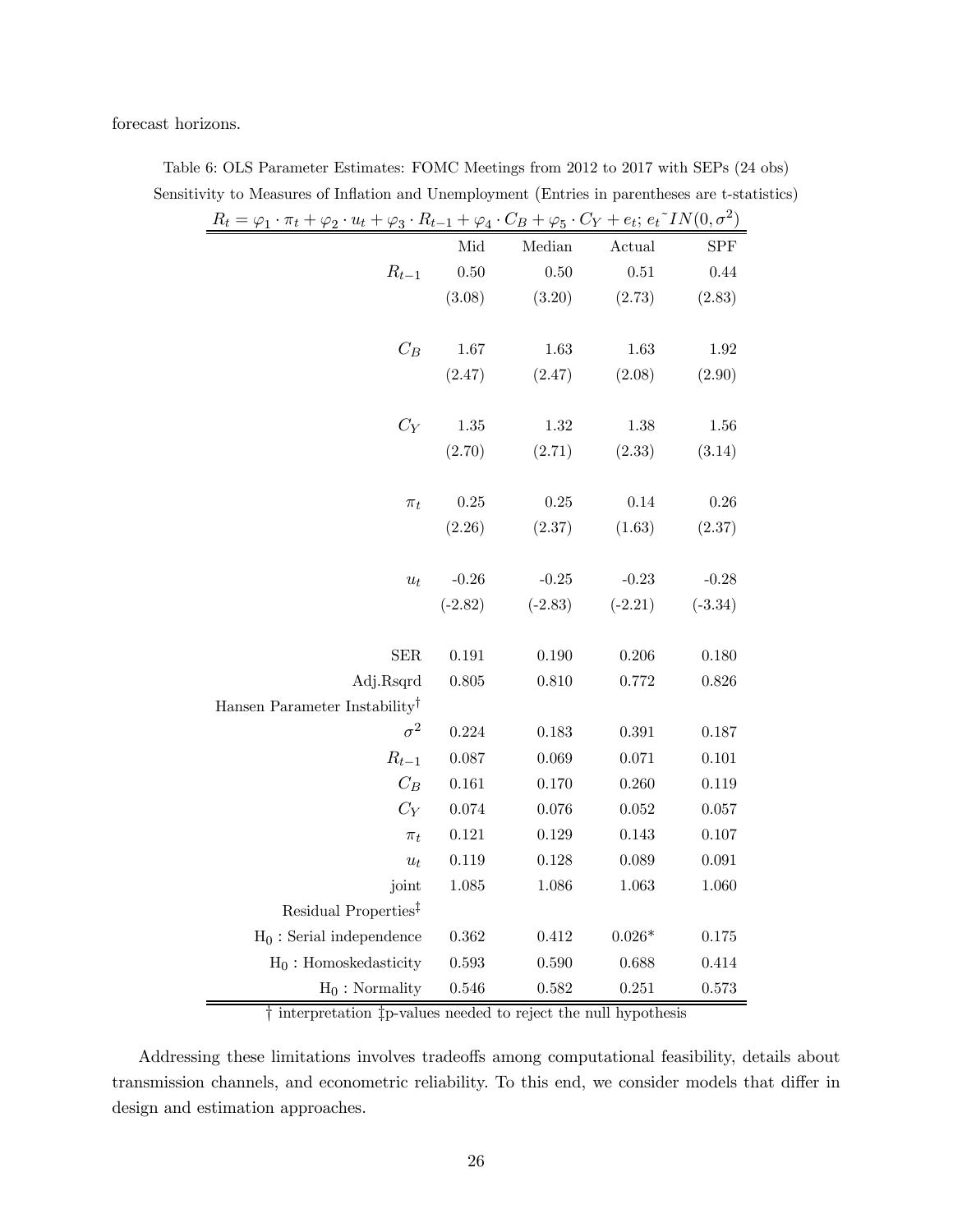#### 3.2 Replication as Verification

We now develop empirical models that explain the median of FOMC projections for inflation, unemployment, and the federal funds rate in terms of publicly available data; we focus on current and one-year ahead projections for FOMC meetings held from 2012 to 2017 (figure 9).<sup>19</sup>



Figure 15: FOMC Forecasts - Current and One-Year Ahead

The data show two properties of interest. First, differences between current and one-year ahead projections have been, over this period, one-sided. For example, the median projection for the appropriate federal funds rate for the one-year ahead is effectively equal to the current-year plus a fairly constant "term" premium. For inflation, the one-year ahead projections are well anchored around two percent, even though projections for the current-year departs from their target. For unemployment, the projections reveal sustained optimism that next year will have a lower unemployment rate. Second, the projections reveal an FOMC that expects to meet its dual mandate next year despite evidence to the contrary in the current year.

Though the FOMC provides this information in real time, it is released along with the interestrate decision. So, if what we want is to anticipate that decision, then we need to forecast the FOMC's own forecasts. Thus we postulate a model that treats FOMC projections as jointly determined. To be sure, we are not arguing that the FOMC participants determine their projections using econometric formulations only. Further, even a casual reading of FOMC transcripts reveals that the FOMC considers many variables in their decision-making process: term structures (foreign and domestic), exchange rates, interest rates (foreign and domestic), among others. Instead, we argue is that these equations are the ones that the public *could* use to replicate FOMC's forecasts.<sup>20</sup>

<sup>&</sup>lt;sup>19</sup>The FOMC also provides projections for two and three years ahead but modeling those is beyond the scope of this paper.

 $^{20}$ Nevertheless, the Board of Governors posts the Eviews files needed to run the staff's model FRB/US; see https://www.federalreserve.gov/econres/us-models-package.htm.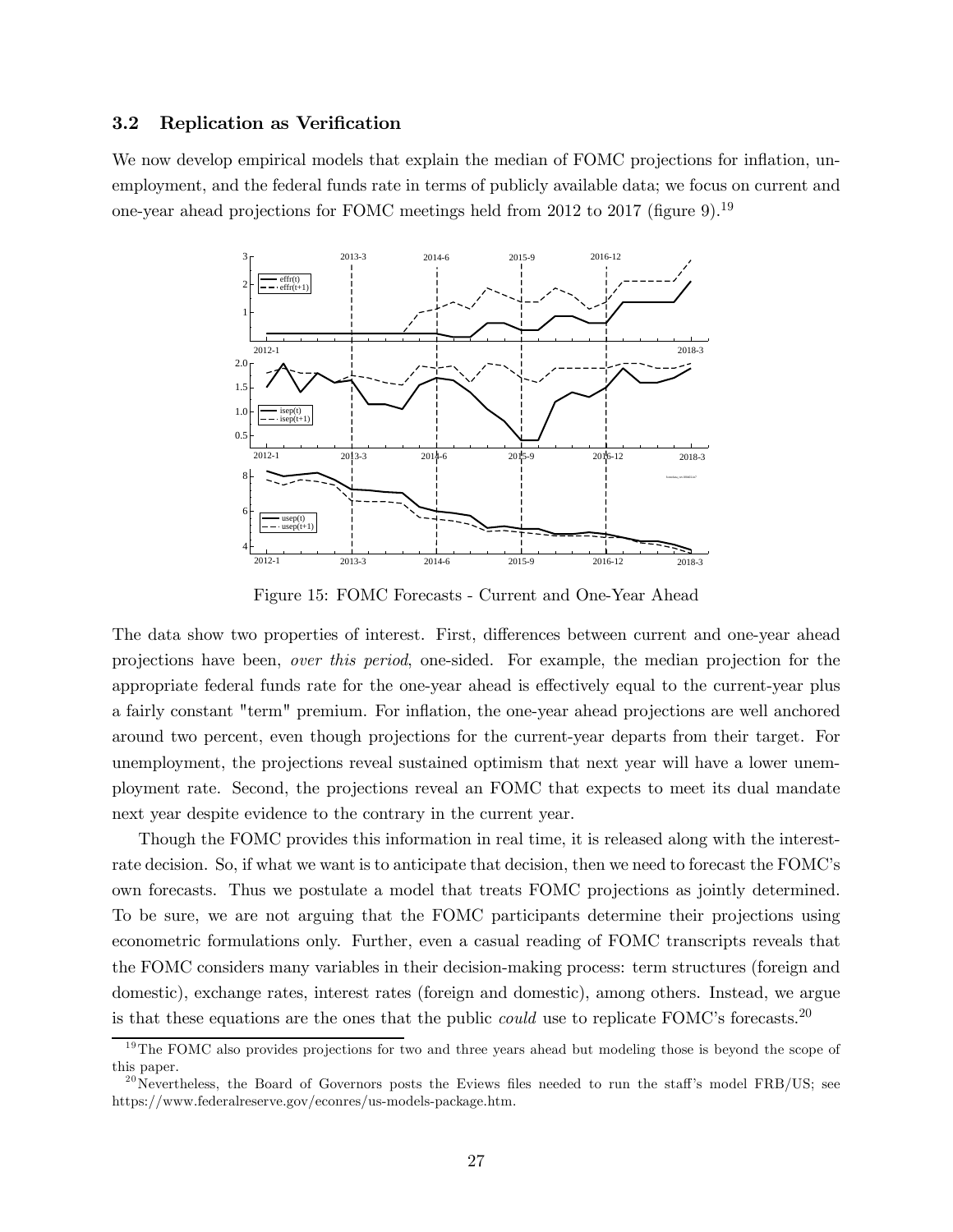## 3.3 Formulations

#### 3.3.1 Vector Autoregresive Approach

We begin with a VAR to explain current and one-year ahead projections for inflation, unemployment, and the federal funds rate for a total of six endogenous variables: $^{21}$ 

$$
\begin{bmatrix}\n\pi_{t,t} \\
u_{t,t} \\
R_{t,t} \\
\pi_{t,t+1} \\
u_{t,t+1} \\
R_{t,t+1}\n\end{bmatrix} = \begin{bmatrix}\na_{11} & \cdots & a_{16} \\
\vdots & \ddots & \vdots \\
a_{61} & \cdots & \alpha_{66}\n\end{bmatrix} \cdot \begin{bmatrix}\n\pi_{t-1,t} \\
u_{t-1,t} \\
R_{t-1,t+1} \\
u_{t-1,t+1} \\
R_{t-1,t+1}\n\end{bmatrix} + \begin{bmatrix}\nb_{11} & \cdots & b_{16} \\
\vdots & \ddots & \vdots \\
b_{61} & \cdots & b_{66}\n\end{bmatrix} \cdot \begin{bmatrix}\n\pi_{t-1}^{spf} \\
u_{t-1}^{spf} \\
u_{t-1}^{ap} \\
C_{Bt} \\
C_{Yt}\n\end{bmatrix} + \begin{bmatrix}\ne_{1t} \\
e_{2t} \\
e_{3t} \\
e_{4t} \\
e_{5t} \\
e_{6t}\n\end{bmatrix},
$$

$$
\mathbf{e}'_t = (e_{1t} \cdots e_{6t})^T IN(0, \Omega_e)
$$

where

- $\pi_{t,t}$  and  $\pi_{t,t+1}$  are the inflation projections for the current and one-year ahead, respectively, made during the  $t^{th}$  FOMC meeting
- $u_{t,t}$  and  $u_{t,t+1}$  are the unemployment projections for the current and one-year ahead, respectively, made during the  $t^{th}$  FOMC meeting
- $R_{t,t}$  and  $R_{t,t+1}$  are the federal funds rate in the current and one-year ahead projections, respectively, made during the  $t^{th}$  FOMC meeting

This formulation

- treats FOMC projections as jointly determined
- includes
- allows Chair-specific effects.

For estimation we use the median of FOMC's participants projections for FOMC meetings held from 2012 to December 2017; we also report results using Autometrics. Based on the estimation results, the models offer a fair replication of the FOMC projections (figures 16 and 17) but note that the fitted values using Autometrics are not as close as those of the VAR. In terms of the adequacy for statistical inference, the residuals do not exhibit serial correlation or departures from

This posting requires of the public an intimate familiarity with computer software. Even if that familiarity is present, one should not associated the views of the Board with the views of the FOMC as the dispersion of forecasts for the last 15 years demonstrates.

 $2^{21}$ The appendix documents the stationarity tests of these variables.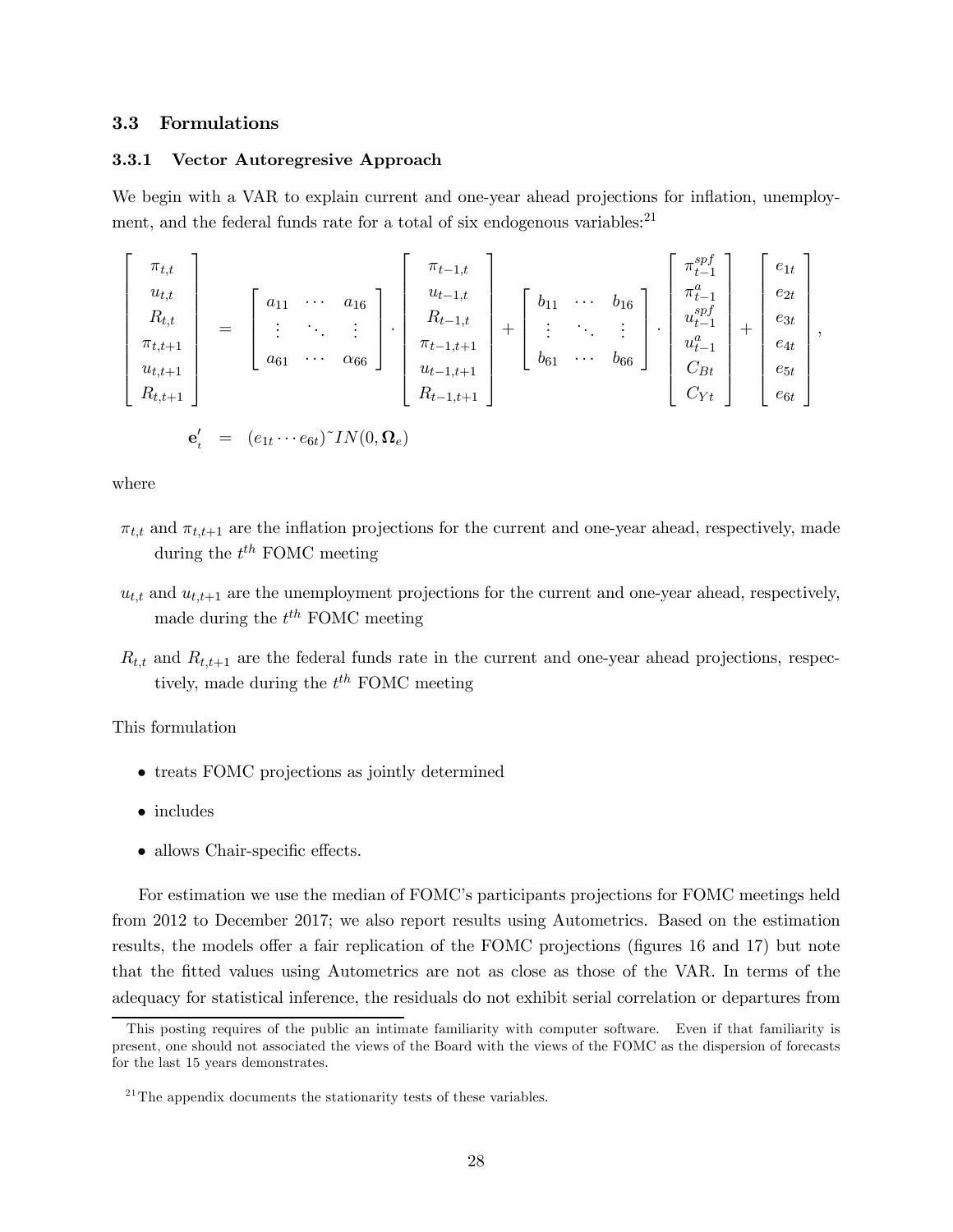normality (figures 18 and 19).



Figure 16: Actual versus Fitted FOMC Forecasts - VAR



Figure 17: Actual versus Fitted FOMC Forecasts - VAR with a 5% Size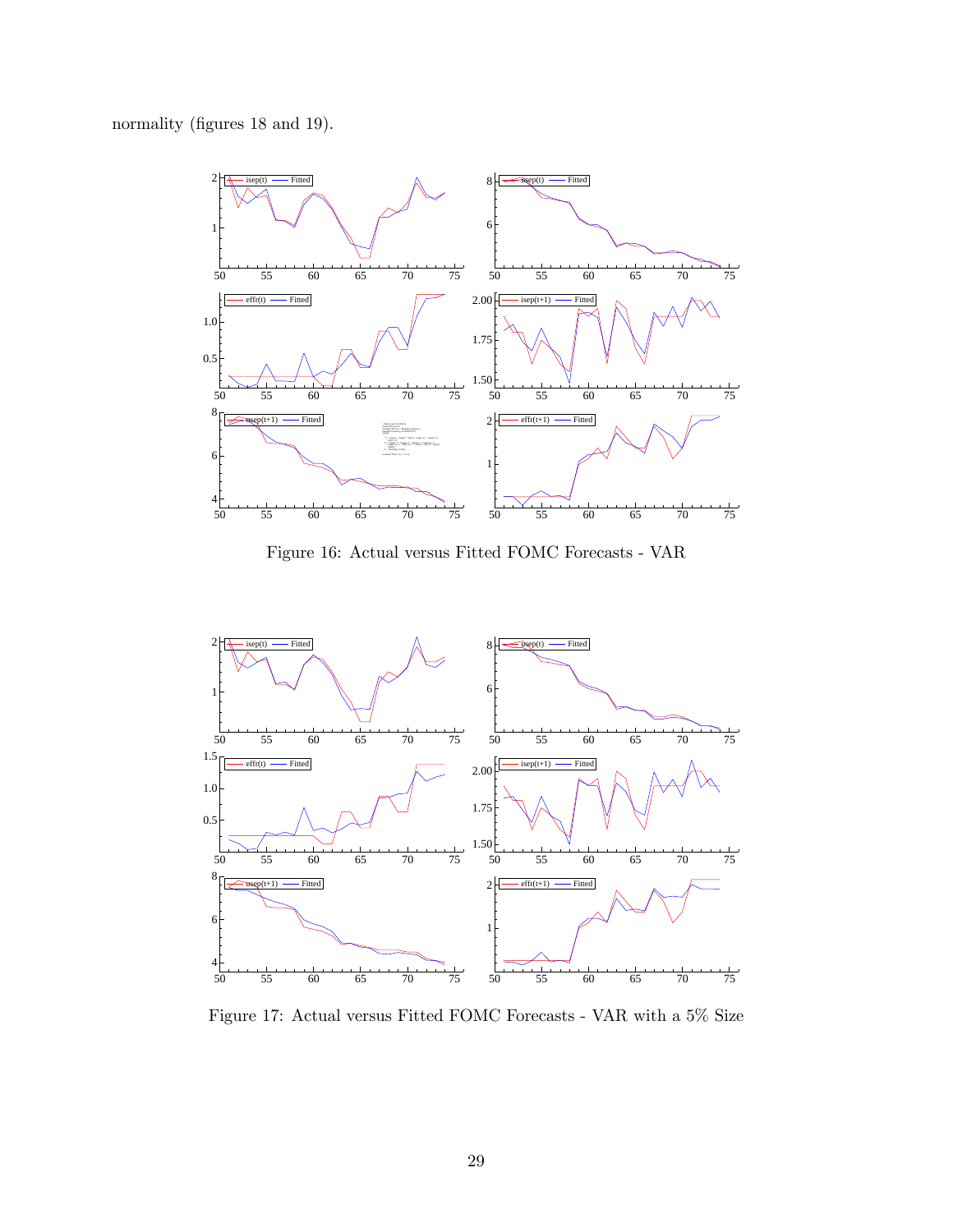

Figure 18: Tests of Serial Independence and Normality of Disturbances for VAR



Figure 19: Tests of Serial Independence and Normality of Disturbances for VAR with a 5% Target Size

## 3.3.2 "Incredible Restrictions" Formulation

As an alternative to the VAR, we introduce incredible (but hopefully useful) parameter restrictions. Specifically, we assume a recursive structure in which current-year projections influence the one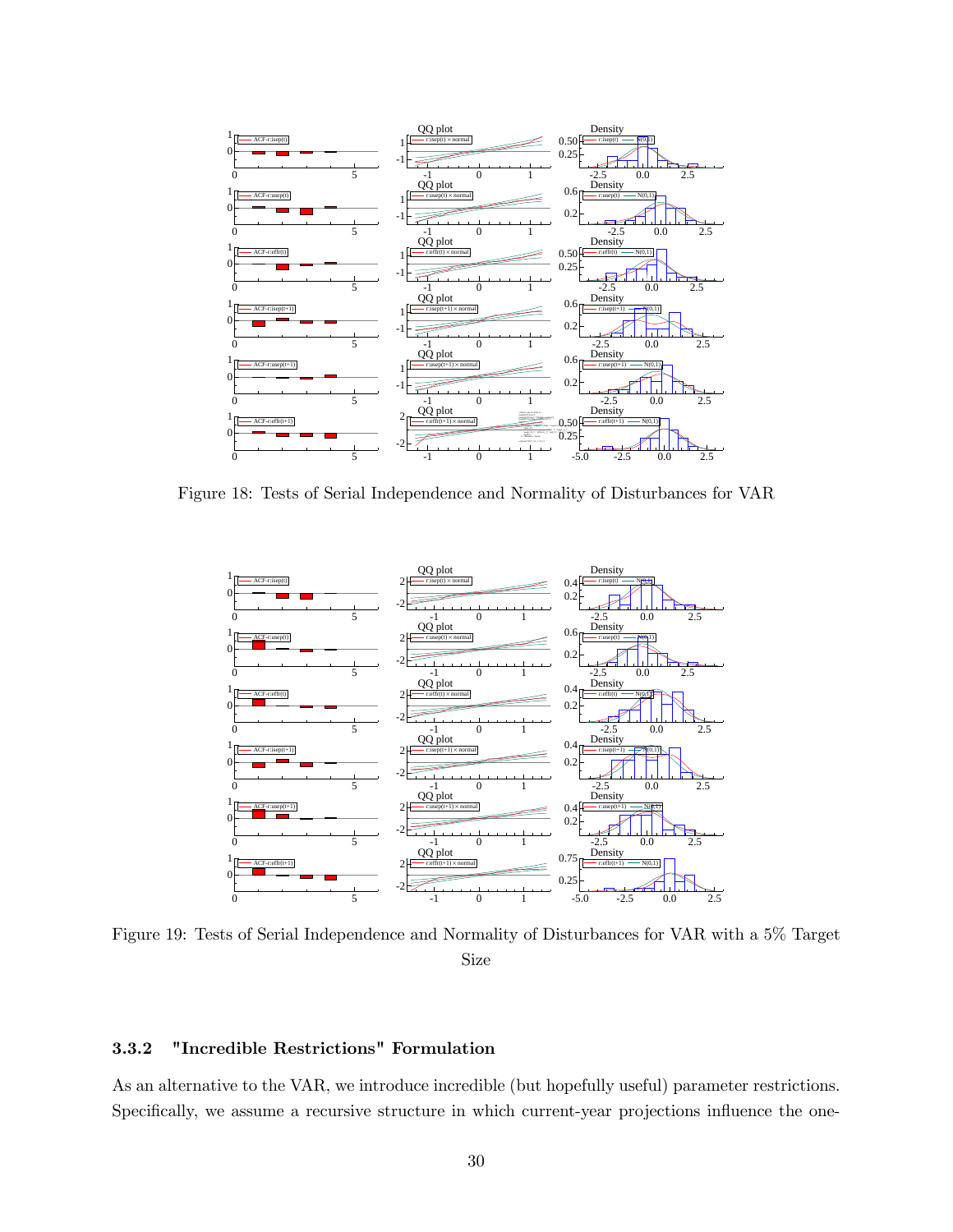year ahead projections but not the other way around; this assumption is motivated by the profile of the current- and one-year ahead predictions discussed in figure 15 above:

| current year $t$                      | one-year ahead $t+1$                                     |
|---------------------------------------|----------------------------------------------------------|
| $R_t = f_0(\pi_t, u_t   X_t, \Theta)$ | $R_{t+1} = f_1(\pi_{t+1}, u_{t+1}, R_t   X_t, \Theta)$   |
| $\pi_t = g_0(R_t, u_t   X_t, \Theta)$ | $\pi_{t+1} = g_1(R_{t+1}, u_{t+1}, \pi_t   X_t, \Theta)$ |
| $u_t = j_0(R_t, \pi_t   X_t, \Theta)$ | $u_{t+1} = j_1(R_{t+1}, \pi_{t+1}, u_t   X_t, \Theta)$   |

where

- Θ : vector of unknown coefficients that need to be estimated
- : vector of exogenous variables with publicly available data in real time and prior to the FOMC meeting: recorded data for inflation and unemployment

Note that FOMC projections for a given horizon are jointly determined. With these considerations in mind, the structure for current-year projections isThus we postulate a model that treats FOMC projections as jointly determined. Specifically, the model has six endogenous variables that are grouped into a recursive structure in which projections for the current-year determine the oneyear ahead projections but not the other way around. For parameter estimation we postulate a model that is linear in the parameters. The structure for the current-year projections is

$$
\begin{bmatrix} 1 & -\alpha_{12} & -\alpha_{13} \\ -\alpha_{22} & 1 & -\alpha_{23} \\ -\alpha_{32} & -\alpha_{33} & 1 \end{bmatrix} \begin{bmatrix} \pi_{t,t} \\ u_{t,t} \\ R_{t,t} \end{bmatrix} = \begin{bmatrix} \alpha_{11} & 0 & 0 \\ 0 & \alpha_{21} & 0 \\ 0 & 0 & \alpha_{31} \end{bmatrix} \begin{bmatrix} \pi_{t,t-1} \\ u_{t,t-1} \\ R_{t,t-1} \end{bmatrix} + \begin{bmatrix} \beta_{11} & \beta_{12} & 0 & 0 \\ 0 & 0 & \alpha_{23} & \alpha_{24} \\ 0 & 0 & 0 & 0 \end{bmatrix} \begin{bmatrix} \pi_{t-1}^{spf} \\ \pi_{t-1}^{ap} \\ u_{t-1}^{spf} \\ u_{t-1}^{a} \end{bmatrix}
$$

$$
+\left[\begin{array}{cc}\n\beta_{15} & \beta_{16} \\
\beta_{25} & \beta_{26} \\
\beta_{35} & \beta_{36}\n\end{array}\right]\n\left[\begin{array}{c}C_B\\C_Y\end{array}\right] + \left[\begin{array}{c}e_{1t} \\ e_{2t} \\ e_{3t}\end{array}\right]
$$

The structure for one-year ahead projections is

$$
\begin{bmatrix} 1 & -\alpha_{45} & -\alpha_{45} \\ -\alpha_{55} & 1 & \alpha_{55} \\ -\alpha_{65} & -\alpha_{66} & 1 \end{bmatrix} \begin{bmatrix} \pi_{t,t+1} \\ u_{t,t+1} \\ R_{t,t+1} \end{bmatrix} = \begin{bmatrix} \alpha_{14} & 0 & 0 & 0 \\ 0 & \alpha_{24} & 0 & 0 \\ 0 & 0 & \alpha_{34} & \alpha_{35} \end{bmatrix} \begin{bmatrix} u_{t,t} \\ \pi_{t,t} \\ R_{t,t} \\ R_{t-1,t+1} \end{bmatrix}
$$

$$
+\left[\begin{array}{cc}\n\beta_{45} & \beta_{46} \\
\beta_{55} & \beta_{56} \\
\beta_{65} & \beta_{66}\n\end{array}\right]\left[\begin{array}{c}C_B\\C_Y\end{array}\right]+\left[\begin{array}{c}e_{4t} \\ e_{5t} \\ e_{6t}\end{array}\right]
$$

⎤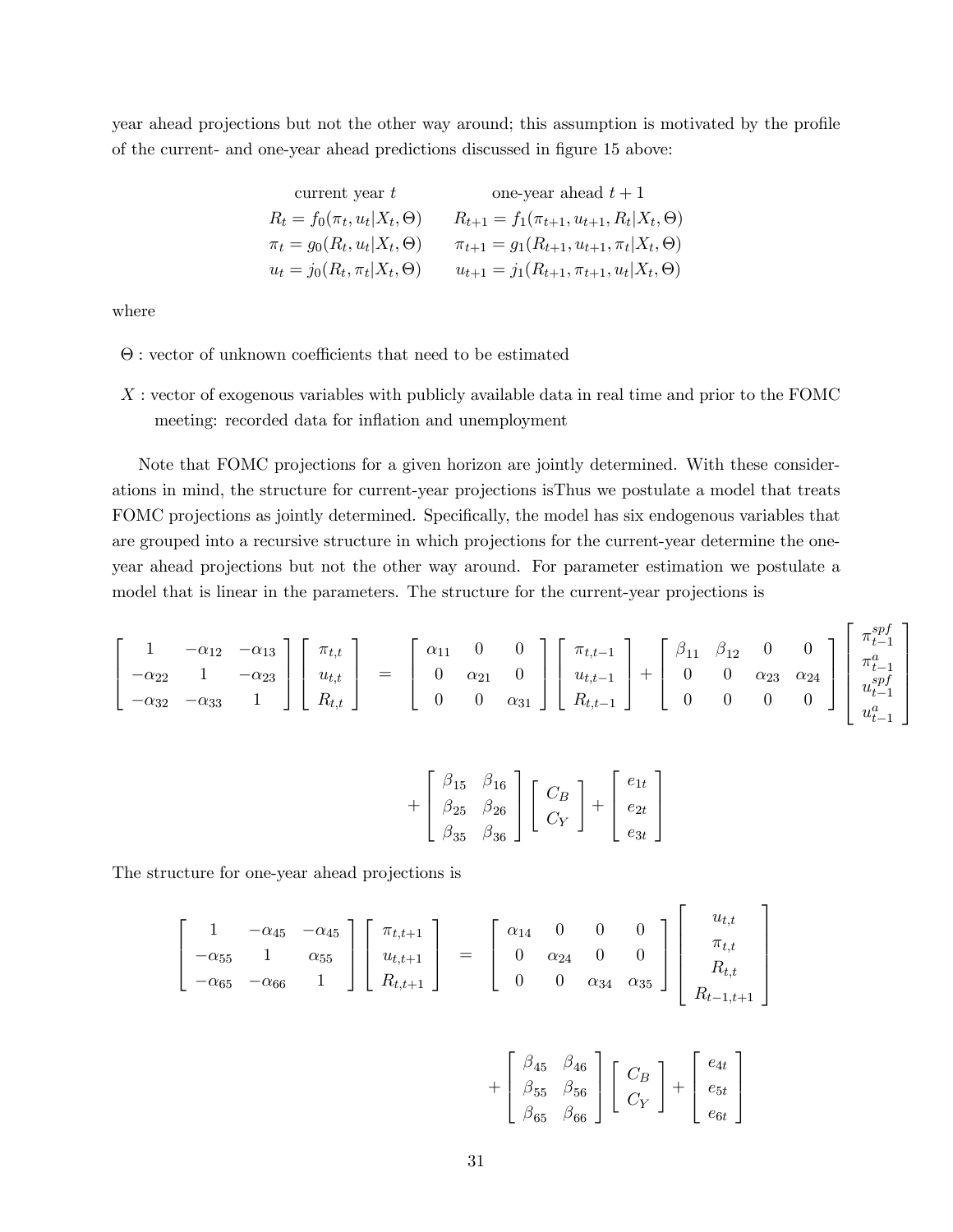where  $(e_{1t}\cdots e_{6t})$ <sup> $\sim$ </sup>*IN*(0,  $\Omega$ ).<sup>22</sup>

This formulation has several features of interest:

- The equation for  $R_{t,t}$  generalizes the conventional Taylor rule by using endogenously determined FOMC projections
- Chair-specific effects are included
- Publicly available information is targeted: inflation data affects directly inflation projections but not unemployment projections and vice versa
- Persistence is present but there is no cross-persistence.

Arguing that these restrictions are ad-hoc is elaborating on the obvious. The relevant question is not whether there are restrictions but whether they are helpful in addressing Faust's critique.

For estimation we apply FIML to data on the median of FOMC's participants projections for FOMC meetings held from 2012 to December 2017; the results are shown in table 7 below. For the current-year predictions, the results suggest that simultaneity is weak at best: increases in  $R_{t,t}$ barely lower  $\pi_{t,t}$  and  $u_{t,t}$  (cols. 1 and 2). In addition, increases in  $\pi_{t,t}$  raise  $R_{t,t}$  whereas increases in  $u_{t,t}$  lower  $R_{t,t}$  (col. 3). The results also indicate that movements in current-year predictions for unemployment are transmitted to one-year ahead predictions for unemployment almost one for one (col. 5). For one-year ahead inflation, the pass-through is considerably smaller and barely significant. The results also indicate that FOMC-Chair effects are both positive and significant for the current-year interest rate (col. 3). These effects are also positive, significant for the one-year ahead inflation rate, and with a value very close to the FOMC target for the inflation rate (col. 4). These FOMC-Chair effects, if taken at face value, suggest that the Bernanke's had a target real rate close to zero whereas Yellen had a negative target real interest rate of about 30 basis points.

 $^{22}$ Note that the order conditions for identification are met.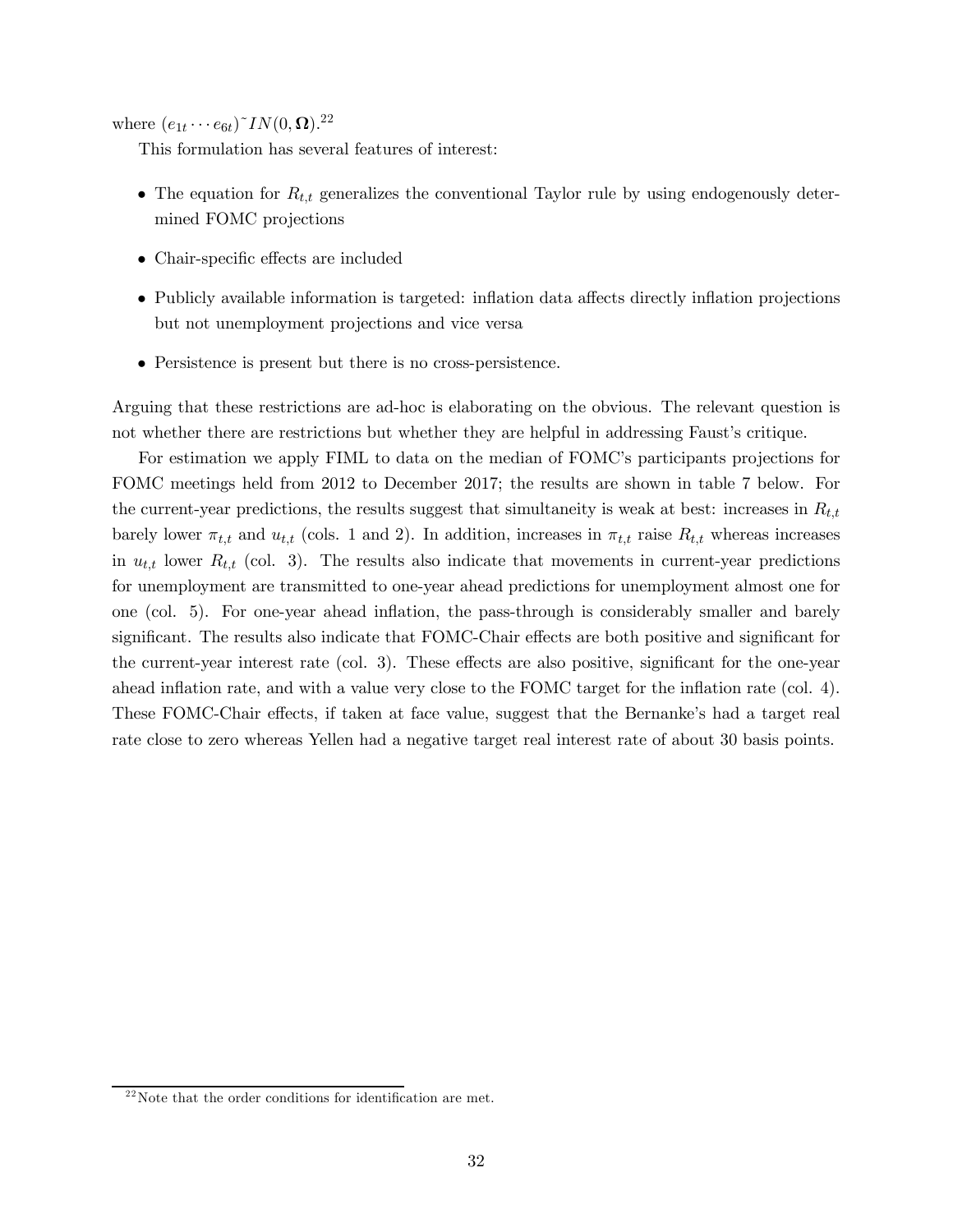|                   |                 |                          | Current Year Bloc |             |                   |             |               | One-year Ahead Bloc |                 |                          |             |
|-------------------|-----------------|--------------------------|-------------------|-------------|-------------------|-------------|---------------|---------------------|-----------------|--------------------------|-------------|
|                   | $\pi_{t,t}$     |                          | $u_{t,t}$         | $R_{t,t}$   |                   |             | $\pi_{t,t+1}$ |                     | $u_{t,t+1}$     | $R_{t,t+1}$              |             |
|                   | (1)             |                          | (2)               |             | (3)               |             | (4)           |                     | (5)             |                          | (6)         |
|                   |                 |                          |                   |             |                   |             |               |                     |                 |                          |             |
| $\pi^a_{t-1}$     | 0.666           | $\boldsymbol{u}^a_{t-1}$ | $0.394\,$         | $R_{t-1,t}$ | $0.387\,$         | $\pi_{t,t}$ | 0.137         | $u_{t,t}$           | $0.914\,$       | $R_{t,t}$                | $-1.37$     |
|                   | $0.185\,$       |                          | $0.086\,$         |             | $0.124\,$         |             | $0.067\,$     |                     | 0.060           |                          | $0.947\,$   |
|                   |                 |                          |                   |             |                   |             |               |                     |                 |                          |             |
| $\pi_{t-1}^{spf}$ | $\,0.069\,$     | $u_{t-1}^{spf}$          | $0.795\,$         | $\pi_{t,t}$ | $0.279\,$         | $u_{t,t+1}$ | $-0.059$      | $\pi_{t,t+1}$       | $\,0.364\,$     | $\pi_{t,t+1}$            | 5.484       |
|                   | 0.207           |                          | 0.100             |             | 0.113             |             | 0.048         |                     | 0.597           |                          | $3.953\,$   |
|                   |                 |                          |                   |             |                   |             |               |                     |                 |                          |             |
| $\pi_{t-1,t}$     | 0.200           | $\boldsymbol{u}_{t-1,t}$ | $-0.398$          | $u_{t,t}$   | $\textbf{-0.315}$ |             |               |                     |                 | $\boldsymbol{u}_{t,t+1}$ | $-0.717$    |
|                   | $0.15\,$        |                          | $0.082\,$         |             | $\,0.085\,$       |             |               |                     |                 |                          | 0.42        |
|                   |                 |                          |                   |             |                   |             |               |                     |                 |                          |             |
| $u_{t,t}$         | $-0.272$        | $\pi_{t,t}$              | $0.176\,$         |             |                   |             |               |                     |                 | $R_{t-1,t+1}$            | $\,0.522\,$ |
|                   | 0.281           |                          | $0.109\,$         |             |                   |             |               |                     |                 |                          | $\rm 0.241$ |
|                   |                 |                          |                   |             |                   |             |               |                     |                 |                          |             |
| $R_{t,t}$         | $\mbox{-}0.361$ | $R_{t,t}$                | $-0.223$          |             |                   |             |               |                     |                 |                          |             |
|                   | 0.518           |                          | 0.186             |             |                   |             |               |                     |                 |                          |             |
|                   |                 |                          |                   |             |                   |             |               |                     |                 |                          |             |
| $C_B$             | 2.164           | $C_B$                    | $1.166\,$         | $C_B$       | $2.079\,$         | $C_B$       | 1.942         | $C_B$               | $\text{-}0.513$ | $C_B$                    | $-4.027$    |
|                   | 1.965           |                          | $\,0.691\,$       |             | $\,0.642\,$       |             | $0.345\,$     |                     | $1.316\,$       |                          | $6.711\,$   |
|                   |                 |                          |                   |             |                   |             |               |                     |                 |                          |             |
| $C_Y$             | $1.775\,$       | $C_Y$                    | $0.784\,$         | $C_Y$       | $1.664\,$         | $C_Y$       | $1.970\,$     | $C_Y$               | $-0.490$        | $C_Y$                    | $-5.081$    |
|                   | 1.553           |                          | $0.538\,$         |             | $\,0.463\,$       |             | $0.240\,$     |                     | 1.289           |                          | 6.962       |

| Table 7: FIML Estimation Results of Parameters of Structural Model: 2012 - 2017 |                   |
|---------------------------------------------------------------------------------|-------------------|
| $C_{\text{unroot}}$ $V_{\text{corr}}$ $R_{\text{loc}}$                          | One your Abood PL |

With the exception of one-year ahead projection for inflation, the model offers a fair replication of the FOMC projections (figure 20). In terms of the adequacy for statistical inference, the residuals do not exhibit serial correlation or departures from normality (figure 21)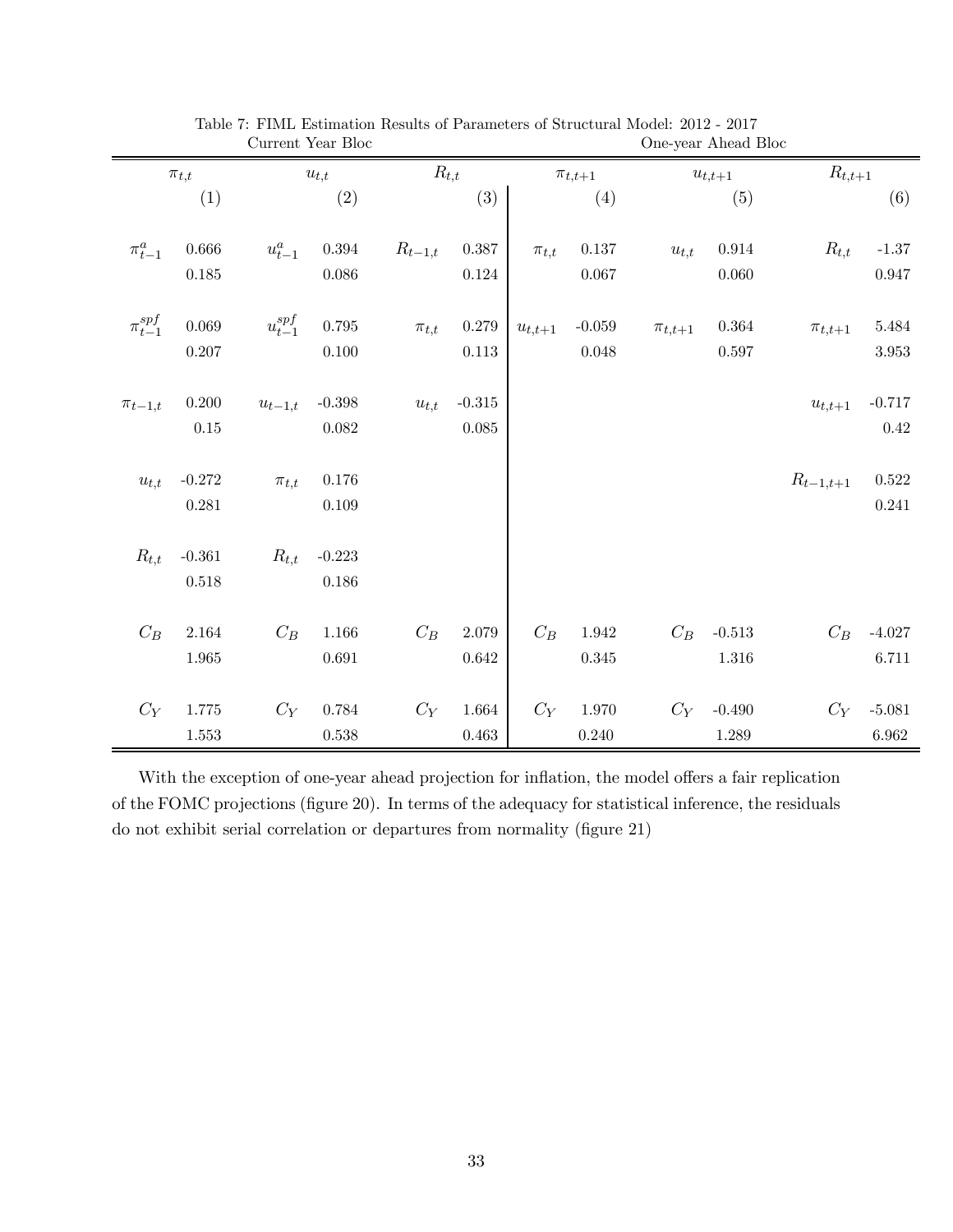

Figure 20: Actual versus Fitted FOMC Forecasts - FIML



Figure 21: Tests of Serial Independence and Normality of Disturbances for FIML

## 3.3.3 Single Equation: Rules of Thumb Approach

A fair question to ask is whether we need to rely at all on the above models to predict  $R_{t,t}$ . As an alternative, we could just regress  $R_{t,t}$  on the pre-determine variables, and then forecast them to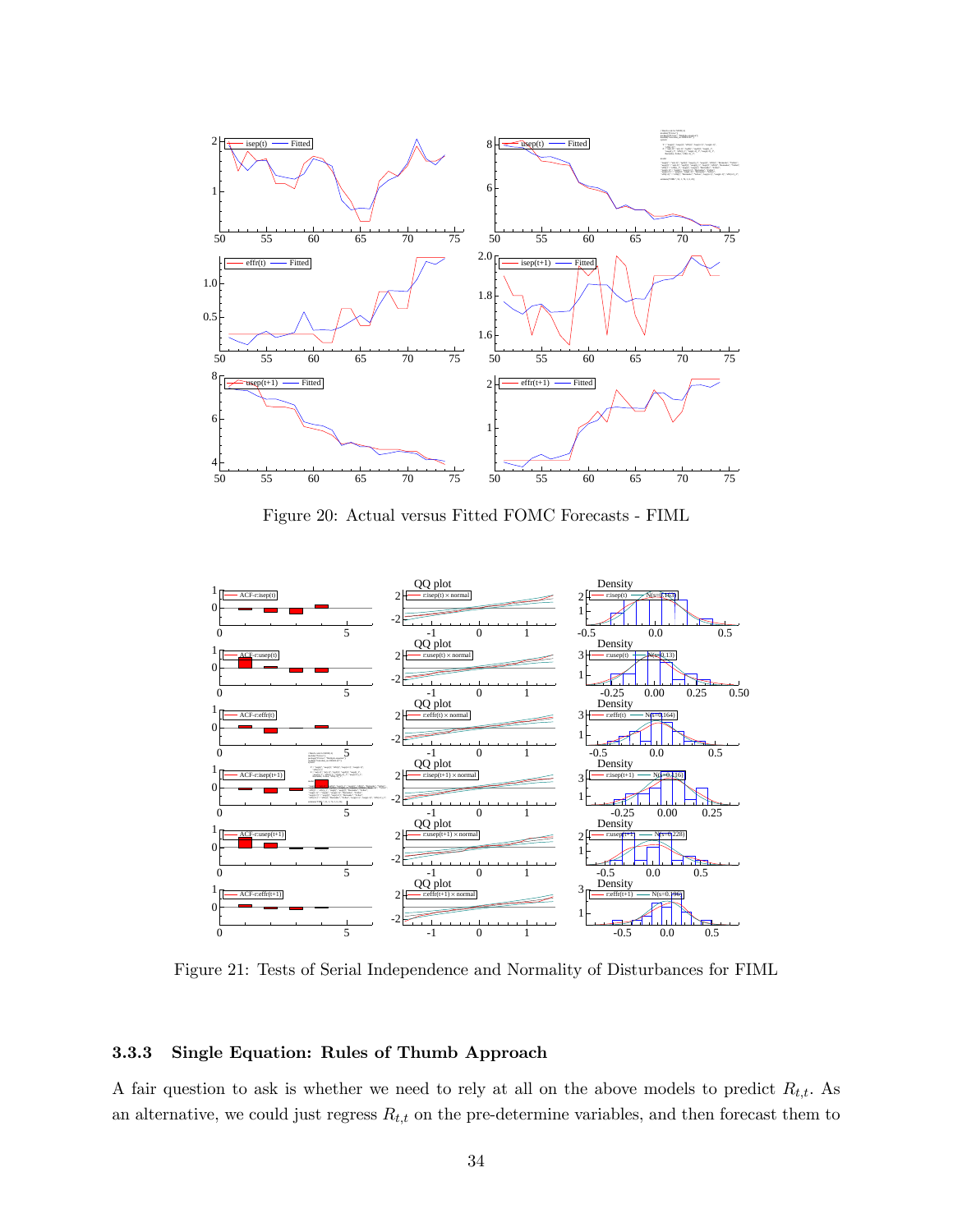generate the forecast of  $R_{t,t}$ . Though appealing in principle, this approach removes the links between the modeling of the FOMC projections and the forecast for  $R_{t,t}$ : In other words, one would not know if the forecast for  $R_{t,t}$  is consistent with the forecasts for inflation and unemployment. And the question is whether our modeling of those links above helps anticipating interest-rate decisions. To that end, we consider

$$
R_{t,t} = \alpha_1 \cdot u_{t-1}^{spf} + \alpha_2 \cdot u_{t-1}^a + \alpha_3 \cdot \pi_{t-1}^{spf} + \alpha_4 \cdot \pi_{t-1}^a + \alpha_5 \cdot R_{t-1,t} + \alpha_6 \cdot C_B + \alpha_7 \cdot C_Y + e_t; \ e_t \tilde{\;} IN(0, \sigma^2).
$$

For estimation we apply OLS to data on the median of FOMC's participants projections for FOMC meetings held from 2012 to December 2017. Again, we also report results using Autometrics; the results are shown in table 8:

| Table 8: Single Equation Results for the Federal Funds Rate $R_{t,t}$ |             |         |             |                  |  |  |  |  |
|-----------------------------------------------------------------------|-------------|---------|-------------|------------------|--|--|--|--|
|                                                                       | General     |         |             | Specific $(5\%)$ |  |  |  |  |
|                                                                       | Coefficient | t-value | Coefficient | t-value          |  |  |  |  |
| $\pi^a_{t-1}$                                                         | 0.11        | 0.66    | $0^e$       |                  |  |  |  |  |
| $u_{t-1}^{spf}$                                                       | $-0.75$     | $-1.58$ | $-0.51$     | $-4.43$          |  |  |  |  |
| $u_{t-1}^a$                                                           | 0.25        | 0.47    | $0^e$       |                  |  |  |  |  |
| $\pi_{t-1}^{sp\bar{f}}$                                               | 0.18        | 0.39    | 0.46        | 2.37             |  |  |  |  |
| $C_B$                                                                 | 3.54        | 3.67    | 3.43        | 3.83             |  |  |  |  |
| $C_Y$                                                                 | 2.92        | 4.23    | 2.79        | 4.48             |  |  |  |  |
| $R_{t-1,t}$                                                           | 0.45        | 2.58    | 0.44        | 2.83             |  |  |  |  |
|                                                                       |             |         |             |                  |  |  |  |  |
| ser                                                                   | 0.19        |         | 0.18        |                  |  |  |  |  |
| $\overline{R}^2$                                                      | 0.81        |         | 0.83        |                  |  |  |  |  |
| $H_o^{\dagger}$                                                       |             |         |             |                  |  |  |  |  |
| Serial independence                                                   | 0.202       |         | 0.175       |                  |  |  |  |  |
| Homoskedasticity                                                      | 0.417       |         | 0.414       |                  |  |  |  |  |
| Normality                                                             | 0.486       |         | 0.573       |                  |  |  |  |  |

†p-values needed to reject the null hypothesis

Reliance on Autometrics removes the actual values for both inflation,  $\pi_{t-1}^a$ , and unemployment,  $u_{t-1}^a$  but it retains the SPF forecasts; both persistence and chair-specific effects are quite significant. In terms of congruency, the residuals' distributions are consistent with the assumptions needed for statistical inference.

Having implemented the three models, we now ask whether they are equally suitable for addressing Faust's critique for predicting interest rates. Answering that question involves examining the properties of these models.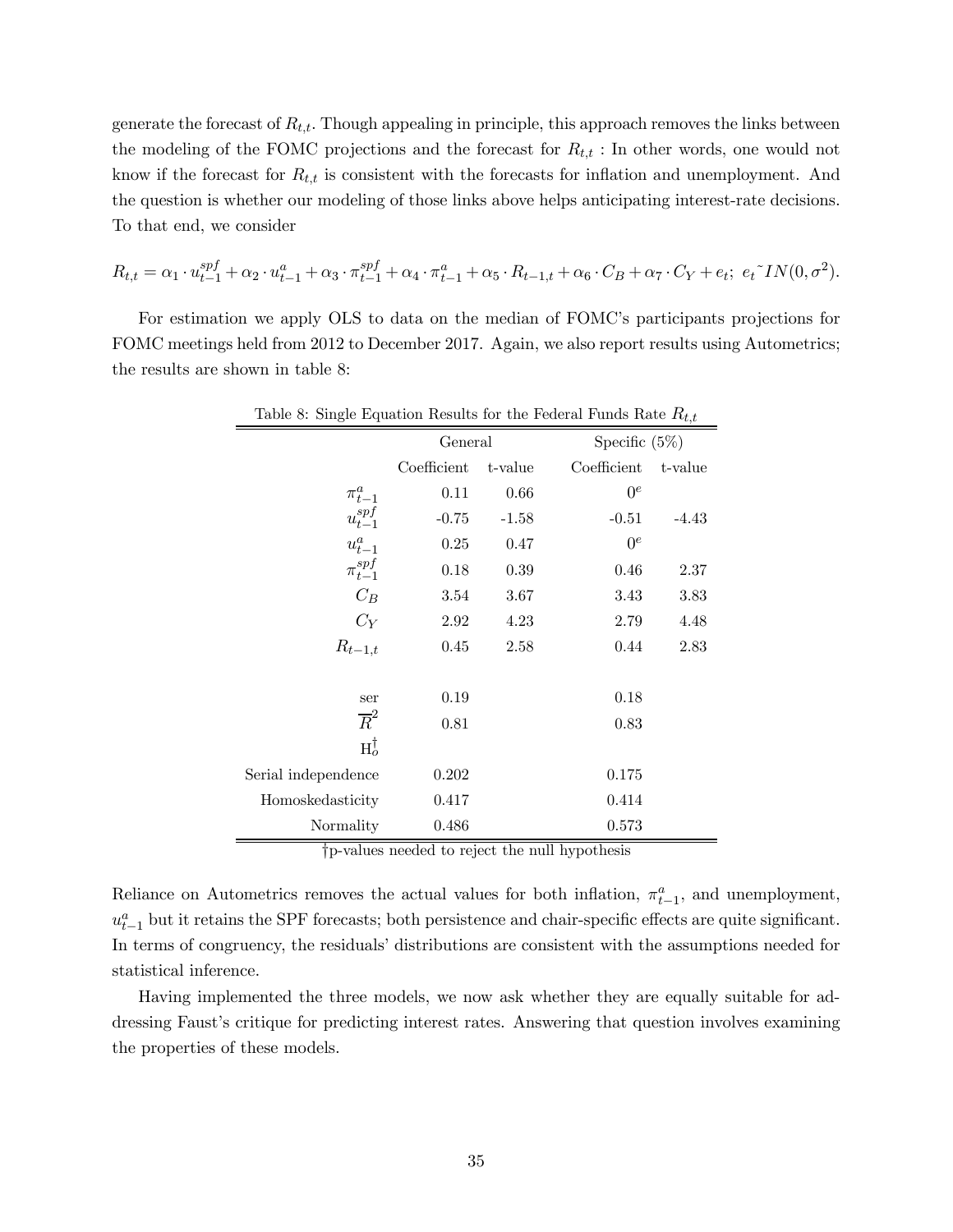# 4 Obstacle 3: Assessing Model Usefulness

## 4.1 Predictability

Figure (22) compares the median projection for the federal funds rate against the models' predictions. Though there are numerical differences in terms of fit, those differences do not appear large enough to justify using one model instead of another.



Figure 22: Actual versus Fitted FOMC Forecasts for the Federal Funds Rate - Alternative Models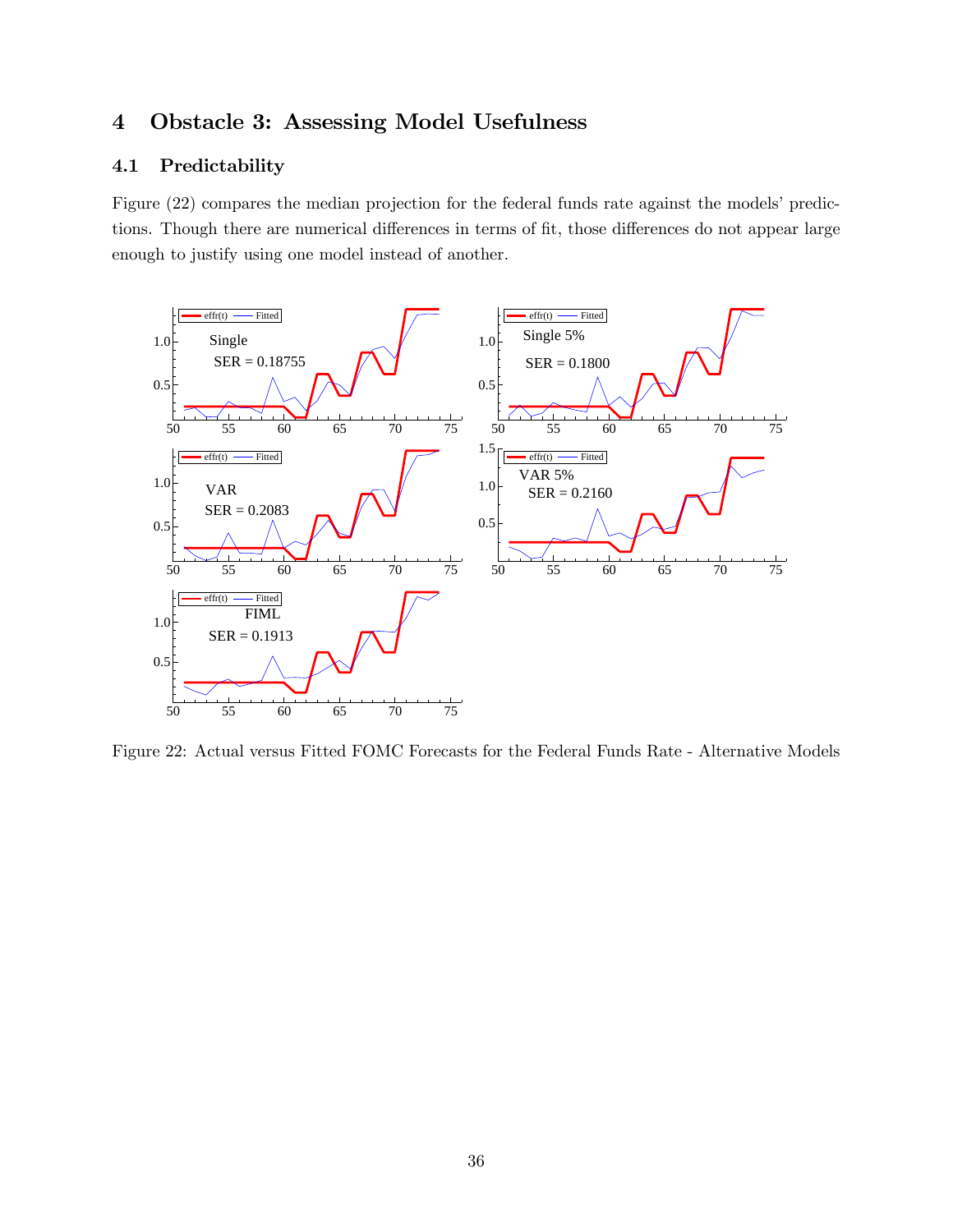#### 4.2 Reduced Form Coefficients

We now use the long-run, reduced-form coefficients for  $R_{t,t}$  from each model and estimation method.

|             |            | $\pi^a$ | $\circ$<br>$\pi^{spf}$ | $u^a$    | $u^{spf}$ | $C_B$   | $C_Y$   |            | Properties of Residuals |       |         |
|-------------|------------|---------|------------------------|----------|-----------|---------|---------|------------|-------------------------|-------|---------|
| Model       |            |         |                        |          |           |         |         | <b>SER</b> | Normality               | Indep | Homosk. |
| single      | <b>GUM</b> | 0.20    | 0.18                   | 0.25     | $-0.75$   | $3.53*$ | $2.92*$ | 0.188      | 0.486                   | 0.202 | 0.417   |
|             | $5\%$      | $0^e$   | $0.46*$                | $0^e$    | $-0.51*$  | $3.44*$ | $2.79*$ | 0.180      | 0.573                   | 0.175 | 0.414   |
|             |            |         |                        |          |           |         |         |            |                         |       |         |
| <b>VAR</b>  | <b>GUM</b> | 0.26    | 0.17                   | $-0.01$  | $-0.50$   | $3.47*$ | $2.81*$ | 0.208      | 0.494                   | 0.852 | 0.142   |
|             | $5\%$      | $0.26*$ | $0^e$                  | 0.10     | $-0.56*$  | $3.45*$ | $2.84*$ | 0.216      | 0.397                   | 0.125 | 0.551   |
|             |            |         |                        |          |           |         |         |            |                         |       |         |
| <b>FIML</b> |            | $0.29*$ | 0.03                   | $-0.17*$ | $-0.34*$  | $3.63*$ | $2.99*$ | 0.191      | 0.956                   | 0.201 | 0.836   |

| Table 9: Static Long Run Solutions for the current-year projections for the federal funds rate |  |  |
|------------------------------------------------------------------------------------------------|--|--|
|------------------------------------------------------------------------------------------------|--|--|

means that the associated t-ratio is greater than 2;  $0<sup>e</sup>$  means excluded by the algorithm

The results are sensitive to both model specification and estimation method. Nevertheless, they share three features of interest:

- A combined increase of one percentage point in the actual and SPF inflation rate raises the federal funds rate ranging from 40 to 50 basis points.
- A combined increase of one percentage point in the actual and SPF unemployment rate reduces the federal funds rate from 26 to 50 basis points.
- Chair-specific effects are significant and positive; the value of Yellen's tenure is lower than the one for Bernanke by about 60 basis points.

In the absence of a universally accepted point estimate these results are not helpful in discriminating among models.

#### 4.3 Dynamic Stability

We now use impulse responses to examine how much of a revision in FOMC projections for one variable are reflected as revisions in other variables.

VAR Model A a one-percentage point transitory upward revision to the current-year inflation rate leads to transitory upward revision in the federal funds rate projection for the current year and a downward revision for the one-year ahead projections for the federal funds rate (figure 23). A one-percentage point upward revision in the current-year projection for unemployment is accompanied by an upward revision in the federal funds rate projection for the current year (figure 24). Thus, though the model is dynamically stable, the associated impulse responses are not consistent with the dual mandate.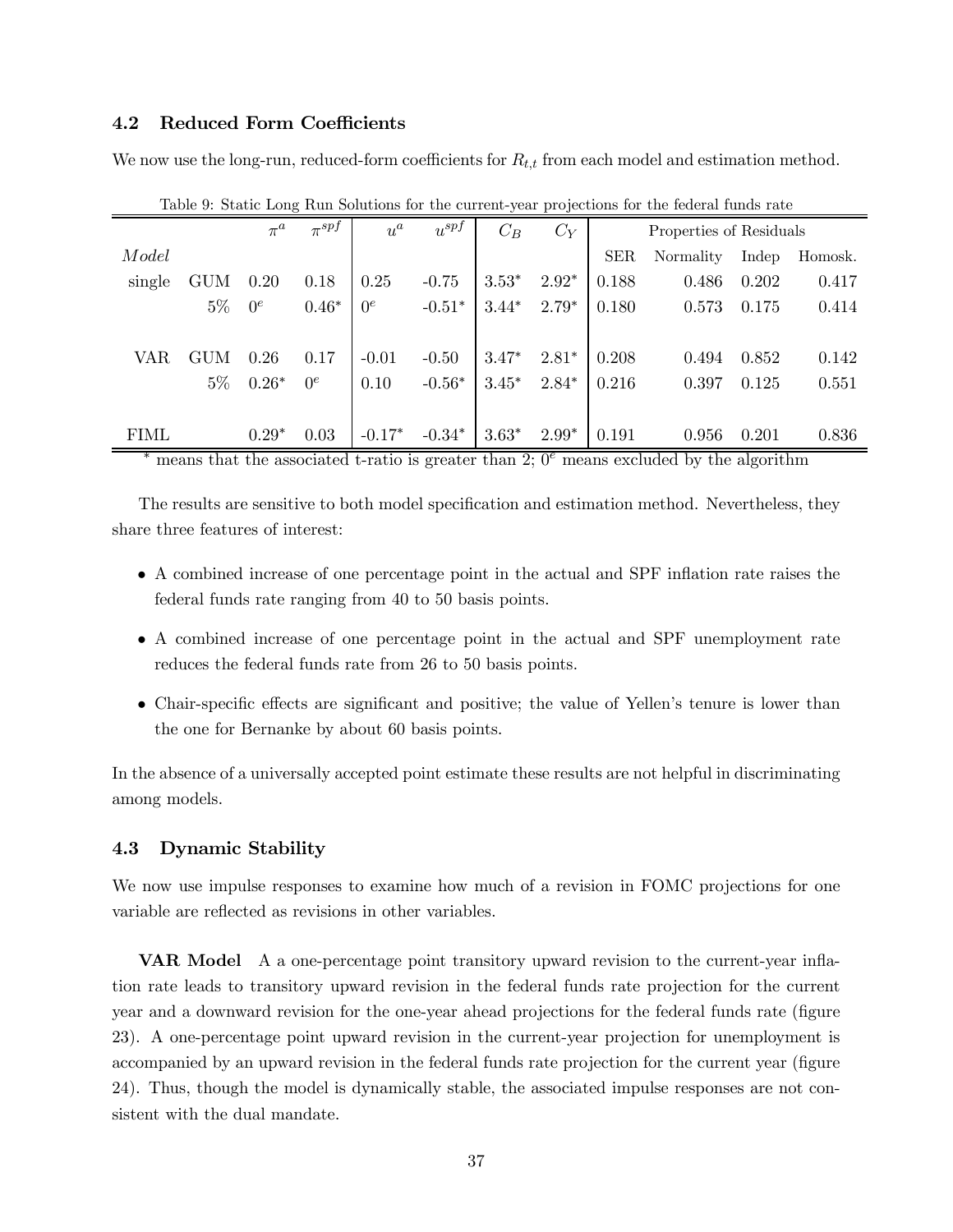

Figure 23: Impulse Responses to a one percent Inflation revision - VAR



Figure 24: Impulse Responses to a one percent Unemploymnet revision — VAR

Autometrics VAR The results reveal that revisions to the current-year inflation projection do not affect the other variables (figure 25). Further, an upward revision in the current-year unemployment rate prediction leads to a downward revision in the current-year interest rate but an even larger upward revision in the one-year ahead prediction for the interest rate. Thus these results are not consistent with the dual mandate.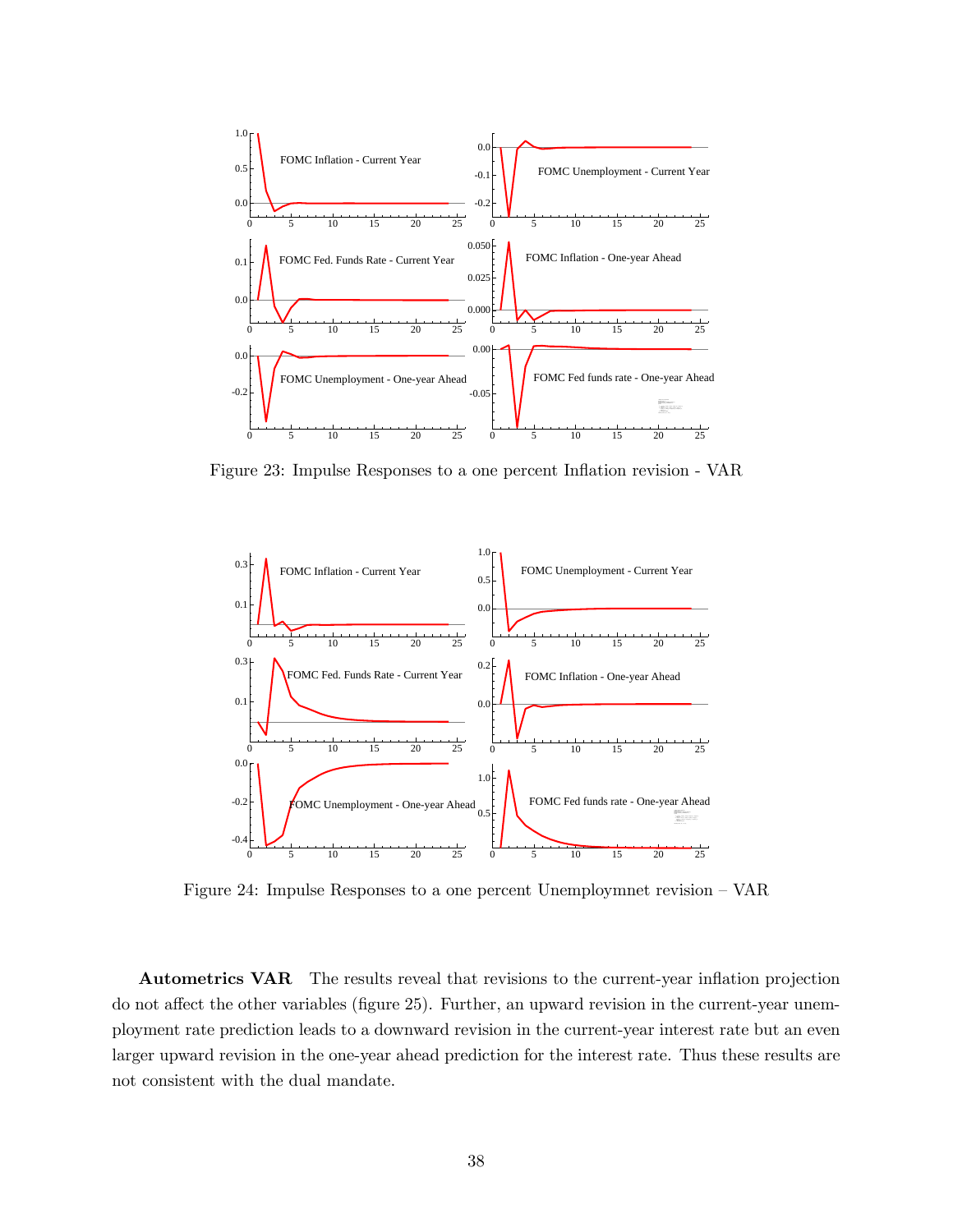

Figure 25: Impulse Responses to a one percent Inflation revision - VAR 5%



Figure 26: Impulse Responses to a one percent Unemploymnet revision VAR 5%

Constrained Model A one-percentage point upward revision of the forecast inflation rate raises both the current- and one-year ahead interest rate (figure 27). A one-percentage point upward revision in the unemployment projections for the current year lowers the federal funds rate projection for both the current and the one-year ahead projections. Thus, apart from suggesting dynamic stability, this model's results are consistent with the dual mandate.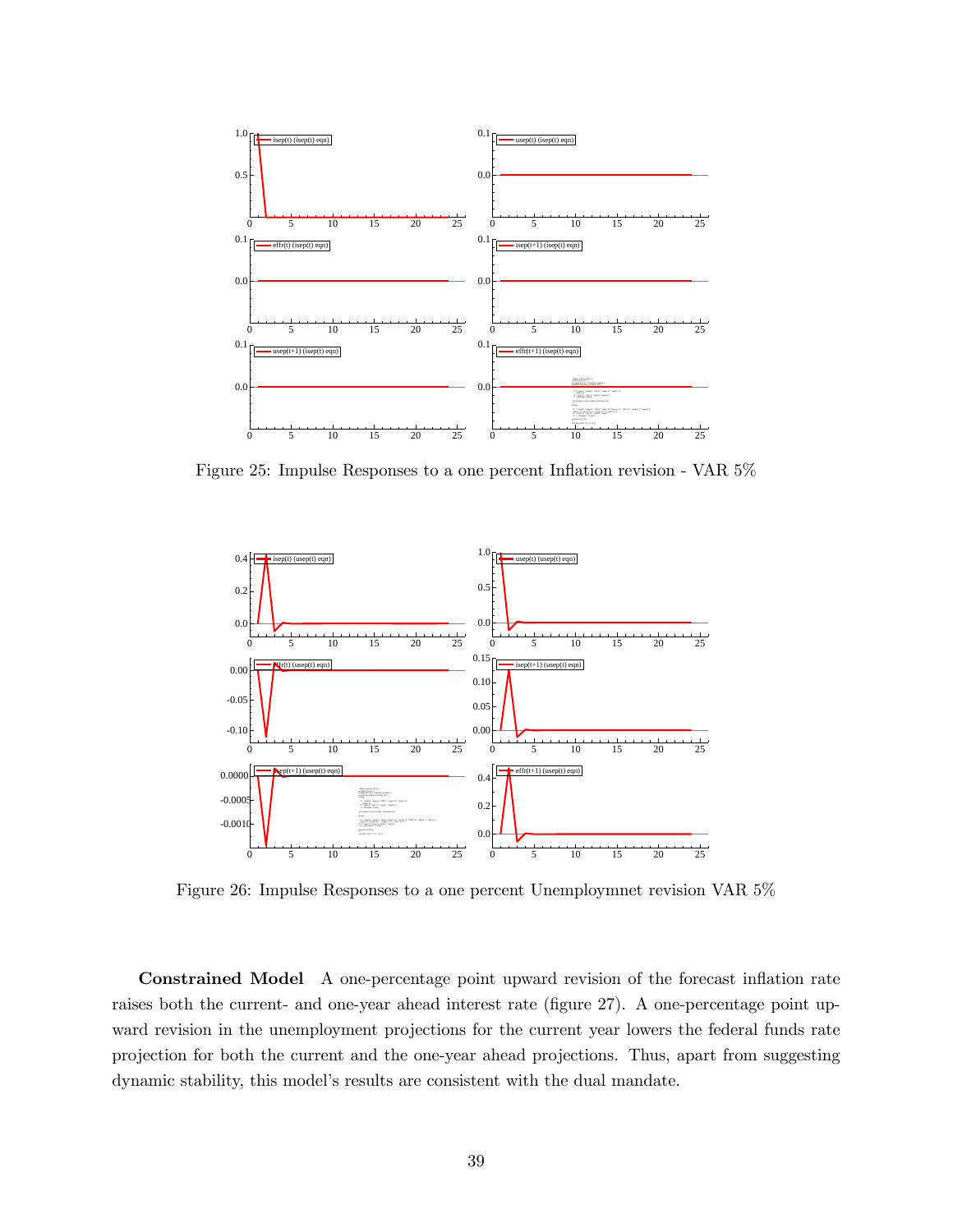

Figure 27: Impulse Responses to a one percent Inflation Revision FIML



Figure 28: Impulse Responses to a one percent Unemployment revision FIML

## 4.4 Ex-ante Forecasting Accuracy

We now implement 1-step ahead out-of-sample forecasts of the FOMC forecasts for the March and June 2018 meetings.<sup>23</sup> In doing so, we assume that Chair Powell has the same view of the world as Chair Yellen; we examine this assumption in the next section.

<sup>&</sup>lt;sup>23</sup>Prior to each of these meetings, we sent our forecasts to Gordon Bodnar, Neil Ericsson, Fred Joutz, and Tara Sinclair.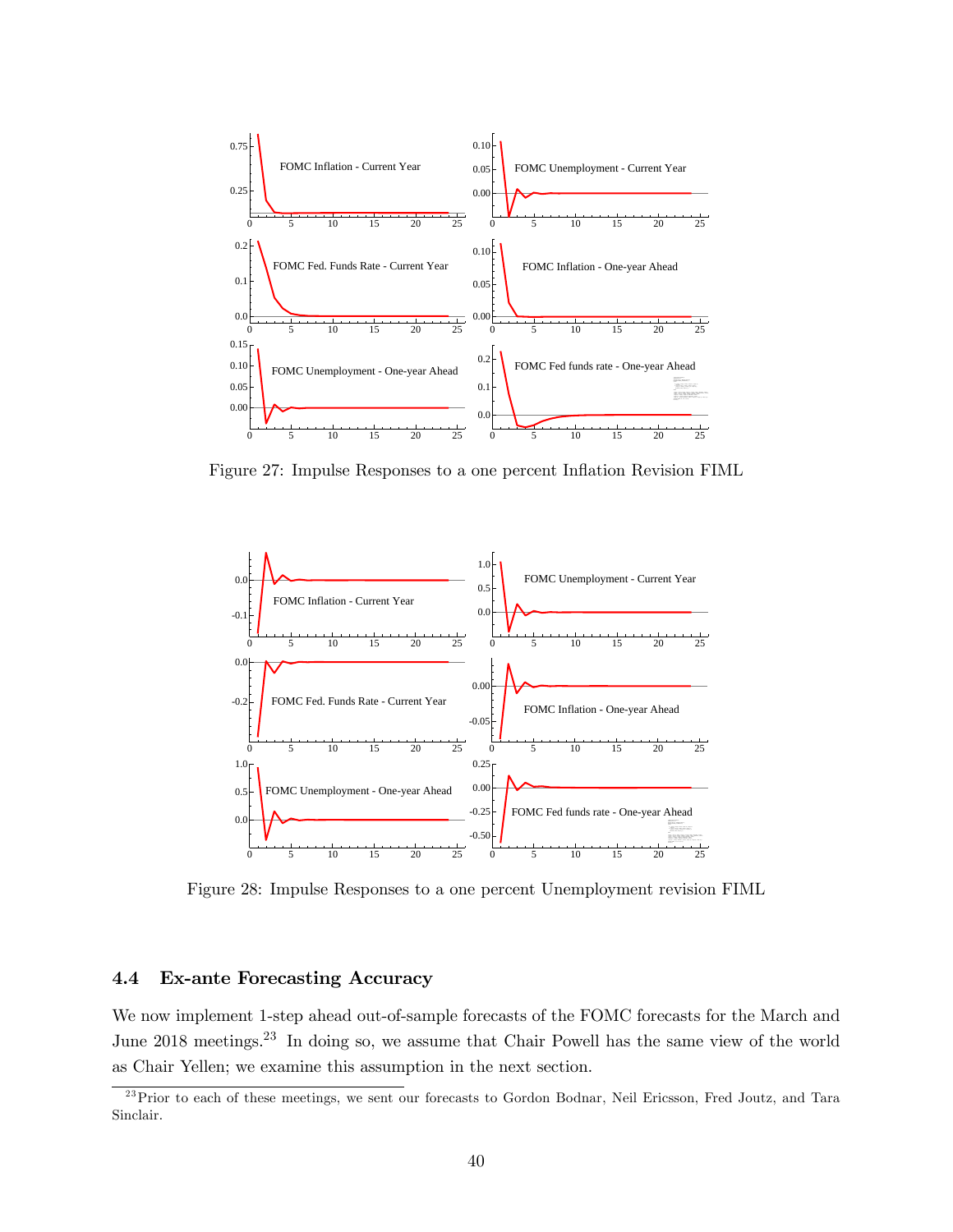| March and June 2018 |            |             |               |           |             |                                                                             |             |  |  |
|---------------------|------------|-------------|---------------|-----------|-------------|-----------------------------------------------------------------------------|-------------|--|--|
|                     |            | $\pi_{t,t}$ | $\pi_{t,t+1}$ | $u_{t,t}$ | $u_{t,t+1}$ | $R_{t,t}$                                                                   | $R_{t,t+1}$ |  |  |
| March 2018          | Model      | 1.75        | 1.98          | -3.91     | 3.80        | 1.45                                                                        | 2.24        |  |  |
|                     | <i>SEP</i> |             |               |           |             | $1.8 - 2.1$ $1.9 - 2.3$ $3.6 - 4.0$ $3.3 - 4.2$ $1.63 - 2.63$ $1.63 - 3.88$ |             |  |  |
| June $2018$         | Model      | - 1.88      | 1.99          | 3.88      | 3.78        | 1.80                                                                        | 2.36        |  |  |
|                     | <i>SEP</i> |             |               |           |             | $2.0 - 2.2$ $1.9 - 2.3$ $3.5 - 3.8$ $3.3 - 3.8$ $1.88 - 2.63$ $1.88 - 3.63$ |             |  |  |

Table 10: 1-step ahead projections for median from C-VAR

For both meetings, the model's prediction for  $R_{t,t}$  is a bit below the lower bound of the FOMC's range of appropriate interest rates. Such an underprediction owes to two factors. First, the model shows a slight underprediction for  $\pi_{t,t}$ , which then lowers  $R_{t,t}$  via the interest-rate equation. Second, the forecast assumes that Powell's approach is the same as that of Yellen, which need not be correct. We now re-examine this assumption.

#### 4.5 Autometrics Redux: Occam's Razor

We postulate the following General Unrestricted Model (GUM) and use data including Powell as the Chair of the FOMC:

$$
R_{t,t} = \alpha_1 \cdot u_{t-1}^{spf} + \alpha_2 \cdot u_{t-1}^a + \alpha_3 \cdot \pi_{t-1}^{spf} + \alpha_4 \cdot \pi_{t-1}^a + \alpha_5 \cdot R_{t-1,t} + \alpha_{60}(L) \cdot \pi_{t,t} + \alpha_{70}(L) \cdot u_{t,t}
$$

$$
+ \alpha_8 \cdot C_B + \alpha_9 \cdot C_Y + \alpha_{10} \cdot C_P + \alpha_{11}(L) \cdot \mu_{t,t} + \alpha_{12}(L) \cdot \mu_{t,t+1} + e_t, \quad e_t \tilde{\;} IN(0, \sigma^2).
$$

where  $\alpha(L)$  is a polynomial of degree one in the lag operator,  $C_P$  is the Chair effect for Powell and, to assess the empirical relevance of Faust's critique for forecasting, we include  $\mu_{R_{t-1,t}}$  and  $\mu_{R_{t-1,t+1}}$  which represent the degree of disagreement among FOMC participants of the appropriate interest rate; we measure this disagreement using coefficient of variation of the distribution of FOMC participants' appropriate federal funds rate shown earlier in figure 13.

Note that the equation includes the FOMC's current-year predictions for inflation and unemployment. Thus, if  $\alpha_{60}(L) = \alpha_{70}(L) = 0$ , then information about the FOMC's inflation and unemployment forecasts is not needed for predicting  $R_{t,t}$ . Similarly, if  $\alpha_{11}(L) = \alpha_{12}(L) = 0$ , then the force of Faust's critique for forecasting would be attenuated.

The estimation results reveal several features of interest. First, sole reliance on the GUM suggests that the previous value of the federal funds rate is the most important factor in explaining movements in that interest rate; neither FOMC-Chair effects nor participants' difference, nor economic data (FOMC's or public) are statistically important. Second, the implementation of Autometrics reveals a different characterization: Chair effects and  $u_{t-1}^{spf}$  are important and their long-run values are robust to the choice of target size. Third, FOMC's current-year forecasts of inflation and unemployment are not relevant for forecasting FOMC rate decisions. In other words, one cannot reject the null hypothesis that  $\alpha_{0}(L) = \alpha_{70}(L) = 0$ . Estimates using a 0.01% target size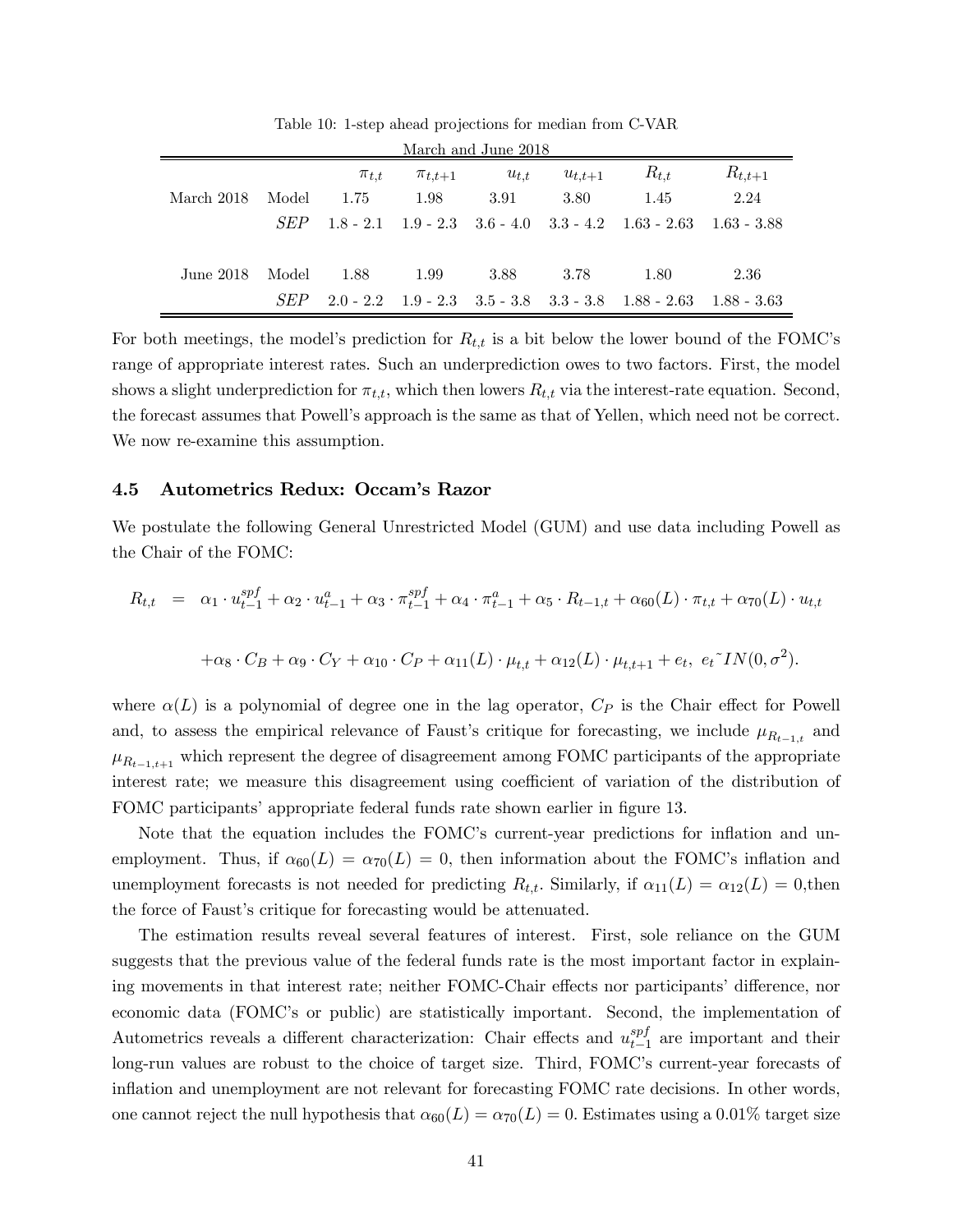show that persistence is no longer relevant and information about both inflation and unemployment play statistically important roles. The exclusion of persistence sounds like a limitation until one realizes that persistence is already embodied in the FOMC Chair. But the Chair embodies more than history: It embodies the power to persuade participants around the Chair's view. Yellen's approach is illustrative:

And the question is, are we ever going to converge? I would feel my job is to get everybody to see that off-white is not a bad alternative. (Laughter) As brilliant as your choice was, maybe you could live with off-white, and it's not so bad. And we can converge on that and it's going to function just fine and maybe we can agree. Yellen  $(2018)^{24}$ 

Given this persuasive power, it is not surprising to find that one cannot reject the null hypothesis that  $\alpha_{11}(L) = \alpha_{12}(L) = 0$ .

<sup>&</sup>lt;sup>24</sup> See https://www.brookings.edu/wp-content/uploads/2018/03/es 20180227 yellen bernanke transcript.pdf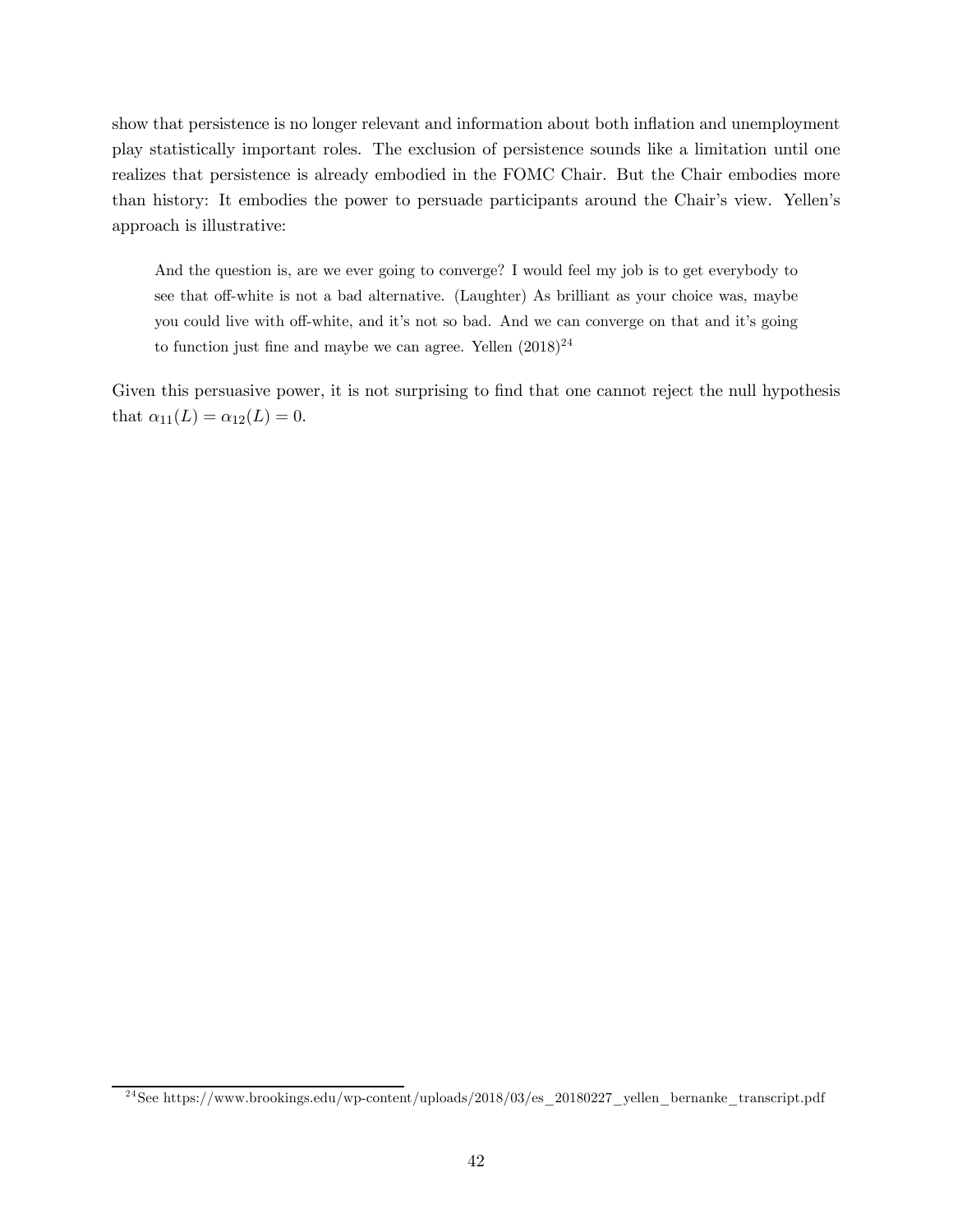|                                | $\mathop{\rm GUM}\nolimits$ |            |                        | $0.01\,$ |                  | $0.0001\,$               |                  | $0.0001 + IIS + SIS$     |  |
|--------------------------------|-----------------------------|------------|------------------------|----------|------------------|--------------------------|------------------|--------------------------|--|
|                                | $\mathrm{Coeff}$            | Std.Err    | $\operatorname{Coeff}$ | Std.Err  | $\mathrm{Coeff}$ | $\operatorname{Std.Err}$ | $\mathrm{Coeff}$ | $\operatorname{Std.Err}$ |  |
| $R_{t-1,t}$                    | $0.71\,$                    | $\rm 0.31$ | $0.56\,$               | 0.16     |                  |                          |                  |                          |  |
| Yellen                         | $-0.38$                     | $1.10\,$   | $1.54\,$               | 0.55     | $2.82\,$         | $0.37\,$                 | $2.41\,$         | $0.26\,$                 |  |
| Bernanke                       | $-0.92$                     | $1.53\,$   | $1.87\,$               | $0.73\,$ | $3.42\,$         | $0.55\,$                 | $2.70\,$         | $0.39\,$                 |  |
| Powell                         | $0.15\,$                    | 1.19       | $2.26\,$               | 0.58     | $3.55\,$         | 0.36                     | $3.05\,$         | $0.26\,$                 |  |
| $u_{t-1}^{\operatorname{spf}}$ | $-0.02$                     | $0.81\,$   | $-0.23$                | $0.09\,$ | $-0.46$          | $0.07\,$                 | $-0.23$          | $0.06\,$                 |  |
| $\pi_{t-1}^{spf}$              | $0.42\,$                    | 0.50       |                        |          |                  |                          |                  |                          |  |
| $\pi^a_{t-}$                   | $0.09\,$                    | $0.28\,$   |                        |          | 0.25             | $0.08\,$                 |                  |                          |  |
| $u_{t-1}^a$                    | $0.84\,$                    | 0.44       |                        |          |                  |                          |                  |                          |  |
| $\pi_{t,t}$                    | $-0.17$                     | $\rm 0.32$ |                        |          |                  |                          |                  |                          |  |
| $\pi_{t,t-1}$                  | $-0.18$                     | $0.28\,$   |                        |          |                  |                          |                  |                          |  |
| $u_{t,t}$                      | $-0.62$                     | 0.40       |                        |          |                  |                          |                  |                          |  |
| $u_{t,t-1}$                    | $-0.04$                     | $0.26\,$   |                        |          |                  |                          |                  |                          |  |
| $\mu_{t,t}$                    | $-0.55$                     | $0.62\,$   |                        |          |                  |                          |                  |                          |  |
| $\mu_{t,t+1}$                  | $-0.44$                     | $0.61\,$   |                        |          |                  |                          |                  |                          |  |
| $\mu_{t-1,t}$                  | $-0.51$                     | $0.28\,$   |                        |          |                  |                          |                  |                          |  |
| $\mu_{t-1,t+1}$                | $0.072\,$                   | $0.61\,$   |                        |          |                  |                          |                  |                          |  |
| ${\rm SER}$                    | $0.18\,$                    |            | $0.20\,$               |          | $0.21\,$         |                          | $0.14\,$         |                          |  |
| Adj.Rsqrd                      | 0.88                        |            | 0.86                   |          | 0.85             |                          | $\rm 0.93$       |                          |  |
| $H_o^{\dagger}$                |                             |            |                        |          |                  |                          |                  |                          |  |
| Serial Indep.                  | $0.48\,$                    |            | $0.17\,$               |          | 0.10             |                          | $0.24\,$         |                          |  |
| ${\rm ARCH}$                   | 0.73                        |            | 0.59                   |          | 0.64             |                          | $0.46\,$         |                          |  |
| Normality                      | 0.45                        |            | $0.05\,$               |          | $0.31\,$         |                          | 0.75             |                          |  |
| Hetero                         | $\mathrm{NA}$               |            | $0.05\,$               |          | $0.20\,$         |                          | $0.13\,$         |                          |  |
| ${\rm Hetero\text{-}X}$        | $\mathrm{NA}$               |            | $0.04\,$               |          | $0.24\,$         |                          | $0.13\,$         |                          |  |
| RESET23                        | $\mathrm{NA}$               |            | $0.03\,$               |          | $0.00\,$         |                          | $0.01\,$         |                          |  |
| Parameters                     | 16                          |            | $\bf 5$                |          | $\mathbf 5$      |                          | $\mathbf 5$      |                          |  |

Table 11: Estimation Results for Single Equation for the Federal Funds Rate — Sensitivity to Target Size

† Significance level needed to reject the null hypothesis

These differences in estimation results are relevant for forecasting. Specifically, as the cost of including irrelevant variables is assumed to be increasingly greater than the cost of excluding relevant variables (declines in target size), we note a reduction in both the level and the change of the forecasts. Second, combining lowest target size with super-saturation miss the level of interest rates but predict the change in the interest-rate announcements while lowering the standard error of the forecast.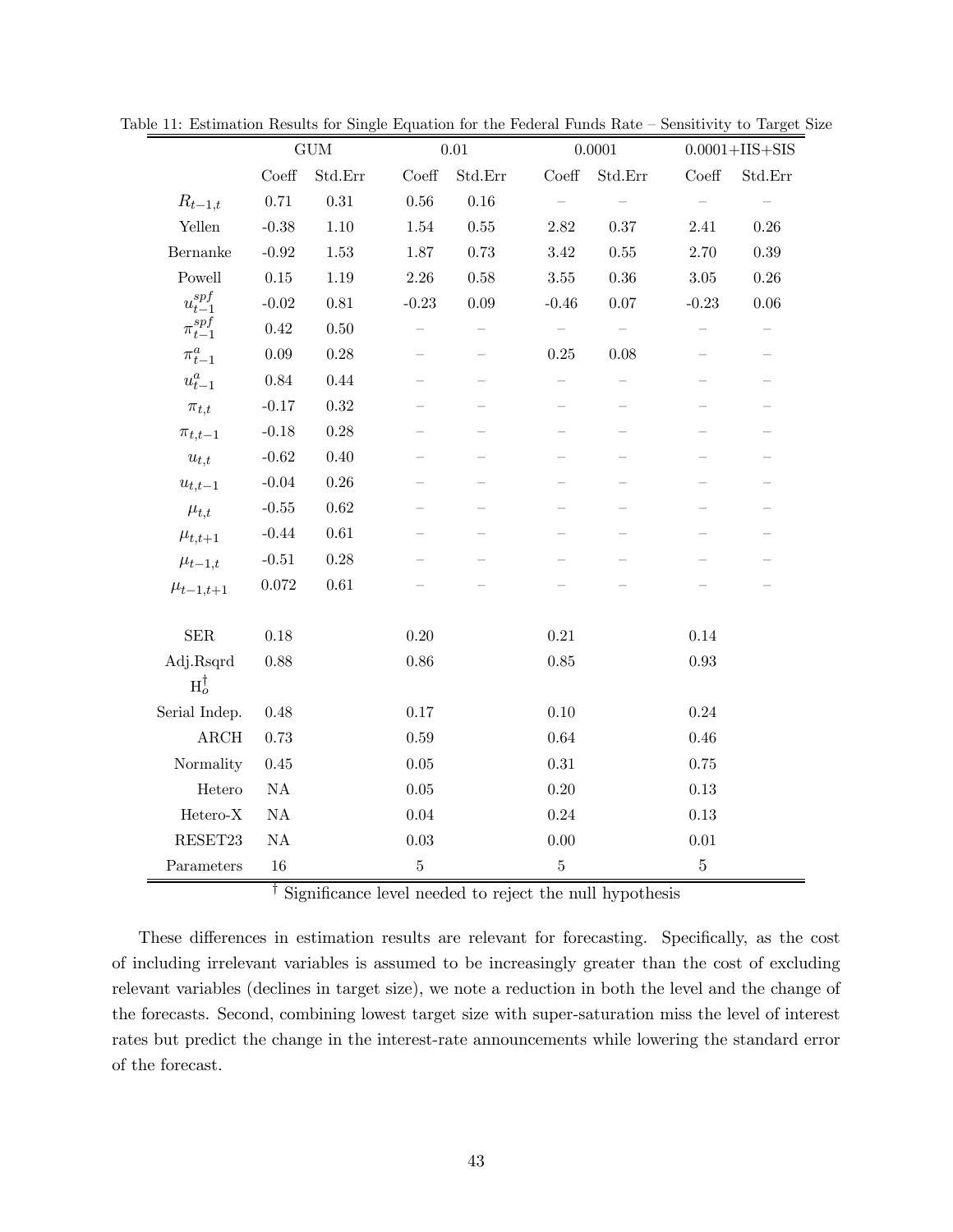|                       |      |      | Formulation |             | SEP Range       |
|-----------------------|------|------|-------------|-------------|-----------------|
|                       | GUM  | 0.01 | 0.0001      | $0.0001 +$  |                 |
|                       |      |      |             | $IIS + SIS$ |                 |
|                       |      |      |             |             |                 |
| June 2018             | 2.47 | 2.55 | 2.22        | 2.13        | $1.875 - 2.625$ |
| September $2018$ 2.71 |      | 2.71 | 2.34        | 2.15        | $2.125 - 2.375$ |
| Forecast std. err     | 0.18 | 0.20 | 0.21        | 0.14        |                 |

Table 12: Forecasts for the Federal Funds Rate — Sensitivity to Target Size

In other words, disagreements among FOMC participants are not relevant for explaining or predicting the federal funds rate.

# 5 Conclusions

This paper is not about invalidating Faust's critique: The SEP offers no way to reconcile the dispersion of appropriate interest rate policies. To Faust and Bernanke, the way to reconcile these differences is for the FOMC to provide its reaction function. We argue that providing a reaction function that relies on variables the public does not observe is not helpful. This paper is about the feasibility of bypassing the absence of the FOMC reaction function. The results show that it is possible to replicate accurately the FOMC projections, to obtain results that are consistent with expectations, and to extract simple rules of thumb to predict interest-rate decisions.

There are many objections to our findings. First, FOMC participants' projections rely on their assessments of the appropriate monetary policy. We do not have access to the solutions of participants' optimization problem, much less the aggregate of such solutions. Second, there is no guarantee that a replicable, but unknown, model even exists. Indeed, our work is subject to the criticism that we are testing a joint hypothesis: that the mapping exists and that our approach offers a characterization of it. Third, from a modeling standpoint, our mapping treats SPF forecasts as given. Fourth, the sample period is brief and the number of observations is small and correspond to an unusual circumstances in U.S. history. Finally, we have not undertaken an exhaustive sensitivity analysis of our econometric results. Thus, taken as whole, these limitations underscore the undeniably tentative character of our results.

# References

- [1] Arai, N., 2015, "Evaluating the Efficiency of FOMC's New Economic Projections," accepted, Journal of Money, Credit and Banking.
- [2] Bernanke, B., 2016, "Federal Reserve economic projections: What are they good for?" https://www.brookings.edu/blog/ben-bernanke/2016/11/28/federal-reserve-economicprojections/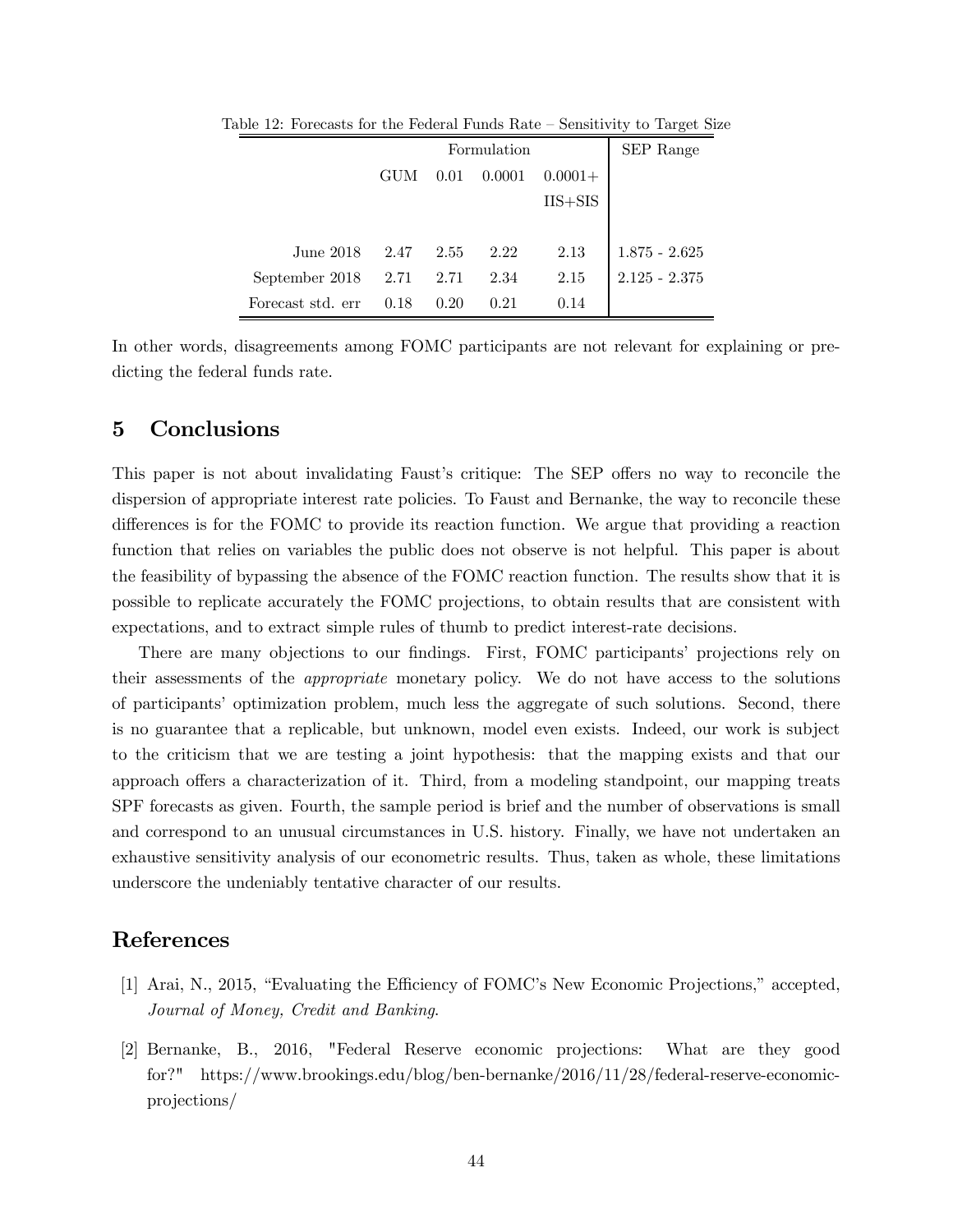- [3] Doornik, J. A., and D. F. Hendry, 2013, PcGive 14, Timberlake Consultants Press, London (3 volumes).
- [4] Faust, J., 2016, https://www.brookings.edu/wp-content/uploads/2016/11/wp25\_faust\_monetarypolicytransparency\_
- [5] Fendel, R. and J. Rülke, 2012, "Are Heterogenous FOMC Forecasts Consistent with the Fed's Monetary Policy? Economic Letters, 116, 5-7.
- [6] Granger, C. and D. F. Hendry, 2004, "A Dialogue Concerning a New Instrument for Econometric Modeling," Econometric Theory, 21, 278-297.
- [7] Hendry, D. F. and J. Doornik, 1999, *Empirical Econometric Modelling Using PcGive*, London: Timberlake.
- [8] Hendry, D. F. and H. Krolzig, 2001, Automatic Econometric Model Selection Using PcGets, London: Timberlake.
- [9] Hendry, D. F. and H. Krolzig, 2003, "New Developments in Automatic General-to-Specific Modeling," in B. Stigum (ed.), *Econometrics and the Philosophy of Economics*, Princeton: Princeton University Press.
- [10] Nakazono, Y., 2013, "Strategic Behavior of Federal Open Market Committee Board Members: Evidence from Member's Forecasts," Journal of Economic Behavior & Organization, 93, 62-70.
- [11] Phillips, P., 2004, "Automated Discovery in Econometrics," Cowles Foundation Discussion Paper No. 1469, Yale University.
- [12] Powell, J., 2018, Monetary Policy in a Changing Economy, https://www.federalreserve.gov/newsevents/speech/files/powell20180824a.pdf
- [13] Romer, D., 2010, "A New Data Set on Monetary Policy : The Economic Forecasts of Individual Members of the FOMC," Journal of Money, Credit, and Banking, 42, 951-957.
- [14] Rülke, J. and P. Tillman, 2011, "Do FOMC Members Herd?" Economic Letters, 11, 176-179.
- [15] Shen, S., 2015, "Evaluating the Economic Forecasts of FOMC Members," International of Forecasting, 31, 165-75
- [16] Tillman, P., 2011, "Strategic Forecasting of the FOMC," European Journal of Political Economy, 27, 547-553.
- [17] Wessel and Olson, 2016, https://www.brookings.edu/opinions/survey-finds-mixed-feelings-onfed-communication/
- [18] Yellen, J., 2018, https://www.brookings.edu/wp-content/uploads/2018/03/es\_20180227\_yellen\_bernanke\_transcript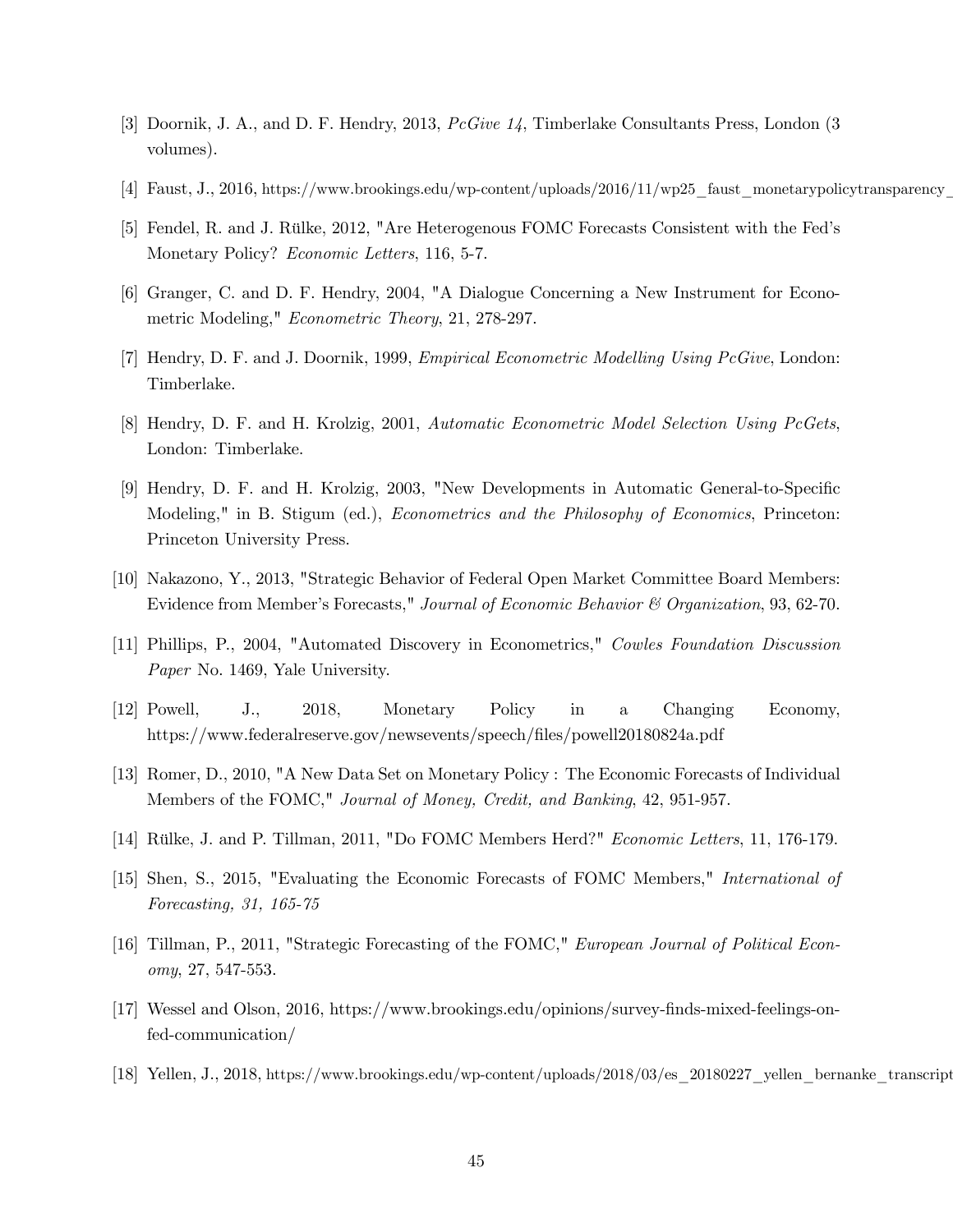| A |  | Appendix: Time-series Properties |  |
|---|--|----------------------------------|--|
|---|--|----------------------------------|--|

|               |                | ADF            | DF-GLS         | PHILLIPS-PERRON | <b>KPSS</b>    | NG-PERRON      |
|---------------|----------------|----------------|----------------|-----------------|----------------|----------------|
|               | H <sub>0</sub> | Unit Root      | Unit Root      | Unit Root       | No Unit Root   | Unit Root      |
|               |                |                |                |                 |                |                |
| $\pi_{t,t}$   | $1\%$          | Fail to Reject | Fail to Reject | Fail to Reject  | Fail to Reject | Fail to Reject |
|               | $5\%$          | Fail to Reject | Reject         | Fail to Reject  | Fail to Reject | Fail to Reject |
|               | 10%            | Fail to Reject | Reject         | Fail to Reject  | Fail to Reject | Reject         |
|               |                |                |                |                 |                |                |
| $\pi_{t,t+1}$ | $1\%$          | Fail to Reject | Reject         | Fail to Reject  | Fail to Reject | Fail to Reject |
|               | $5\%$          | Fail to Reject | Reject         | Fail to Reject  | Fail to Reject | Reject         |
|               | 10%            | Fail to Reject | Reject         | Fail to Reject  | Reject         | Reject         |
|               |                |                |                |                 |                |                |
| $u_{t,t}$     | $1\%$          | Fail to Reject | Fail to Reject | Reject          | Fail to Reject | Fail to Reject |
|               | $5\%$          | Reject         | Fail to Reject | Reject          | Reject         | Reject         |
|               | 10%            | Reject         | Fail to Reject | Reject          | Reject         | Reject         |
|               |                |                |                |                 |                |                |
| $u_{t,t+1}$   | $1\%$          | Fail to Reject | Fail to Reject | Reject          | Fail to Reject | Fail to Reject |
|               | $5\%$          | Reject         | Fail to Reject | Reject          | Reject         | Fail to Reject |
|               | 10%            | Reject         | Fail to Reject | Reject          | Reject         | Fail to Reject |
|               |                |                |                |                 |                |                |
|               | $1\%$          | Fail to Reject | Fail to Reject | Fail to Reject  | Fail to Reject | Fail to Reject |
| $R_{t,t}$     | $5\%$          | Fail to Reject | Fail to Reject | Fail to Reject  | Reject         | Reject         |
|               | 10%            | Fail to Reject | Reject         | Fail to Reject  | Reject         | Reject         |
|               |                |                |                |                 |                |                |
| $R_{t,t+1}$   | $1\%$          | Fail to Reject | Fail to Reject | Fail to Reject  | Fail to Reject | Reject         |
|               | $5\%$          | Fail to Reject | Fail to Reject | Fail to Reject  | Reject         | Reject         |
|               | 10%            | Fail to Reject | Fail to Reject | Fail to Reject  | Reject         | Reject         |

Unit Root Tests: Sensitivity to Test Statistic